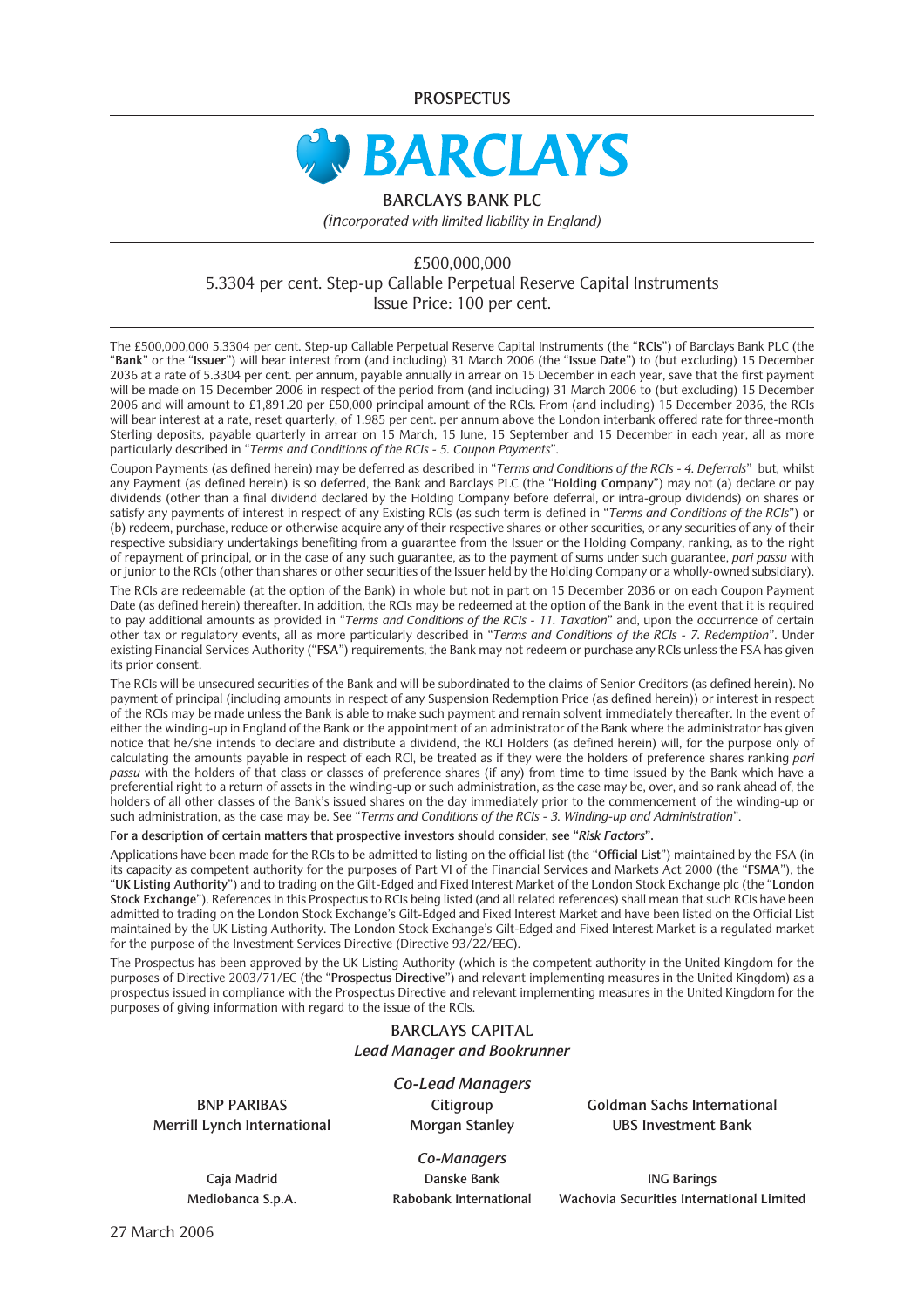The Issuer accepts responsibility for the information contained in this Prospectus. To the best of the knowledge of the Issuer (having taken all reasonable care to ensure that such is the case), the information contained in this Prospectus is in accordance with the facts and does not omit anything likely to affect the import of such information.

In connection with the offering of the RCIs (the "**Offering**"), no person is authorised to give any information or to make any representation not contained in this Prospectus and neither the Issuer, the Holding Company nor the Managers (as defined in "*Subscription and Sale*") accept responsibility for any such information or representation. This Prospectus does not constitute an offer of, or an invitation to subscribe for, the RCIs.

The distribution of this document and offering or sale of the RCIs in certain jurisdictions may be restricted by law. See "*Subscription and Sale*" for a description, *inter alia*, of certain restrictions on offers and sales of the RCIs in the United States or to U.S. persons.

The RCIs have not been, and will not be, registered under the U.S. Securities Act of 1933, as amended, and comprise securities in bearer form that are subject to United States tax law requirements.

The RCIs will be represented initially by a temporary global RCI in bearer form without coupons or talons (the "**Temporary Global RCI**") which will be deposited outside the United States with The Bank of New York, London branch as common depositary for Euroclear Bank S.A./N.V. ("**Euroclear**") and Clearstream Banking, *société anonyme* ("**Clearstream, Luxembourg**") on or about the Issue Date. The Temporary Global RCI will be exchangeable in whole or in part (free of charge to the holder) for interests in a permanent global RCI in bearer form, without coupons or talons (the "**Permanent Global RCI**"), on or after the date which is expected to be 11 May 2006 (the "**Exchange Date**") upon certification as to non-U.S. beneficial ownership as required by U.S. Treasury regulations and as described in the Temporary Global RCI. Interests in the Permanent Global RCI will be exchangeable in whole but not in part (free of charge to the holder) for definitive bearer RCIs with coupons for principal and interest and talons for further coupons attached ("**Definitive RCIs**") in denominations of £50,000 only in the limited circumstances set out in the Permanent Global RCI. See further "*Summary of Provisions Relating to the RCIs While in Global Form*".

The RCIs will be in bearer form and in denominations of £50,000, provided that, for so long as the RCIs are represented by the Temporary Global RCI or the Permanent Global RCI and the relevant clearing system(s) so permit(s), the RCIs shall be tradeable in minimum principal amounts of £50,000 and integral multiples of £1,000 in excess thereof.

Investors should satisfy themselves that they understand all the risks associated with making investments in the nature of the RCIs. The RCIs are only suitable for financially sophisticated investors who are capable of evaluating the risks involved in investing in the RCIs. See "*Risk Factors*".

In this Prospectus, all references to "**£**" and "**Sterling**" are to pounds sterling and references to "**¤**" and "**euro**" are to the lawful currency of the member states of the European Union that have adopted or adopt the single currency in accordance with the Treaty establishing the European Community, as amended from time to time.

**In connection with the issue of the RCIs, Barclays Capital Securities Limited (the "Stabilising Manager") (or persons acting on behalf of the Stabilising Manager) may over-allot RCIs (provided that the aggregate principal amount of the RCIs allotted does not exceed 105 per cent. of the aggregate principal amount of the RCIs) or effect transactions with a view to supporting the market price of the RCIs at a level higher than that which might otherwise prevail. However, there is no assurance that the Stabilising Manager (or persons acting on behalf of the Stabilising Manager) will undertake stabilisation action. Any stabilisation action may begin on or after the date on which adequate public disclosure of the terms of the offer of the RCIs is made and, if begun, may be ended at any time, but it must end no later than the earlier of 30 days after the issue of the RCIs and 60 days after the date of the allotment of the RCIs.**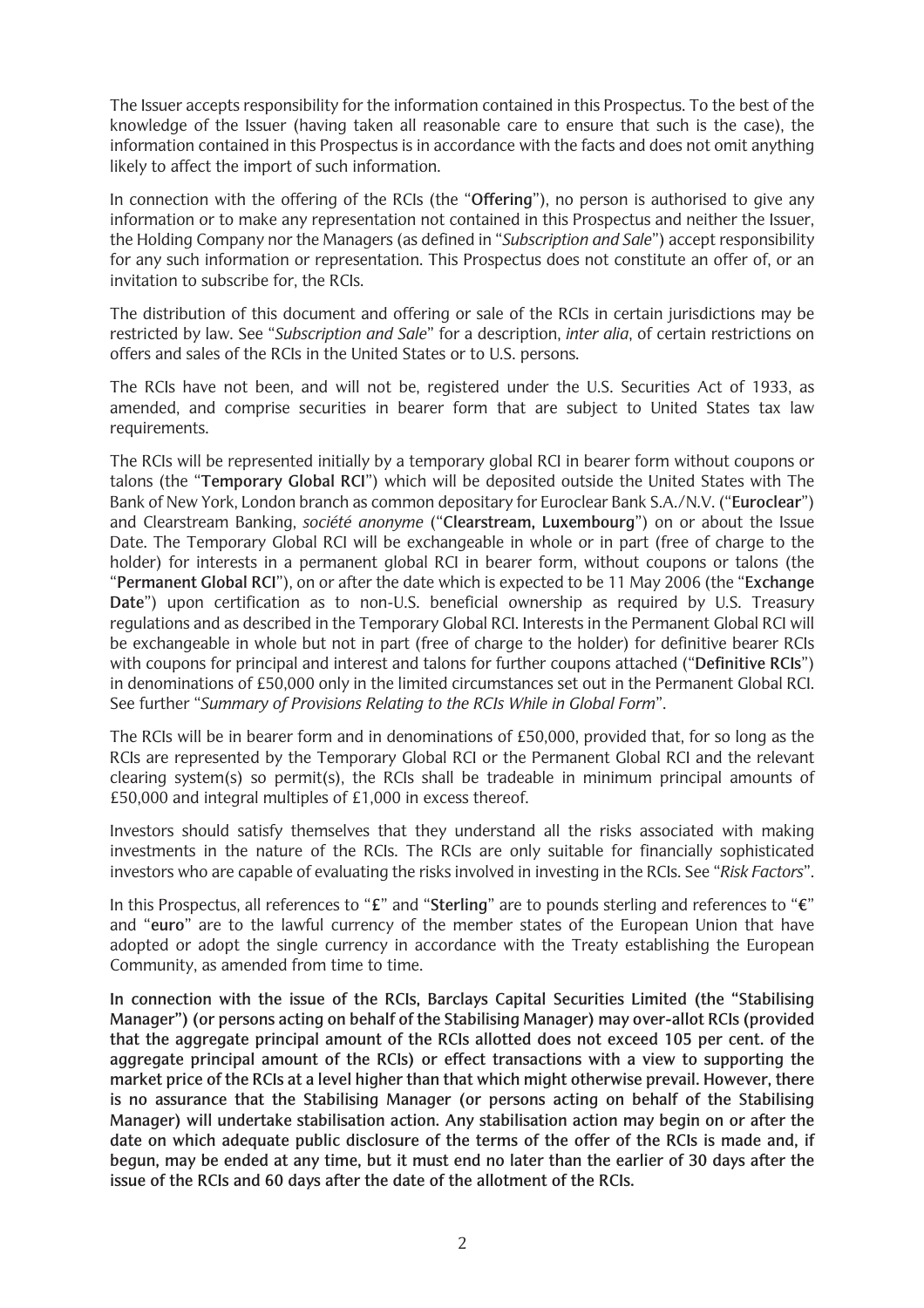### **Information Incorporated by Reference**

The following information shall be deemed to be incorporated in, and to form part of, this Prospectus:

- 1. the audited joint Annual Report of Barclays PLC and the Issuer, as filed with the SEC on Form 20-F, in respect of the year ended 31 December 2004 (with the exception of the information incorporated by reference in the Annual Report referred to in the Exhibit Index of the Annual Report, which shall not be deemed to be incorporated in this Prospectus) and the Annual Report of the Issuer containing the audited consolidated accounts of the Issuer in respect of the year ended 31 December 2004;
- 2. the amendment to the joint 2004 Annual Report of Barclays PLC and the Issuer, as filed with the SEC on Form 20-F/A on 6 May 2005 (with the exception of the information incorporated by reference in the Annual Report referred to in the Exhibit Index of the Annual Report, which shall not be deemed to be incorporated in this Prospectus);

The audited joint Annual Report of Barclays PLC and the Issuer and the audited Annual Report of the Issuer referred to in item 1 and 2 above were prepared in accordance with UK Generally Accepted Accounting Principles ("**UK GAAP**").

- 3. the Annual Report containing the audited consolidated accounts of Barclays PLC for the year ended 31 December 2005 (the "**2005 Barclays PLC Annual Report**"); and
- 4. the Annual Report containing the audited consolidated accounts of the Issuer for the year ended 31 December 2005 (the "**2005 Issuer Annual Report**").

Barclays PLC and the Issuer have applied International Financial Reporting Standards ("**IFRS**") from 1 January 2004, with the exception of the standards relating to financial instruments (IAS 32 and IAS 39) and insurance contracts (IFRS 4) which were applied only with effect from 1 January 2005. Therefore, in the 2005 Barclays PLC Annual Report and the 2005 Issuer Annual Report, the impacts of adopting IAS 32, IAS 39 and IFRS 4 are not included in the 2004 comparatives in accordance with First-time Adoption of International Financial Reporting Standards (IFRS 1). The results for 2005 are therefore not entirely comparable to those for 2004 in affected areas. A summary of the significant accounting policies for Barclays PLC and the Issuer is included in the 2005 Annual Reports for Barclays PLC and the Issuer.

The above documents may be inspected as described in paragraph 7 of "*General Information*".

The table below sets out the relevant page references for the information contained within the Annual Report of Barclays PLC and the Issuer filed on Form 20F:

| 28  |
|-----|
| 30  |
| 73  |
| 74  |
| 75  |
| 78  |
| 110 |
| 118 |
| 120 |
| 125 |
| 214 |
| 216 |
| 220 |
| 227 |
|     |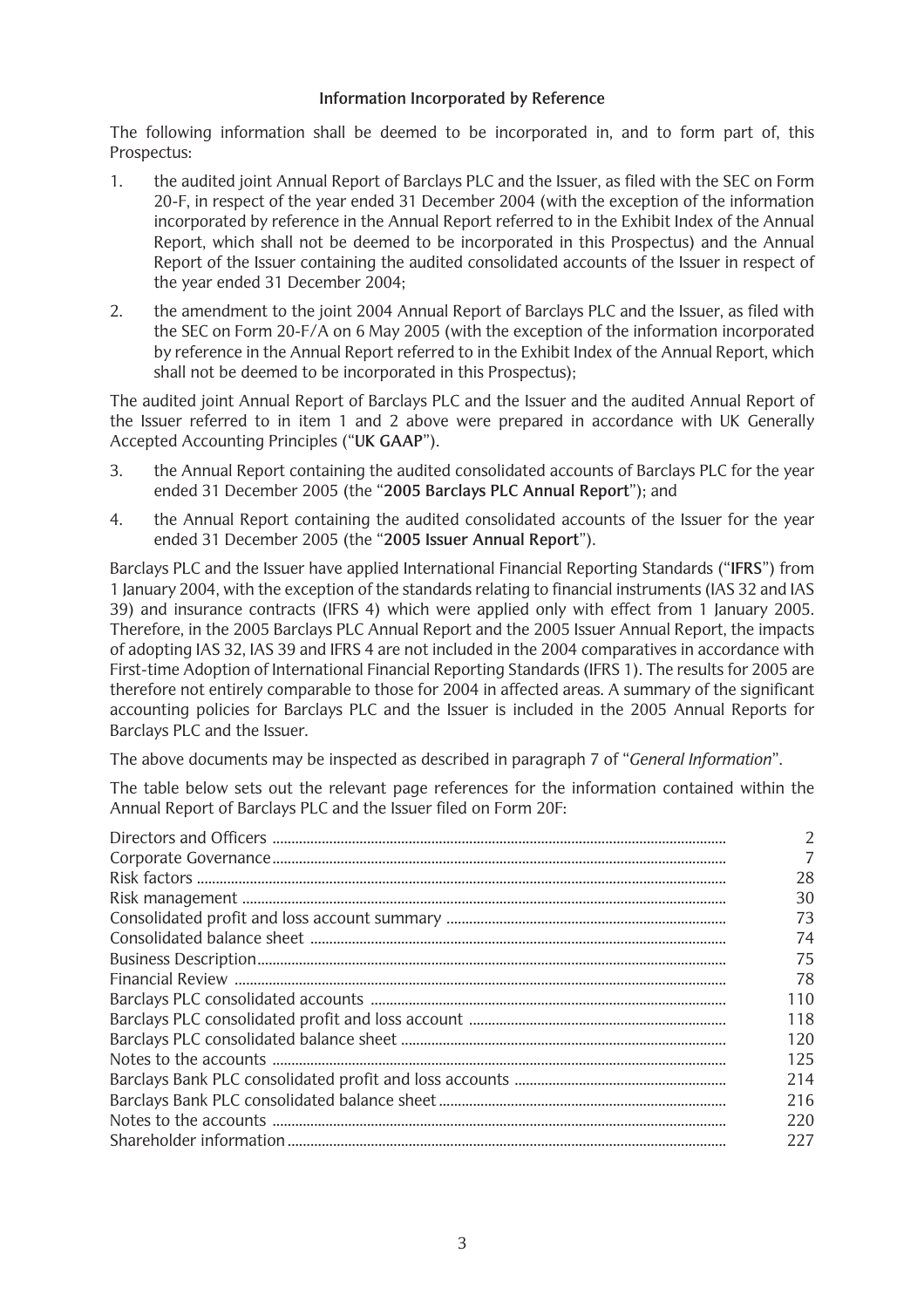The table below sets out the relevant page references for the information contained within the amendment to the 2004 Annual Report of the Issuer filed on Form 20F/A:

|                                                                                                                                           | 30<br>78<br>157 |
|-------------------------------------------------------------------------------------------------------------------------------------------|-----------------|
| The table below sets out the relevant page references for the information contained within the 2005<br><b>Barclays PLC Annual Report:</b> |                 |
|                                                                                                                                           | 18              |
|                                                                                                                                           | 21              |
|                                                                                                                                           | 24              |
|                                                                                                                                           | 31              |
|                                                                                                                                           | 45              |
|                                                                                                                                           | 46              |
|                                                                                                                                           | 47              |
|                                                                                                                                           | 50              |
|                                                                                                                                           | 96              |
|                                                                                                                                           | 100             |
|                                                                                                                                           | 103             |
|                                                                                                                                           | 134             |
|                                                                                                                                           | 305             |
|                                                                                                                                           | 311             |
| The table below sets out the relevant page references for the information contained within the 2005                                       |                 |

| $\mathcal{P}$  |
|----------------|
| $\overline{4}$ |
| $\overline{4}$ |
| 6              |
| 19             |
| 20             |
| 22             |
| 23             |
| 24             |

Issuer Annual Report: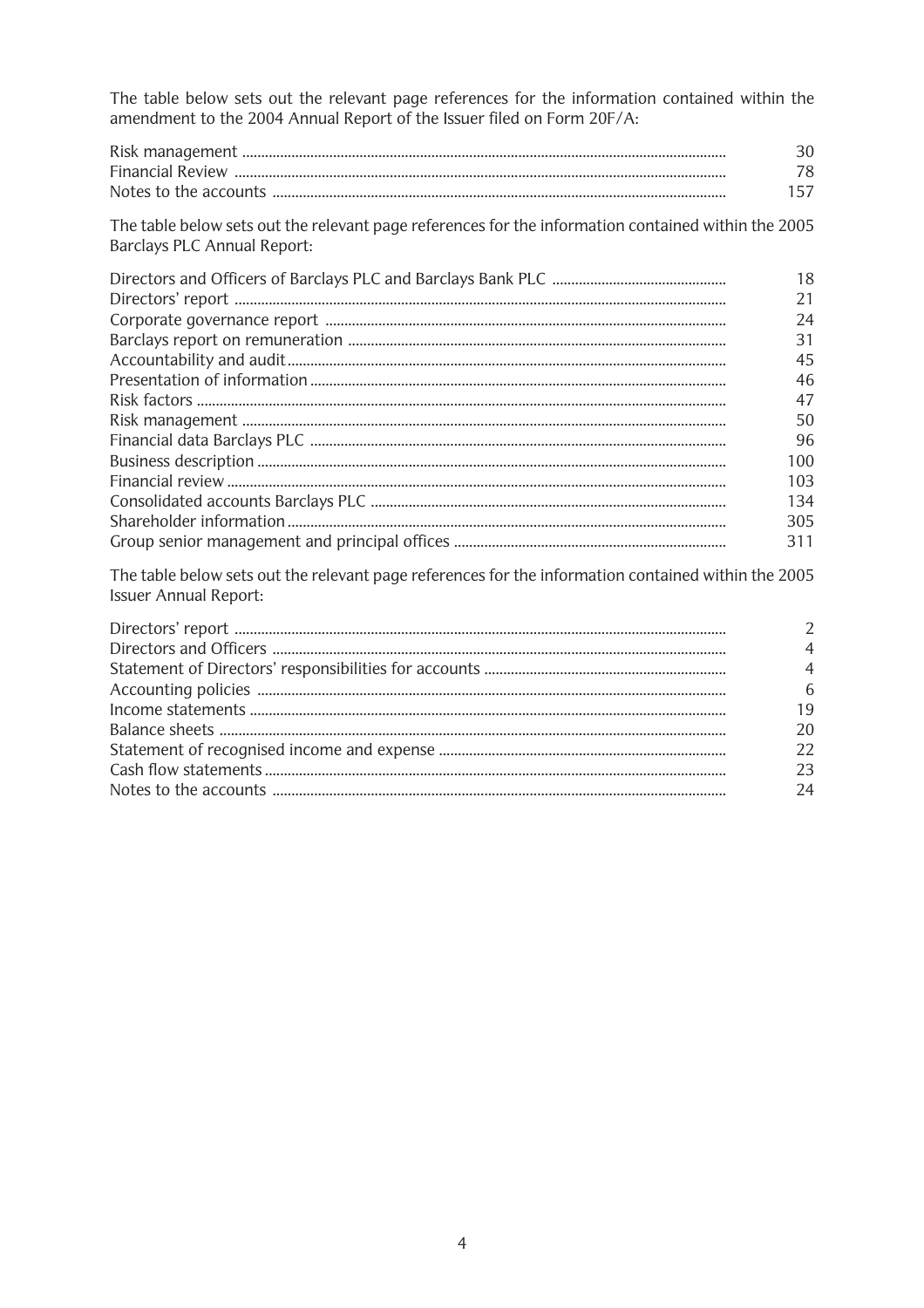# TABLE OF CONTENTS

| 6  |
|----|
| 11 |
| 16 |
| 36 |
| 37 |
| 40 |
| 48 |
| 51 |
| 53 |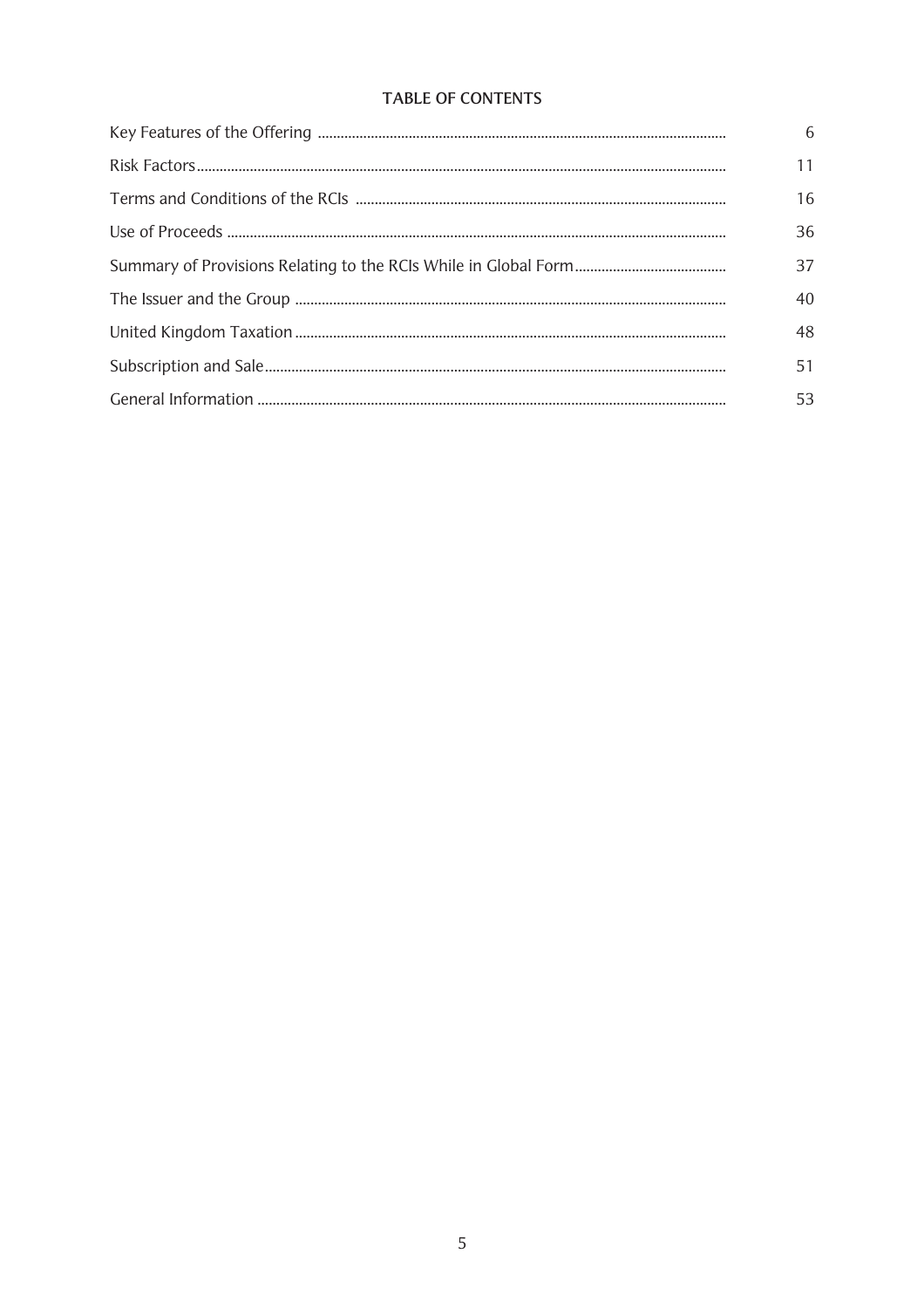### **KEY FEATURES OF THE OFFERING**

*The following key features section refers to certain provisions of the Terms and Conditions of the RCIs and the Trust Deed and, insofar as it relates to the Terms and Conditions of the RCIs, is qualified by the more detailed information contained elsewhere in this Prospectus. Defined terms used below have the meaning given to them in "Terms and Conditions of the RCIs".*

| <b>Issuer</b>               | Barclays Bank PLC                                                                                                                                                                                                                                                                                                                                                                                                                                                                                                                                                               |
|-----------------------------|---------------------------------------------------------------------------------------------------------------------------------------------------------------------------------------------------------------------------------------------------------------------------------------------------------------------------------------------------------------------------------------------------------------------------------------------------------------------------------------------------------------------------------------------------------------------------------|
| <b>Holding Company</b>      | <b>Barclays PLC</b>                                                                                                                                                                                                                                                                                                                                                                                                                                                                                                                                                             |
| <b>Trustee</b>              | The Bank of New York, New York office                                                                                                                                                                                                                                                                                                                                                                                                                                                                                                                                           |
| <b>Issue size</b>           | £500,000,000                                                                                                                                                                                                                                                                                                                                                                                                                                                                                                                                                                    |
| <b>Issue Price</b>          | 100 per cent.                                                                                                                                                                                                                                                                                                                                                                                                                                                                                                                                                                   |
| <b>Issue Date</b>           | 31 March 2006                                                                                                                                                                                                                                                                                                                                                                                                                                                                                                                                                                   |
| Yield                       | 5.3320 per cent.                                                                                                                                                                                                                                                                                                                                                                                                                                                                                                                                                                |
| Redemption                  | The RCIs are perpetual securities and have no maturity<br>date. However, the RCIs are redeemable in whole, but<br>not in part, at the option of the Issuer, subject to the<br>prior consent of the FSA and provided that the Solvency<br>Condition is met, at their principal amount together<br>with any Outstanding Payments on 15 December 2036<br>or on any Coupon Payment Date thereafter.                                                                                                                                                                                 |
| Interest                    | The RCIs bear interest at a rate of 5.3304 per cent. per<br>annum from (and including) the Issue Date to (but<br>excluding) 15 December 2036 and thereafter at a rate<br>per annum reset quarterly of 1.985 per cent. per annum<br>above the London interbank offered rate for three-<br>month Sterling deposits.                                                                                                                                                                                                                                                               |
| <b>Coupon Payment Dates</b> | Coupon Payments in respect of the RCIs will be payable<br>annually in arrear on 15 December in each year from<br>(and including) 15 December 2006 to (and including)<br>15 December 2036 and thereafter, subject to<br>adjustment for non-business days, on 15 March, 15<br>June, 15 September and 15 December in each year, save<br>that the first payment will be made on 15 December<br>2006 in respect of the period from (and including) 31<br>March 2006 to (but excluding) 15 December 2006 and<br>will amount to £1,891.20 per £50,000 principal amount<br>of the RCIs. |
| Subordination               | The rights and claims of the RCI Holders are<br>subordinated to the claims of Senior Creditors. No<br>payment of principal or interest in respect of the RCIs<br>shall be due and payable unless the Issuer is able to<br>make such payment and still be solvent immediately<br>thereafter. Upon any winding-up or administration of<br>the Issuer, each RCI Holder will rank pari passu with the<br>holders of TONs, other RCIs and of the most senior class<br>or classes of preference shares (if any) of the Issuer then                                                    |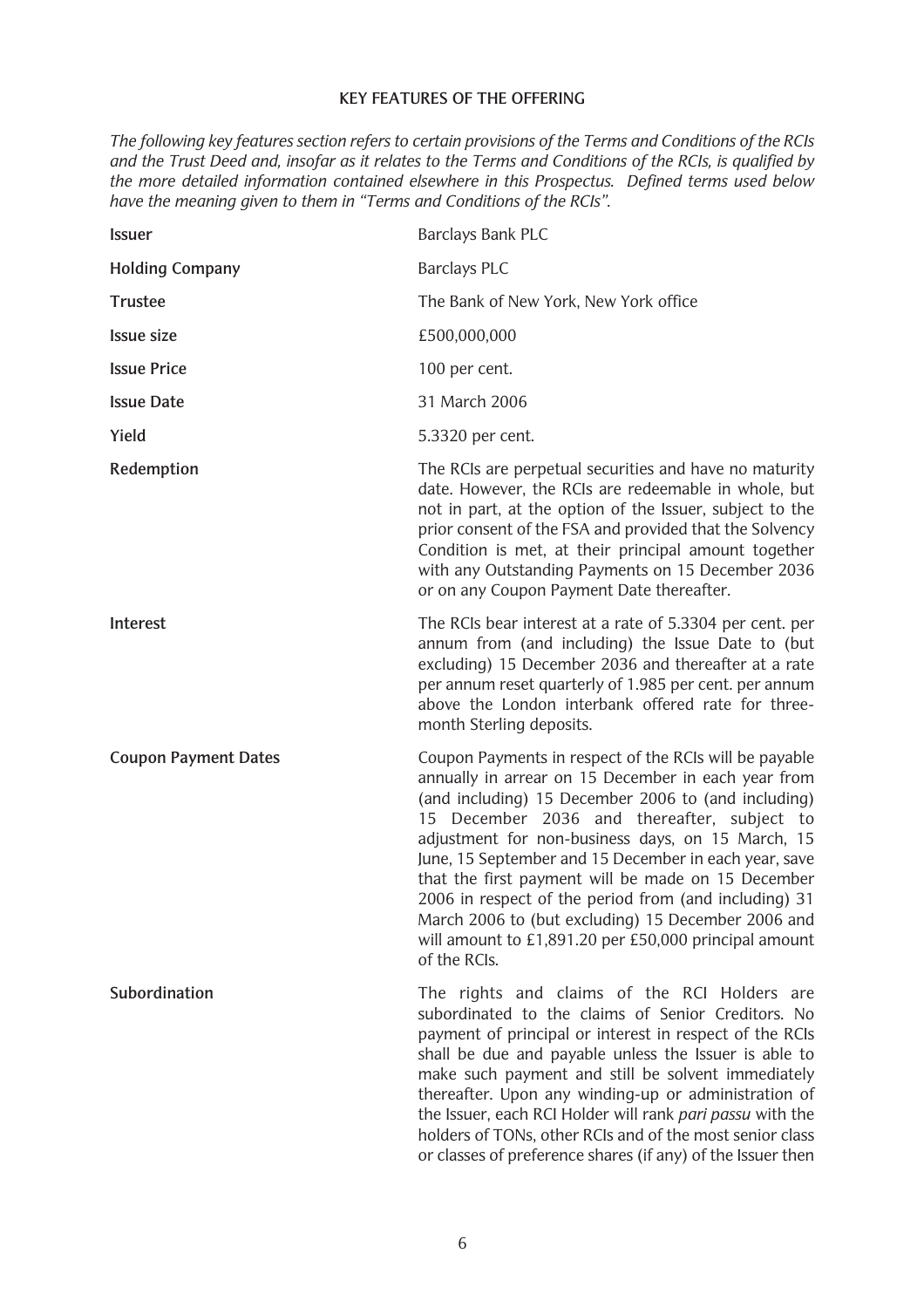in issue and in priority to all other shareholders of the Issuer.

**General deferral of Payments** Subject to the restrictions described below, the Issuer may elect to defer any Payment (which term does not include principal) on the RCIs for any period of time. No interest will accrue on any such deferred Payment.

> Any Payment that is deferred may be satisfied at any time at the Issuer's election, provided that the Issuer must satisfy such deferred Payment on the earlier of (i) the date of redemption of the RCIs and (ii) the Coupon Payment Date falling on or nearest to the tenth anniversary of the date of deferral of such Payment.

**Restrictions during period of deferral** If the Issuer defers a Coupon Payment for any reason as described above, then (i) neither the Issuer nor the Holding Company may (a) declare or pay a dividend (other than a final dividend declared by the Shareholders of the Holding Company before such Coupon Payment is so deferred, or a dividend paid by the Issuer to the Holding Company or a wholly-owned Subsidiary) on any of their respective ordinary shares or preference shares, or satisfy any payments in respect of interest on any RCI or (b) redeem, purchase, reduce or otherwise acquire any of their respective share capital or any securities of any of their respective subsidiary undertakings benefiting from a guarantee from the Issuer or the Holding Company ranking, as to the right of repayment of principal, *pari passu* with or junior to the RCIs (other than shares or other securities of the Issuer held by the Holding Company or a wholly-owned Subsidiary), in either case until the Issuer next makes a Coupon Payment and (ii) any such deferred Coupon Payment shall be satisfied only in accordance with the alternative coupon satisfaction mechanism, subject to the prior consent of the FSA. Investors will always receive payments made in respect **Alternative coupon satisfaction**

**mechanism**

of RCIs in cash. However, if the Issuer defers a Payment it must, or if and to the extent the Issuer so elects at any time it may, satisfy its obligation to make any Payment (which term does not include any payment of principal) to RCI Holders by issuing its ordinary shares to the Trustee or its agent. In such event, the Trustee or its agent will exchange such ordinary shares for Ordinary Shares in the Holding Company which, when sold, will provide a cash amount which the Principal Paying Agent, on behalf of the Trustee, will pay to the RCI Holders in respect of the relevant Payment. A Calculation Agent will be appointed at such time and used to calculate in advance the number of Ordinary Shares to be issued in order to enable the Trustee or its agent to raise the full amount of money due on the relevant payment date to RCI Holders. The Issuer has agreed to fund any shortfall as at the relevant payment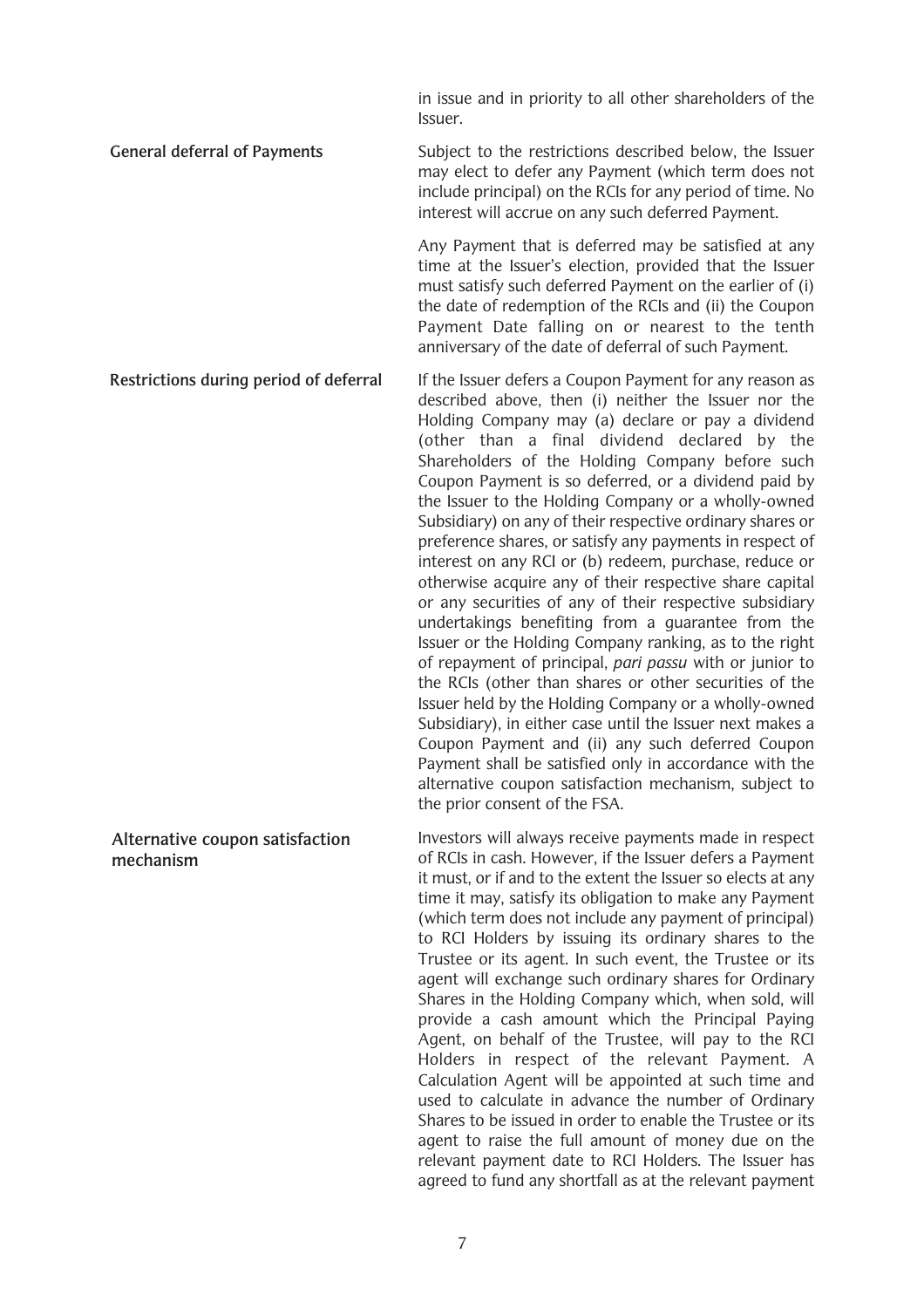date arising on the sale of such shares either by payment of an amount equal to such shortfall, subject to certain limitations, or, at its election, through issuing additional ordinary shares as part of the operation of a similar share issue, exchange and sale mechanism to that summarised above. **Insufficiency** Each of the Issuer and the Holding Company is required to keep available for issue enough of its shares as it reasonably considers would be required to satisfy from time to time the next Coupon Payment using the alternative coupon satisfaction mechanism described above. **Market Disruption Event** If, in the opinion of the Issuer, a Market Disruption Event exists on or after the 15th business day preceding any date upon which the Issuer is due to satisfy a Payment using the alternative coupon satisfaction mechanism, the Payment to RCI Holders may be deferred until the Market Disruption Event no longer exists. Any such deferred payments shall bear interest at the thencurrent rate applicable to the RCIs if the Market Disruption Event continues for 14 days or more. **Suspension** Telecomes and the If, following any takeover offer or any reorganisation, restructuring or scheme of arrangement, Barclays PLC (or any successor ultimate holding company of the Issuer) ceases to be the Issuer's ultimate holding company, then such changes to the documentation relating to the RCIs as determined by an independent investment bank to be appropriate in order to preserve substantially the economic effect, for the RCI Holders, of a holding of the RCIs will be made by the Issuer and the Trustee, and pending such changes, the Issuer will be unable to satisfy payments using the alternative coupon satisfaction mechanism. If the investment bank is unable to determine appropriate amendments, as notified to the Issuer and the Trustee, each RCI will (subject to the prior consent of the FSA) be redeemed at the Suspension Redemption Price. **Additional amounts** The Issuer will pay additional amounts to RCI Holders to gross up payments upon the imposition of UK withholding tax, subject to customary exceptions. **Redemption for taxation purposes** The Issuer may, subject to the prior consent of the FSA, redeem all, but not some only, of the RCIs at their principal amount together with any Outstanding Payments in the event that, for reasons outside its control, it is required to pay additional amounts in respect of United Kingdom withholding taxation, provided that the Solvency Condition is met. Upon the occurrence of certain other changes in the treatment of the RCIs for taxation purposes, the Issuer may, subject to the prior consent of the FSA and

provided that the Solvency Condition is met, redeem all,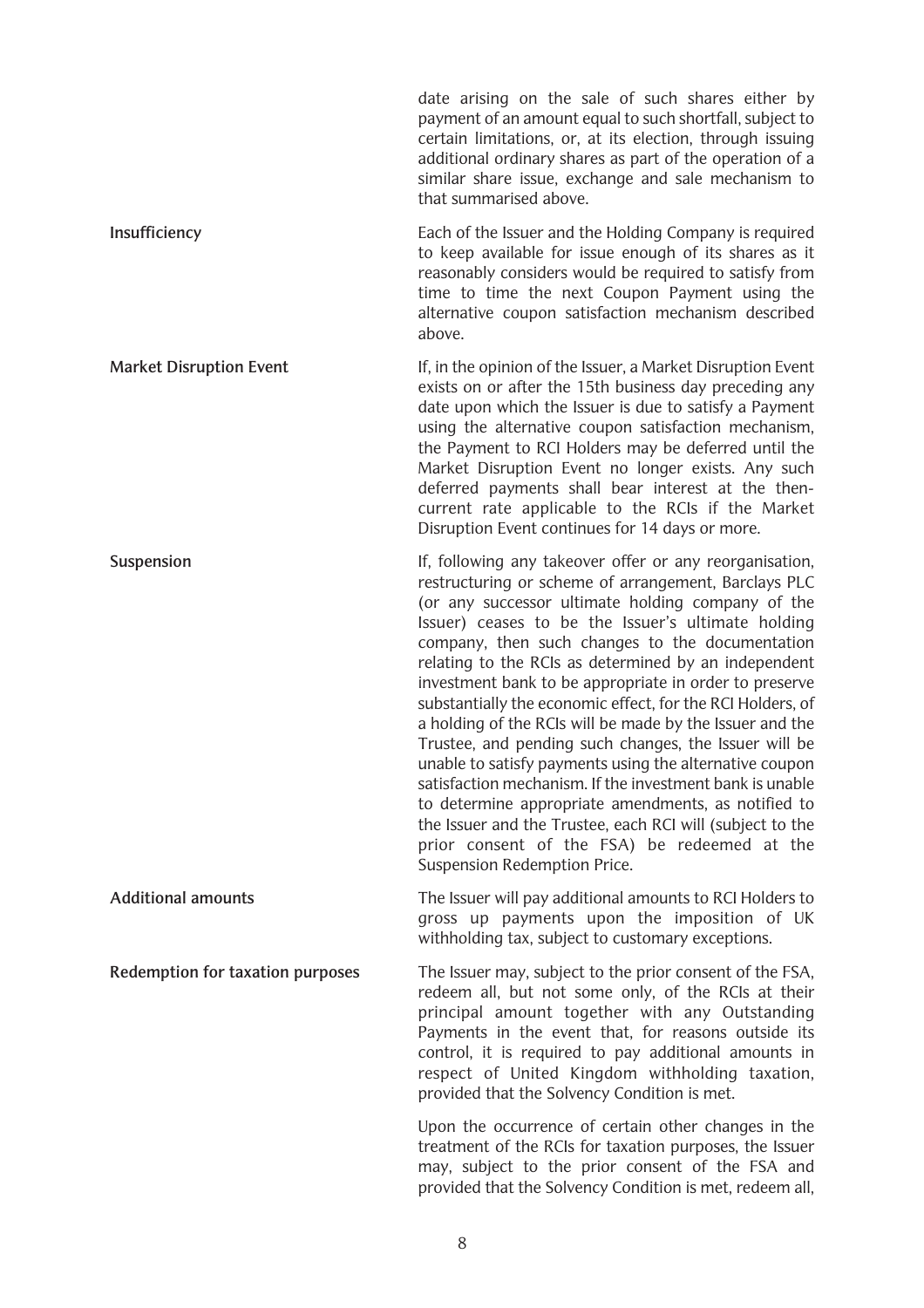but not some only, of the RCIs at their principal amount together with any Outstanding Payments.

**Redemption for regulatory reasons** The RCIs will qualify as Tier 1 Capital for the purposes of the FSA's capital adequacy regulations. If at any time the RCIs cease to qualify as Tier 1 Capital, the Issuer may, subject to the prior consent of the FSA and provided that the Solvency Condition is met, redeem all, but not some only, of the RCIs at their principal amount together with any Outstanding Payments.

**Remedy for non-payment** The sole remedy against the Issuer available to the Trustee or any RCI Holder or Couponholder for recovery of amounts owing in respect of any Payment or principal in respect of the RCIs or Coupons will be the institution of proceedings for the winding-up in England of the Issuer and/or proving in such winding-up or the administration of the Issuer.

**Form Bearer.** The RCIs will be represented initially by the Temporary Global RCI, without Coupons or Talons, which will be deposited outside the United States with a common depositary for Clearstream, Luxembourg and Euroclear on or about the Issue Date. The Temporary Global RCI will be exchangeable for interests in the Permanent Global RCI, without Coupons or Talons, on or after a date which is expected to be 11 May 2006 upon certification as to non-U.S. beneficial ownership as required by U.S. Treasury regulations and as described in the Temporary Global RCI. Save in the limited circumstances described in the Permanent Global RCI, RCIs in definitive bearer form with coupons and a talon attached on issue will not be issued in exchange for interests in the Permanent Global RCI.

**Denomination** For so long as the RCIs are represented by either the Temporary Global RCI or the Permanent Global RCI and Euroclear and Clearstream, Luxembourg so permit, the RCIs shall be tradable in minimum nominal amounts of £50,000 and integral multiples of £1,000 in excess thereof. If Definitive RCIs are required to be issued in the limited circumstances specified in the Permanent Global RCI, they will only be printed and issued in denominations of £50,000. Accordingly, if Definitive RCIs are required to be issued, an RCI Holder having an original nominal amount which cannot be fully represented by Definitive RCIs in the denomination of £50,000 will not be able to receive a Definitive RCI in respect of the original nominal amount of the RCIs by which the original nominal amount of such holding of RCIs exceeds the next lowest integral multiple of £50,000 (the "**Excess Amount**"), and will not be able to receive interest or principal in respect of the Excess Amount. Accordingly, RCI Holders who hold RCIs in the relevant clearing system in amounts that are not integral multiples of £50,000 may need to purchase or

9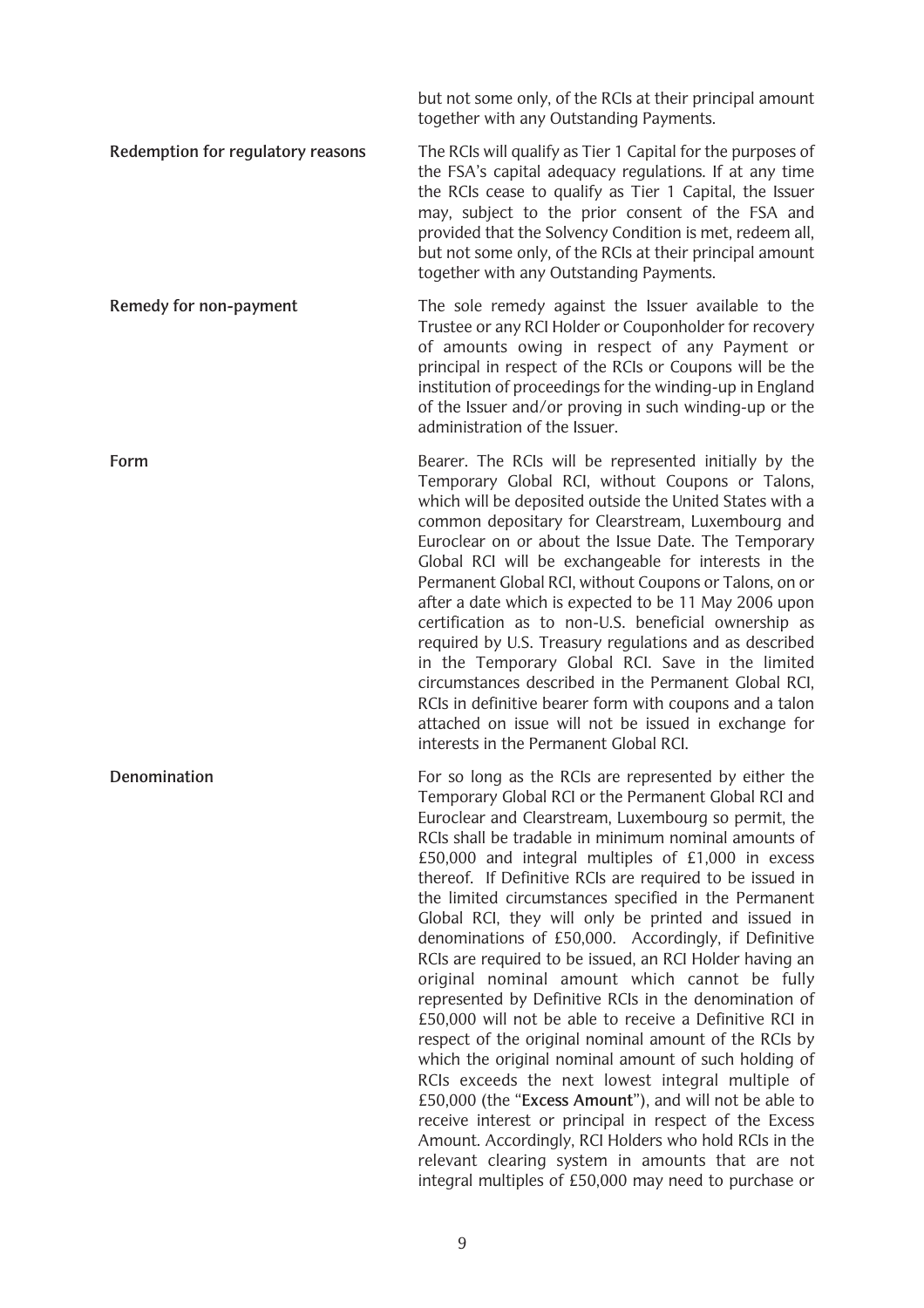sell, prior to the date on which the Permanent Global RCI is exchanged for Definitive RCIs, a principal amount of RCIs such that their holding is an integral multiple of £50,000. **Listing and admission to trading** London. Applications have been made for the RCIs to be admitted to listing on the Official List of the UK Listing Authority and to trading on the London Stock Exchange's Gilt-Edged and Fixed Interest Market. Governing law **English. Rating** The RCIs have been assigned a A+ rating by Standard & Poor's Rating Services, a division of The McGraw-Hill Companies, Inc., a Aa3 rating by Moody's Investors Service, Inc. and a AA rating by Fitch Ratings Limited. A credit rating is not a recommendation to buy, sell or hold securities and may be subject to revision, suspension or withdrawal at any time by the relevant rating organisation.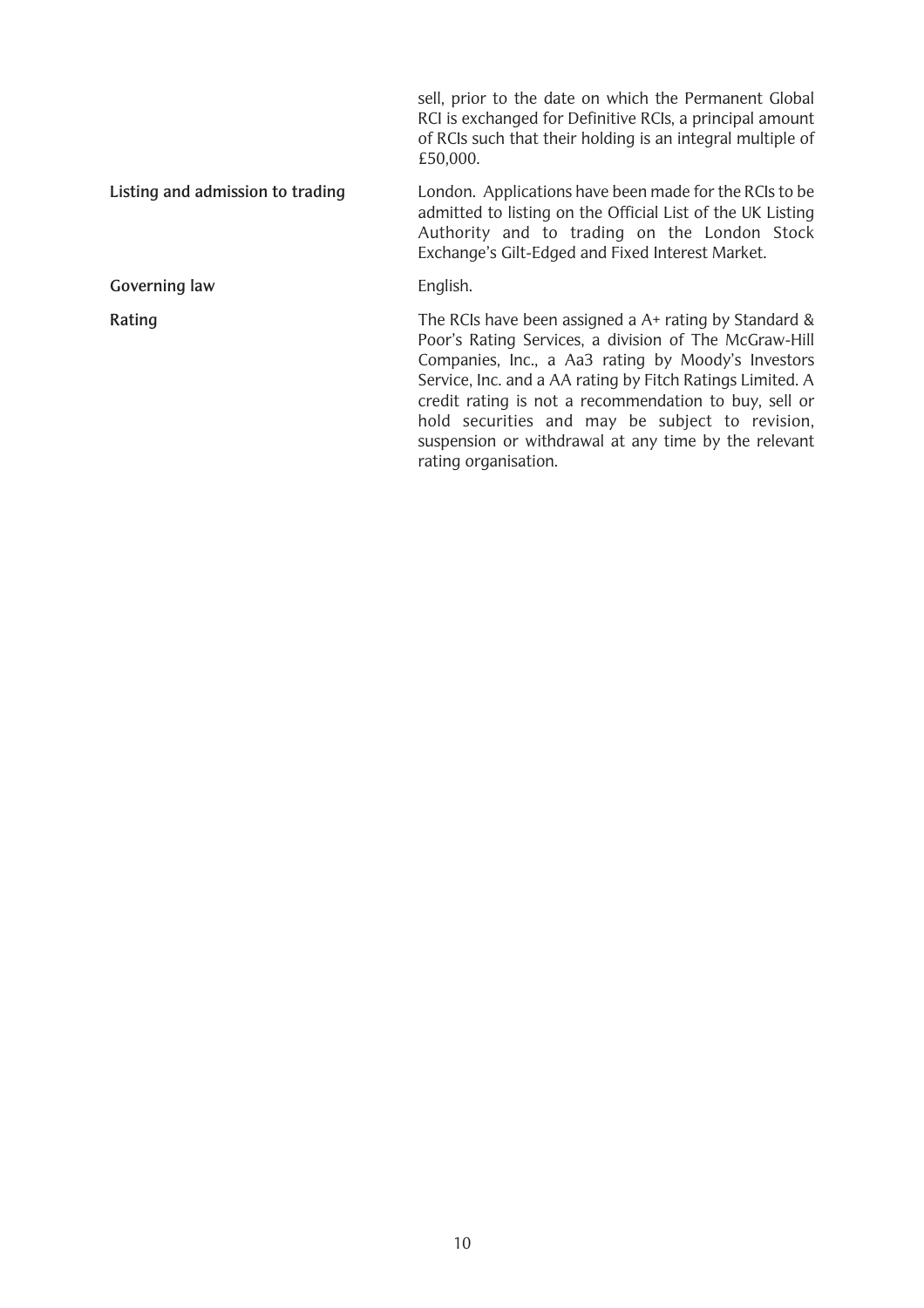### **RISK FACTORS**

Prospective investors in the RCIs should carefully consider the following information in conjunction with the other information included in this Prospectus. Defined terms used herein have the meaning given to them in "*Terms and Conditions of the RCIs*".

## **Risks relating to the RCIs**

## *Deferral*

The Issuer may elect to defer any Payment (such term does not include principal) on the RCIs, as more particularly described in "*Terms and Conditions of the RCIs — 4. Deferrals*". Whilst any such Payment is so deferred, neither the Bank nor the Holding Company may (a) declare or pay dividends (other than a final dividend declared by the Holding Company before deferral, or intra-group dividends) on shares or satisfy any payments of interest in respect of any Existing RCIs (as such term is defined in "*Terms and Conditions of the RCIs*") or (b) redeem, purchase, reduce or otherwise acquire any of their respective shares or other securities, or any securities of any of their respective subsidiary undertakings benefiting from a guarantee from the Issuer or the Holding Company, ranking, as to the right of repayment of principal, or in the case of any such guarantee, as to the payment of sums under such guarantee, *pari passu* with or junior to the RCIs (other than shares or other securities of the Issuer held by the Holding Company or a wholly-owned Subsidiary). Any such deferred Payment will not accrue any interest during the period of such deferral, save in the limited circumstances described in "*Terms and Conditions of the RCIs — 6. Alternative Coupon Satisfaction Mechanism*".

## *Perpetual Securities*

The Bank is under no obligation to redeem the RCIs at any time (save in the particular circumstances referred to in "*Terms and Conditions of the RCIs — 8. Payments — (d) Suspension*"), and the RCI Holders have no right to call for their redemption.

## *Redemption Risk*

The RCIs may, subject to the prior consent of the FSA, be redeemed at their principal amount together with any Outstanding Payments at the option of the Bank in the event that it is required to pay additional amounts as provided in "*Terms and Conditions of the RCIs — 11. Taxation*". In addition, upon the occurrence of certain other specified tax or regulatory events, the RCIs may be redeemed at their Suspension Redemption Price together with any Outstanding Payments, all as more particularly described in "*Terms and Conditions of the RCIs — 7. Redemption*".

### *No Limitation On Issuing Securities*

There is no restriction on the amount of securities or indebtedness which the Bank may issue or incur which rank senior to or *pari passu* with the RCIs. The issue of any such securities or indebtedness may reduce the amount recoverable by RCI Holders on either a winding-up of the Bank or the appointment of an administrator of the Bank where the administrator has given notice that he/she intends to declare and distribute a dividend and/or may increase the likelihood of a deferral of Payments under the RCIs.

## *Availability of Shares*

If the Bank is to make a Payment using the alternative coupon satisfaction mechanism and a sufficient number of ordinary shares in the Bank or the Holding Company is not available, then the Bank's payment obligation shall be suspended to the extent of such insufficiency, and no interest on such payment obligation shall accrue, until such time as a sufficient number of shares is available to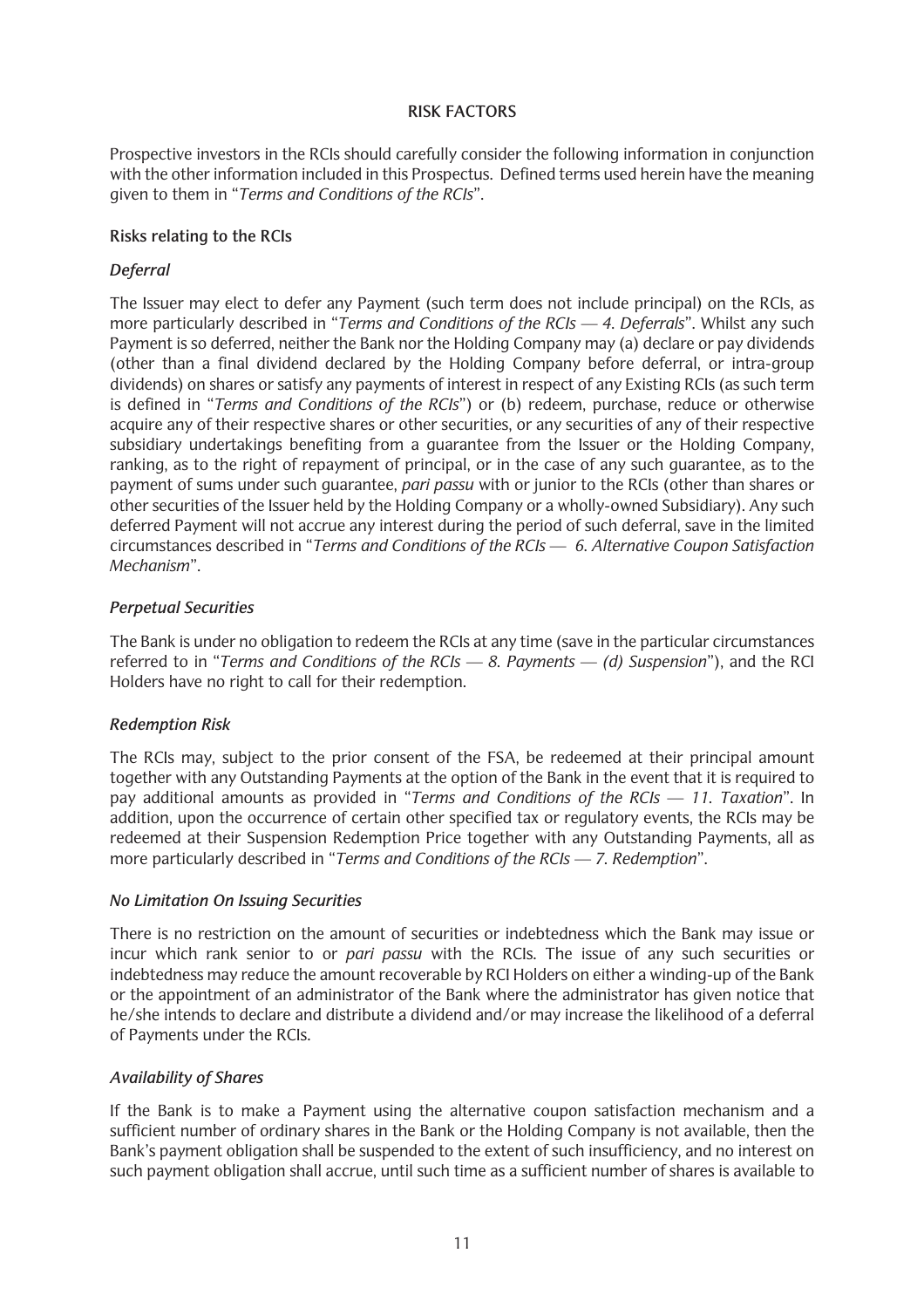satisfy the suspended payment obligation, as more particularly described in "*Terms and Conditions of the RCIs— 6. Alternative Coupon Satisfaction Mechanism— (d) Insufficiency*". However, no event of default will have occurred or be deemed to have occurred in such circumstances.

## *Market Disruption Event*

If, following a decision by the Bank to satisfy a Payment using the alternative coupon satisfaction mechanism, a Market Disruption Event exists, in the opinion of the Bank, the payment to RCI Holders may be deferred until the cessation of such market disruption, as more particularly described in "*Terms and Conditions of the RCIs — 6. Alternative Coupon Satisfaction Mechanism — (e) Market Disruption*". Any such deferred Payments shall bear interest at the then-current rate applicable to the RCIs if the Market Disruption Event continues for 14 days or more.

## *Restricted Remedy for Non-Payment*

In accordance with FSA requirements for subordinated capital, the sole remedy against the Bank available to the Trustee or any RCI Holder or Couponholder for recovery of amounts owing in respect of the RCIs or Coupons will be the institution of proceedings for the winding-up in England of the Bank and/or proving in such winding-up or the administration of the Bank.

## *Liquidity*

Although applications have been made to have the RCIs admitted to listing on the Official List of the UK Listing Authority and to trading on the Gilt-Edged and Fixed Interest Market of the London Stock Exchange, there can be no assurance that an active public market for the RCIs will develop and, if such a market were to develop, the Managers are under no obligation to maintain such a market. The liquidity and the market prices for the RCIs can be expected to vary with changes in market and economic conditions, the financial condition and prospects of the Bank and other factors that generally influence the market prices of securities.

## *Denominations*

For so long as the RCIs are represented by a Global RCI and Euroclear and Clearstream, Luxembourg so permit, the RCIs shall be tradable in minimum nominal amounts of £50,000 and integral multiples of £1,000 in excess thereof. If Definitive RCIs are required to be issued in the limited circumstances specified in the Permanent Global RCI, they will only be printed and issued in denominations of £50,000. Accordingly, if Definitive RCIs are required to be issued, an RCI Holder having an original nominal amount which cannot be fully represented by Definitive RCIs in the denomination of £50,000 will not be able to receive a Definitive RCI in respect of the original nominal amount of the RCIs by which the original nominal amount of such holding of RCIs exceeds the next lowest integral multiple of £50,000 (the "**Excess Amount**"), and will not be able to receive interest or principal in respect of the Excess Amount. Accordingly, RCI Holders who hold RCIs in the relevant clearing system in amounts that are not integral multiples of £50,000 may need to purchase or sell, prior to the date on which the Permanent Global RCI is exchanged for Definitive RCIs, a principal amount of RCIs such that their holding is an integral multiple of £50,000.

## **Risks relating to the Issuer and the Group**

The profitability of the businesses of the Group (as defined in "*The Issuer and the Group*") could be adversely affected by a worsening of general economic conditions in the United Kingdom or globally. Factors such as the liquidity of the global financial markets, the level and volatility of equity prices and interest rates, investor sentiment, inflation, and the availability and cost of credit could significantly affect the activity level of customers.

A market downturn would likely lead to a decline in the volume of transactions that the Issuer executes for its customers and, therefore, lead to a decline in the income it receives from fees and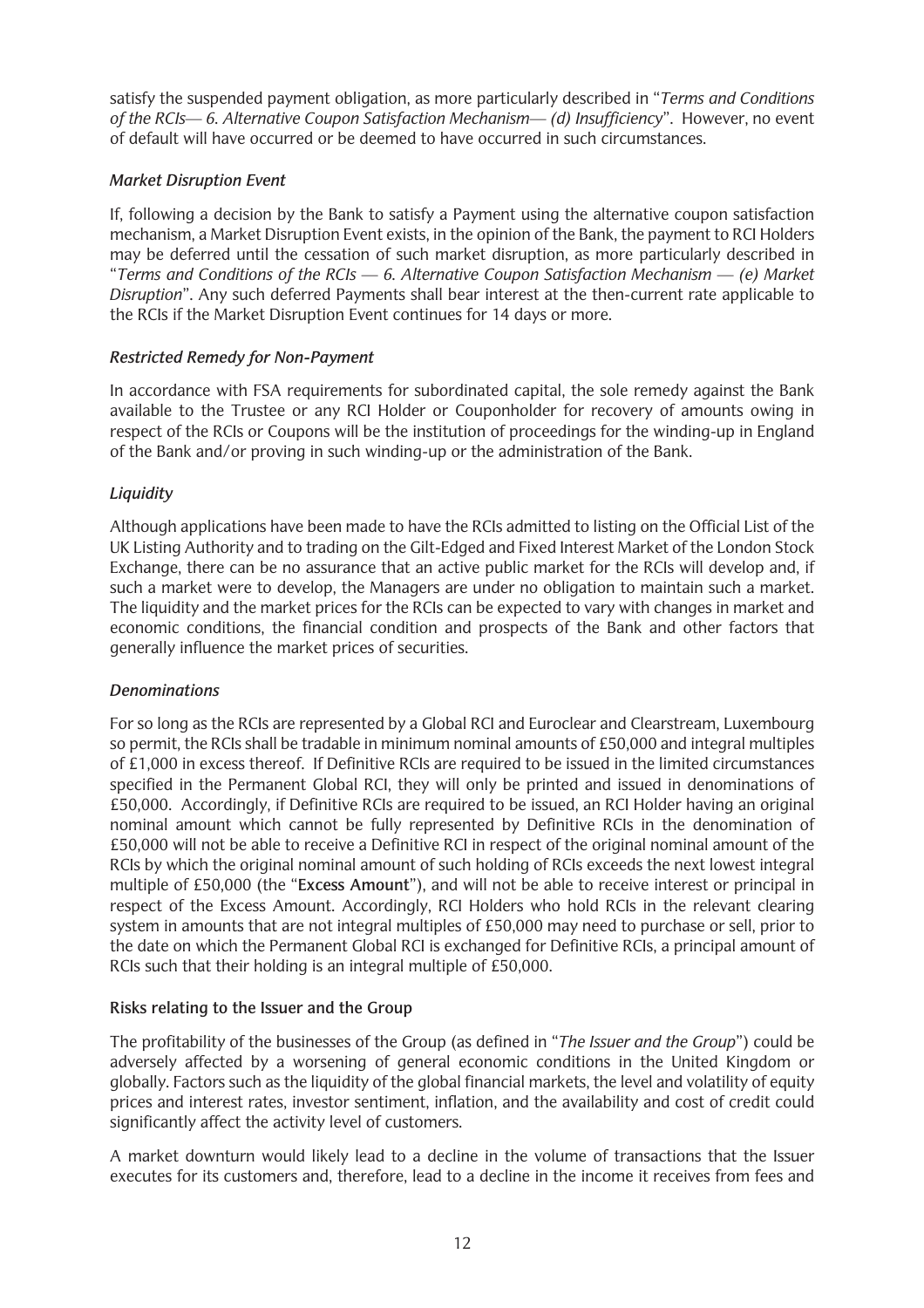commissions. A market downturn or worsening of the economy could cause the Group to incur mark-to-market losses in its trading portfolios. A market downturn also could potentially result in a decline in the fees the Issuer earns for managing assets. For example, a higher level of domestic or foreign interest rates or a downturn in trading markets could affect the flows of assets under management. An economic downturn or significantly higher interest rates could adversely affect the credit quality of the Issuer's on-balance sheet and off-balance sheet assets by increasing the risk that a greater number of the Group's customers would be unable to meet their obligations.

The Group's provisions for credit losses provide for losses inherent in loans and advances and other credit exposures. Estimating losses is inherently uncertain and depends on many factors, including general economic conditions, rating migration, structural and technological changes within industries and changes in customer preferences that alter competitive positions, mismanagement by customers and other external factors such as legal and regulatory requirements.

## *Operational Risks*

The Group's businesses are dependent on the ability to process a large number of transactions efficiently and accurately. Operational risks and losses can result from fraud, errors by employees, failure properly to document transactions or to obtain proper internal authorisation, failure to comply with regulatory requirements and Conduct of Business rules, equipment failures, natural disasters or the failure of external systems, for example, those of the Group's suppliers or counterparties. Although the Group has implemented risk controls and loss mitigation actions, and substantial resources are devoted to developing efficient procedures and to staff training, it is only possible to be reasonably, but not absolutely, certain that such procedures will be effective in controlling each of the operational risks faced by the Group.

The Group is subject to comprehensive legal obligations in the UK, the European Union, the US, the Asia-Pacific region and in the many other countries around the world in which the Group operates. As a result, the Group is exposed to many forms of legal risk, which may arise in a number of ways. Primarily:

- Group business may not be conducted in accordance with applicable laws;
- contractual obligations may either not be enforceable as intended or may be enforced against the Group in an adverse way;
- the intellectual property of the Group (such as its trade names) may not be adequately protected; and
- the Group may be liable for damages to third parties harmed by the conduct of its business.

In addition, the Group faces risk where legal proceedings are brought against it. Regardless of whether or not such claims have merit, the outcome of legal proceedings is inherently uncertain and could result in financial loss.

Although the Group has processes and controls around the management of legal risk, failure to manage legal risks can impact the Group adversely, both financially and reputationally.

Tax risk is the risk associated with changes in, or errors in the interpretation of, taxation rates or law. This could result in increased charges or financial loss.

Although the Group devotes considerable resources to managing tax risk, failure to manage this risk can impact the Group adversely.

The Group devotes substantial management and planning resources to the development of strategic plans for organic growth and identification of possible acquisitions, supported by substantial expenditure to generate growth in customer business. If these strategic plans do not meet with success, the Group's earnings could grow more slowly or decline.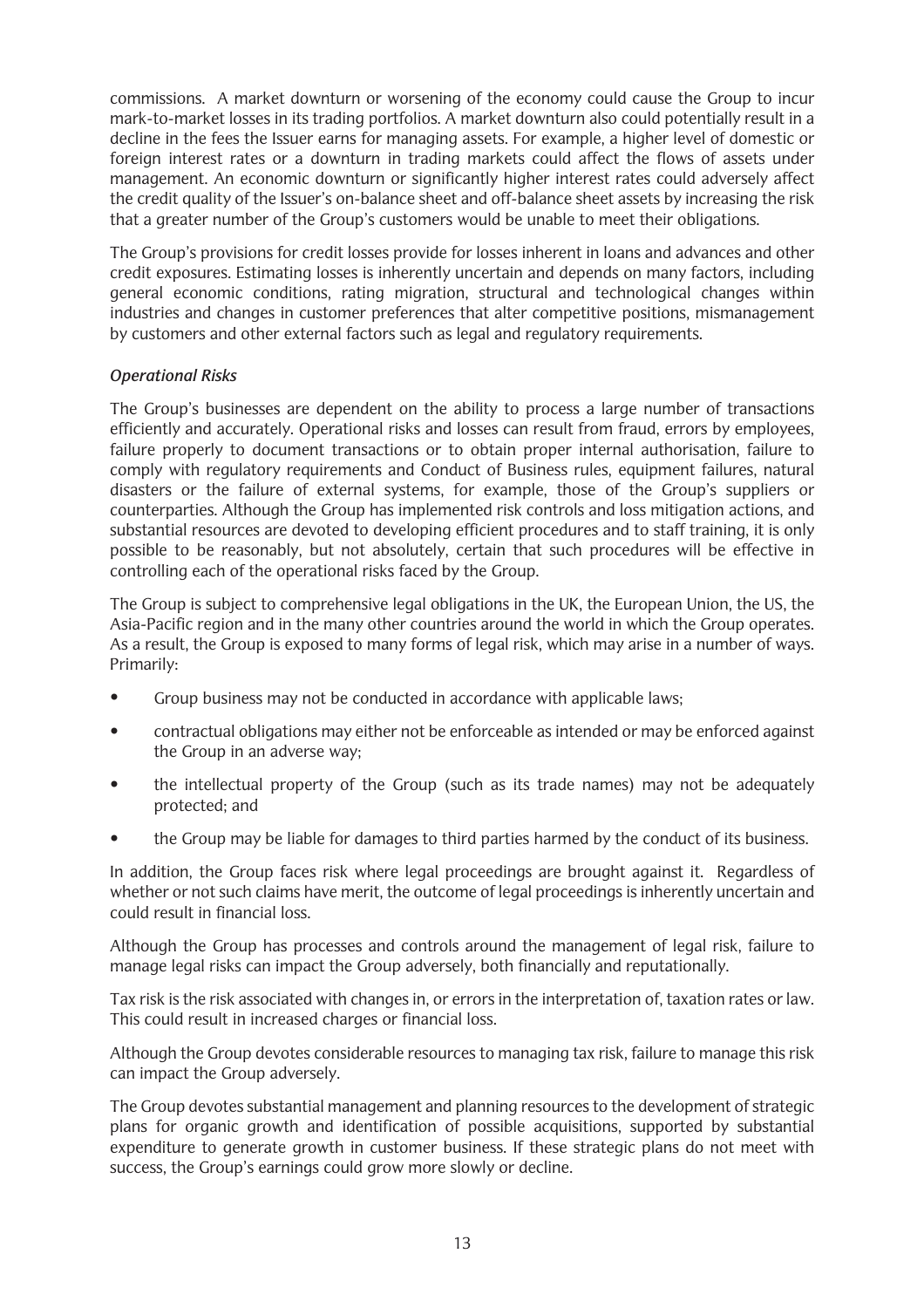## *Risks Relating to the Financial Services Industry*

The most significant market risks the Group faces are interest rate, credit spread, foreign exchange, commodity price and equity price risks. Changes in interest rate levels, yield curves and spreads may affect the interest rate margin realised between lending income and borrowing costs.

Changes in currency rates, particularly in the sterling-dollar and sterling-euro exchange rates, affect the value of assets and liabilities denominated in foreign currencies and affect earnings reported by the Group's non-UK subsidiaries and may affect revenues from foreign exchange dealing. The performance of financial markets may cause changes in the value of the Group's investment and trading portfolios and in the amount of revenues generated from assets under management. The Group has implemented risk management methods to mitigate and control these and other market risks to which the Group is exposed. However, it is difficult to predict with accuracy changes in economic or market conditions and to anticipate the effects that such changes could have on the Group's financial performance and business operations. In addition, the value of assets held in the Group's pension and long-term assurance funds are also affected by the performance of financial markets.

The Group's authority to operate as a bank is dependent upon the maintenance of an adequate capital base. It is required to meet capitalisation requirements in the UK and in other markets where banking activities are undertaken. As the level of capitalisation may affect the Group's debt rating, the Group also manages its capital to secure the maintenance of its strong rating. Moreover, the absence of a sufficiently strong capital base may constrain the Group's growth and strategic options. Unforeseen circumstances may arise under which the Group is unable to maintain its desired capitalisation.

Liquidity risk is the risk that the Group is unable to meet its payment obligations when they fall due and to replace funds when they are withdrawn; the consequence of which may be the failure to meet obligations to repay depositors and fulfil commitments to lend. This risk exists in the UK as well as in overseas markets. There is a risk that the Group mismanages its liquidity or that circumstances may arise under which it is unable to maintain adequate liquidity.

The Group is subject to extensive supervisory and regulatory regimes in the UK, elsewhere in Europe, the US, the Asia-Pacific region and in the many other countries around the world in which it operates.

Regulatory compliance risk arises from a failure or inability to comply fully with the laws, regulations or codes applicable specifically to the financial services industry. Non-compliance could lead to fines, public reprimands, damage to reputation, enforced suspension of operations or, in extreme cases, withdrawal of authorisation to operate.

The Group's businesses and earnings can be affected by the fiscal or other policies and other actions of various regulatory authorities of the UK, other European Union or foreign governments and international agencies. The nature and impact of future changes in such policies and regulatory action are not predictable and are beyond the Group's control.

There is continuing political and regulatory scrutiny of, and major changes in, legislation and regulation of the consumer credit industry in the UK and elsewhere. In the UK, these currently include a review of store cards by the Competition Commission and investigations by the Office of Fair Trading into interchange rates and default fees on credit cards. The review and investigations are looking at the consumer credit industry generally and the Group is co-operating with those proceedings. Their outcome is unclear but may have an impact on the consumer credit industry in general and therefore on the Group's business in this sector.

Other areas where changes could have an impact include *inter alia*:

• the monetary, interest rate and other policies of central banks and regulatory authorities;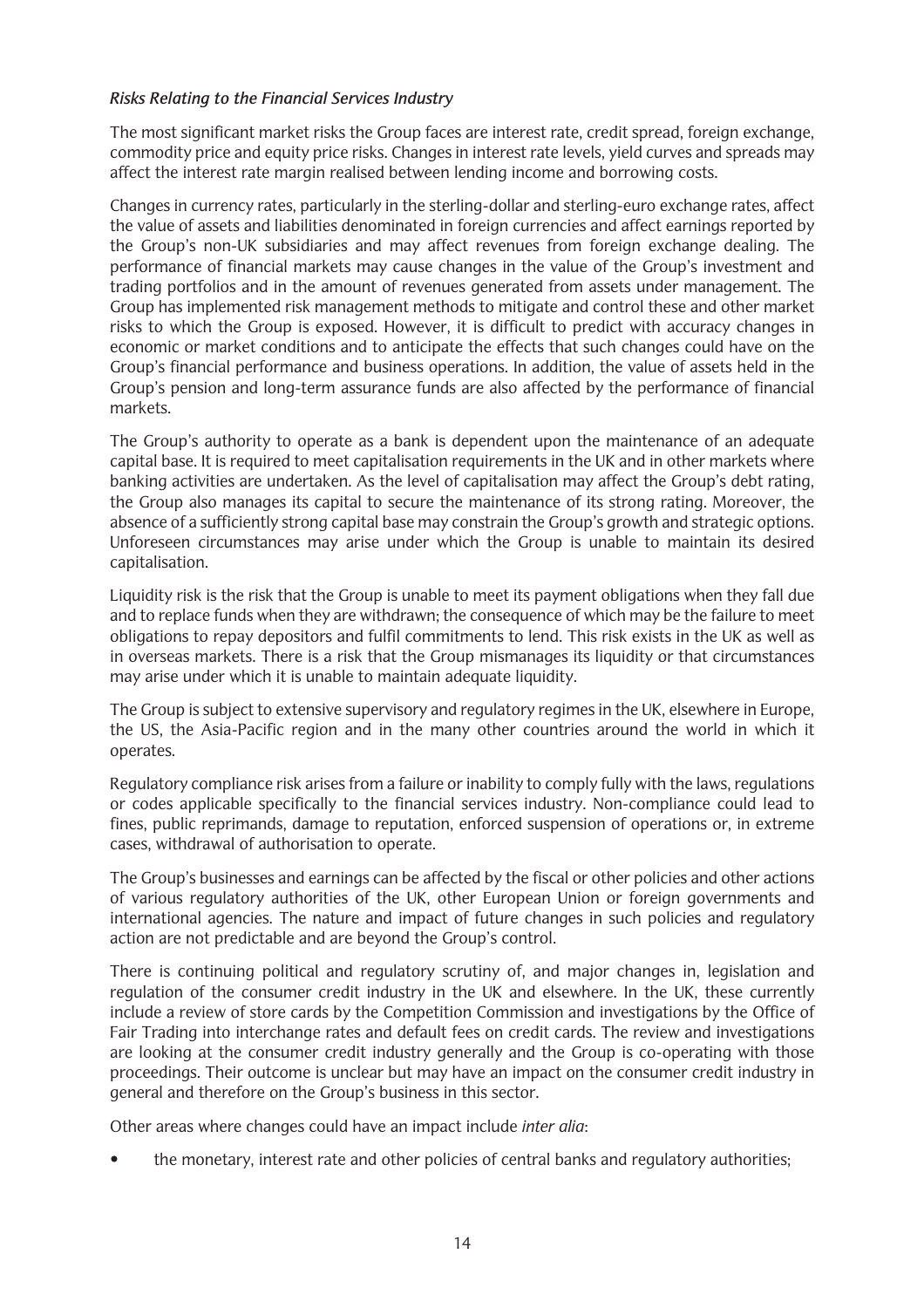- general changes in government or regulatory policy that may significantly influence investor decisions in particular markets in which the Group operates;
- general changes in the regulatory requirement, for example, prudential rules relating to the capital adequacy framework;
- changes in competition and pricing environments:
- changes in the financial reporting environment;
- expropriation, nationalisation, confiscation of assets and changes in legislation relating to foreign ownership; and
- other unfavourable political, military or diplomatic developments producing social instability or legal uncertainty which in turn may affect demand for the Group's products and services.

The UK and global financial services market remains highly competitive and innovative competition comes both from incumbent players and a steady stream of new market entrants. The landscape is expected to remain highly competitive in all the Group's businesses, which could adversely affect the Group's profitability.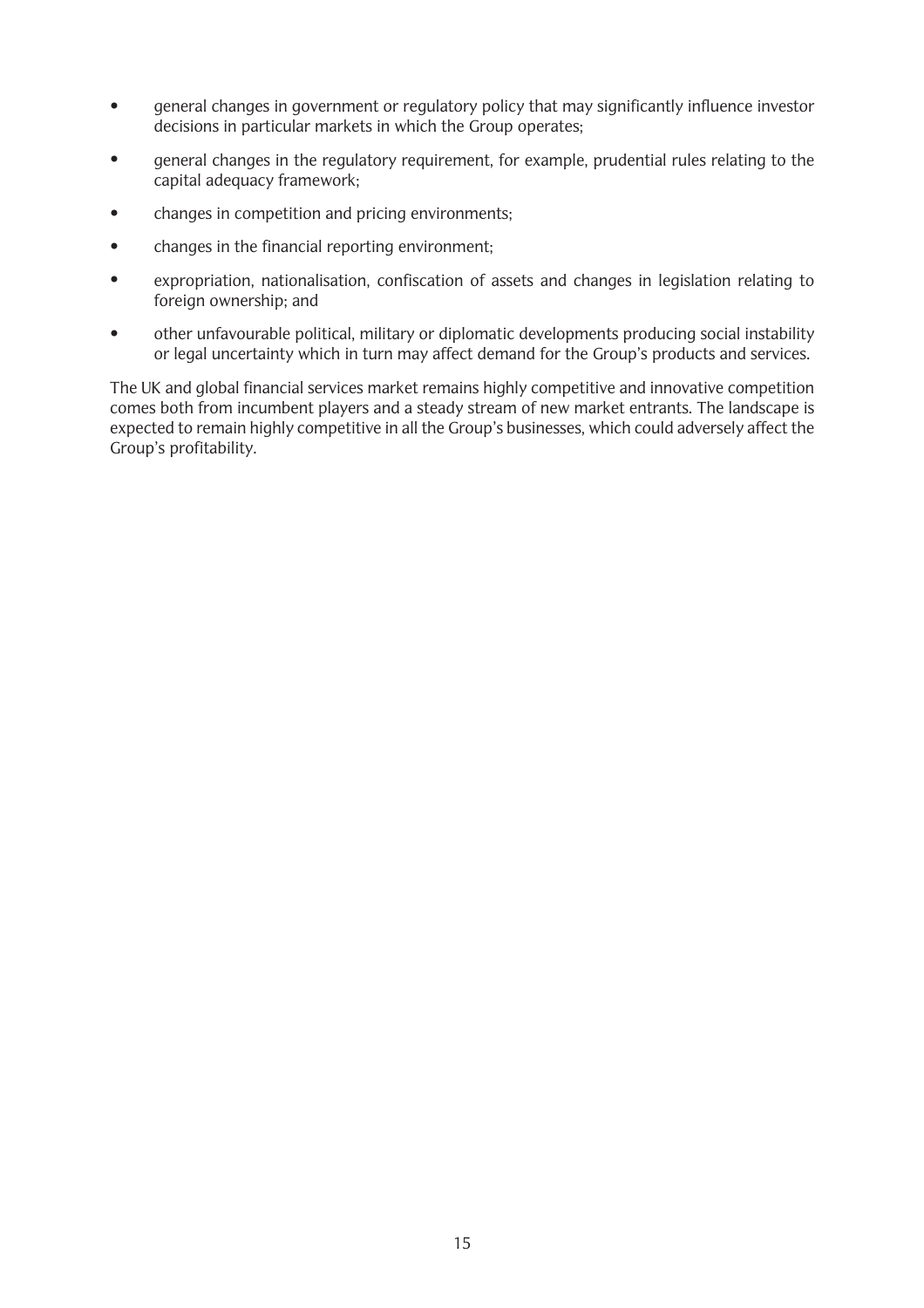### **TERMS AND CONDITIONS OF THE RCIS**

*The following, subject to alteration and except for paragraphs in italics, are the terms and conditions of the RCIs which will be endorsed on each RCI in definitive form (if issued).*

The RCIs are constituted by the Trust Deed. The issue of the RCIs was authorised pursuant to a resolution of the Fund Raising Committee of the Board of Directors of the Issuer passed on 23 March 2006. The statements in these Terms and Conditions include summaries of, and are subject to, the detailed provisions of the Trust Deed. Copies of the Trust Deed and the Paying Agency Agreement are available for inspection during normal business hours by the RCI Holders and the Couponholders at the principal office of the Trustee, being at the date hereof at 101 Barclay Street, New York, NY 10286, United States of America, and at the specified office of each of the Paying Agents. The RCI Holders and the Couponholders are entitled to the benefit of, are bound by, and are deemed to have notice of, all the provisions of the Trust Deed and those applicable to them of the Paying Agency Agreement.

### **1. Form, Denomination and Title**

### (a) *Form and Denomination*

The RCIs are serially numbered and in bearer form in the Authorised Denominations each with Coupons and one Talon attached on issue.

### (b) *Title*

Title to the RCIs, Coupons and Talons will pass by delivery. The bearer of any RCI will (except as otherwise required by law or as ordered by a court of competent jurisdiction) be treated as its absolute owner for all purposes (whether or not it is overdue and regardless of any notice of ownership, trust or any interest in it or its theft or loss or anything written on it) and no person will be liable for so treating the RCI Holder.

### **2. Status and Subordination**

(a) *Status*

The RCIs constitute direct, unsecured, subordinated securities of the Issuer and rank *pari passu* without any preference among themselves.

### (b) *Subordination*

- (i) *Condition of Payment*: The rights and claims of the RCI Holders and the Couponholders are subordinated to the claims of Senior Creditors, in that payments in respect of the RCIs (including amounts to be funded through the issue of Issuer Shares in accordance with Condition 6) are conditional upon the Issuer being solvent at the time of payment by the Issuer (or at the time of issue of such Issuer Shares by the Issuer) and in that no principal or Payments shall be due and payable in respect of the RCIs (including amounts to be funded through the issue of Issuer Shares in accordance with Condition 6) except to the extent that the Issuer could make such payment (or issue such Issuer Shares) and still be solvent immediately thereafter. In these Terms and Conditions the Issuer shall be considered to be solvent if (i) it is able to pay its debts owed to Senior Creditors as they fall due and (ii) if the Auditors have reported to the Trustee within the previous six months that the Solvency Condition has been met.
- (ii) *Solvency Claims*: Amounts representing any payments of principal or interest in respect of which the conditions referred to in Condition  $2(b)(i)$  are not satisfied on the date upon which the same would otherwise be due and payable ("**Solvency Claims**") will be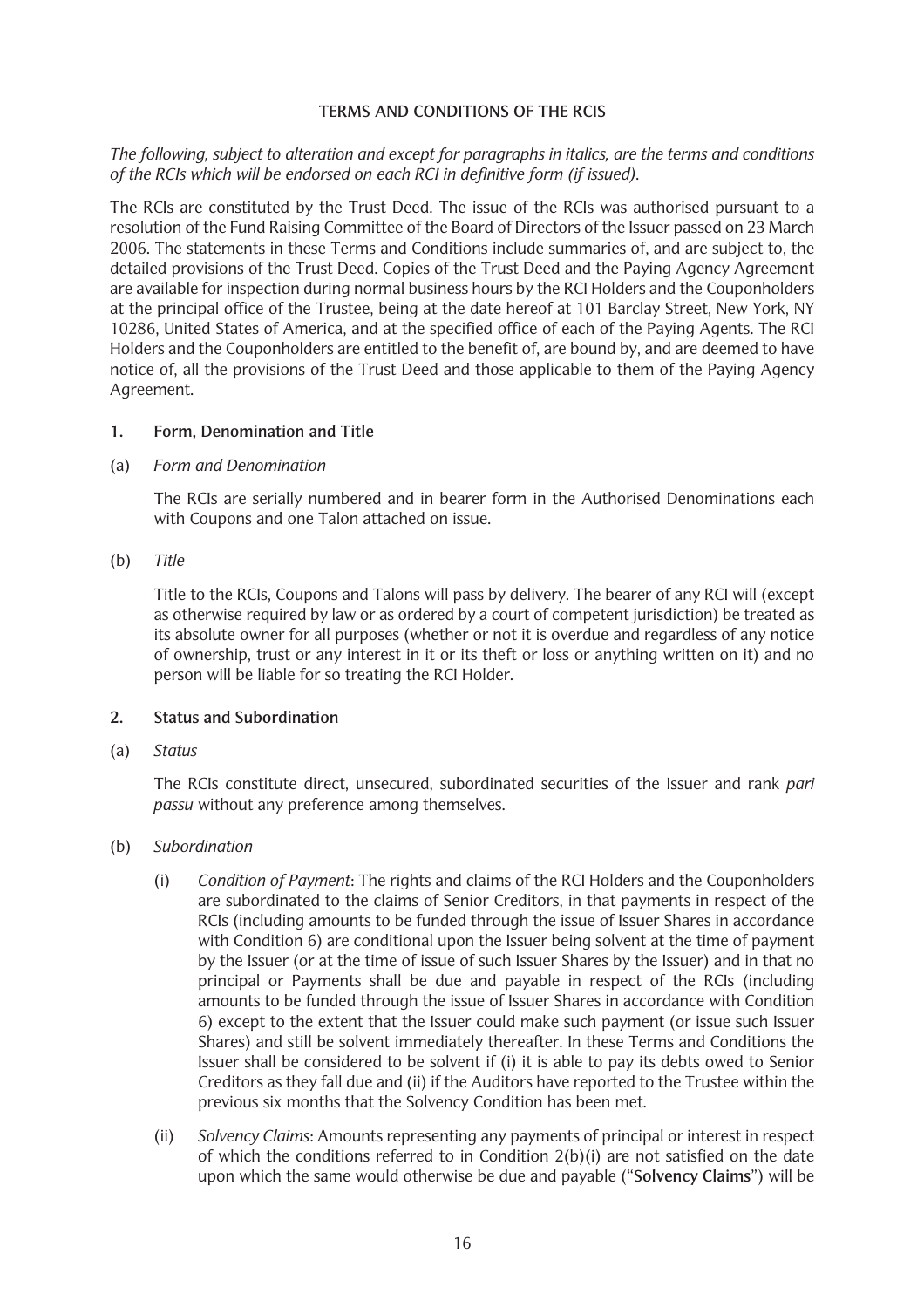payable by the Issuer in a winding-up of the Issuer, or in an administration of the Issuer following notice by the administrator that he/she intends to declare and distribute a dividend, as provided in Condition 3 and on any redemption (subject to Condition  $2(b)(i)$ ) pursuant to Condition 7(b), 7(c), 7(d) or 8(d), provided that in the event that, prior to any winding-up or administration of the Issuer, the Issuer shall again be solvent and would be solvent immediately after the making of such payment of Solvency Claims, then the Issuer shall promptly notify the Trustee, the RCI Holders, the Principal Paying Agent and the Calculation Agent (if any) of such fact and the Solvency Claims shall, subject to Condition 2(b)(i), be due and payable on the 16th business day after the Issuer shall have given such notice. A Solvency Claim shall not bear interest unless the Issuer shall be solvent once again, in which case interest shall accrue on any such Solvency Claim from (and including) the date on which the Issuer is so solvent again to (but excluding) the date on which such Solvency Claim is paid. Any such interest shall accrue at a rate equal to the then applicable Coupon Rate determined in accordance with Condition 5 and shall be satisfied only in accordance with Condition 6. In the event that the Issuer shall be so solvent once again, the Issuer may not declare or pay a dividend (other than a dividend paid by the Issuer to the Holding Company or to a wholly-owned Subsidiary) from the date that the Issuer is so solvent again until the relevant payment date.

(iii) *Set-off*: Subject to applicable law, no RCI Holder or Couponholder may exercise, claim or plead any right of set-off, compensation or retention in respect of any amount owed to it by the Issuer arising under or in connection with the RCIs and each RCI Holder and Couponholder shall, by virtue of his holding of any RCI or Coupon, be deemed to have waived all such rights of set-off, compensation or retention.

For the avoidance of doubt, if the Issuer would otherwise not be solvent for the purposes of the above, any sums which would otherwise be payable in respect of the RCIs will be available to be put towards the losses of the Issuer.

## **3. Winding-up and Administration**

If at any time an order is made, or an effective resolution is passed, for the winding-up of the Issuer (except in any such case for a solvent winding-up solely for the purpose of a reconstruction, amalgamation or the substitution in place of the Issuer of a successor in business of the Issuer (as defined in the Trust Deed), the terms of which reconstruction, amalgamation or substitution have previously been approved in writing by the Trustee or by an Extraordinary Resolution (as defined in the Trust Deed)) or if, following the appointment of an administrator of the Issuer, the administrator gives notice that he/she intends to declare and distribute a dividend, there shall be payable by the Issuer in respect of each RCI (in lieu of any other payment by the Issuer), such amount, if any, as would have been payable to an RCI Holder if, on the day prior to the commencement of the windingup or such administration and thereafter, such RCI Holder were the holder of one of a class of preference shares in the capital of the Issuer having an equal right to a return of assets in the winding-up or such administration to and so ranking *pari passu* with the holders of Existing RCIs, Existing TONs and with the holders of that class or classes of preference shares (if any) from time to time issued by the Issuer which have a preferential right to a return of assets in the winding-up or such administration, over and so rank ahead of, the holders of all other classes of issued shares for the time being in the capital of the Issuer, but ranking junior to the claims of Senior Creditors and junior to any notional class of preference shares in the capital of the Issuer by reference to which the amount payable in respect of any Junior Subordinated Debt in a winding-up or such administration of the Issuer is determined and senior to all other classes of issued shares (save as aforesaid) for the time being in the capital of the Issuer, on the assumption that the amount that such RCI Holder was entitled to receive in respect of such preference share, on a return of assets in such winding-up or such administration, were an amount equal to the principal amount of the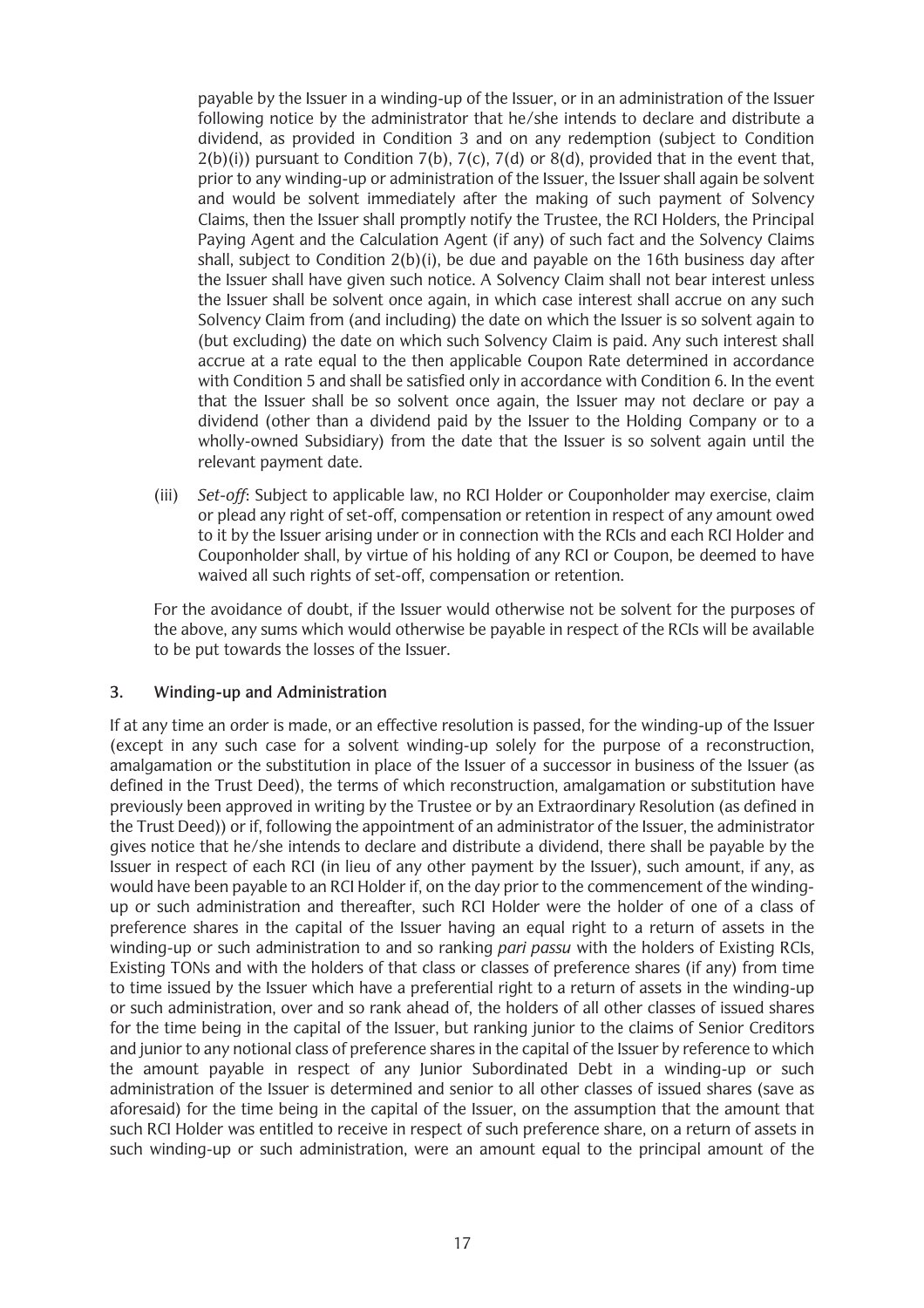relevant RCI and any other Payments which are outstanding together with, to the extent not otherwise included within the foregoing, its *pro rata* share of any Solvency Claims.

## **4. Deferrals**

- (a) The Issuer must make each Coupon Payment on the relevant Coupon Payment Date subject to and in accordance with these Terms and Conditions. However, the Issuer may, in respect of any Payment which would, in the absence of deferral in accordance with this Condition 4, be due and payable, defer such Payment by giving a notice (a "**General Deferral Notice**") to the Trustee, the Principal Paying Agent, the Calculation Agent (if any) and the RCI Holders not less than 16 business days prior to the relevant due date (the "**Deferral Date**"). The Issuer may then satisfy any such Deferred Payment at any time, provided that (1) the Issuer must satisfy such Deferred Payment on the earlier of (i) the date of redemption of the RCIs and (ii) subject to the provisions in Condition 10, the Coupon Payment Date falling on or nearest to the 10th anniversary of the related Deferral Date, (2) such Deferred Payment may only be satisfied in the manner set out in Condition 6, upon delivery of a notice to the Trustee, the Principal Paying Agent, the Calculation Agent and the RCI Holders not less than 16 business days prior to the relevant Coupon Satisfaction Date and (3) any such satisfaction of a Deferred Payment shall be subject to the prior consent of the FSA. No amount will be payable by way of interest on any such Deferred Payment, save as provided in Condition 6(e).
- (b) If the Issuer has given a General Deferral Notice, then (1) from the date of such notice until the earlier of (i) the date on which the Issuer next makes a Coupon Payment and (ii) the date on which the RCIs are redeemed in full in accordance with these Terms and Conditions, neither the Issuer nor the Holding Company, respectively, may (a) declare or pay a dividend (other than a final dividend declared by the Shareholders of the Holding Company before such Coupon Payment is so deferred, or a dividend paid by the Issuer to the Holding Company or to a wholly-owned Subsidiary) on any of their respective ordinary shares or preference shares, or satisfy any payments of interest in respect of any Existing RCIs or (b) redeem, purchase, reduce or otherwise acquire any of their respective ordinary shares, preference shares or other securities, or any securities of any of their respective subsidiary undertakings benefiting from a guarantee from the Issuer or the Holding Company, ranking, as to the right of repayment of principal, or in the case of any such guarantee, as to the payment of sums under such guarantee, *pari passu* with or junior to the RCIs (other than ordinary shares, preference shares or other securities of the Issuer held by the Holding Company or a wholly-owned Subsidiary).

## **5. Coupon Payments**

## (a) *Coupon Payment Dates*

The RCIs bear interest at the Coupon Rate from (and including) the Issue Date and the amount of such interest will (subject to Conditions 2(b)(i), 4(a), 4(b), 6(d), 6(e) and 8(d)) be payable on each Coupon Payment Date. Each RCI will cease to bear interest from the due date for redemption unless, upon due presentation, payment of principal is improperly withheld or refused. In such event, it shall continue to bear interest in accordance with this Condition (both before and after judgment) as provided in the Trust Deed.

- (b) *Coupon Rate*
	- (i) The Coupon Rate in respect of the period from (and including) the Issue Date to (but excluding) the First Reset Date is 5.3304 per cent. per annum.
	- (ii) The Coupon Rate in respect of each Reset Period shall be the aggregate of 1.985 per cent. per annum and: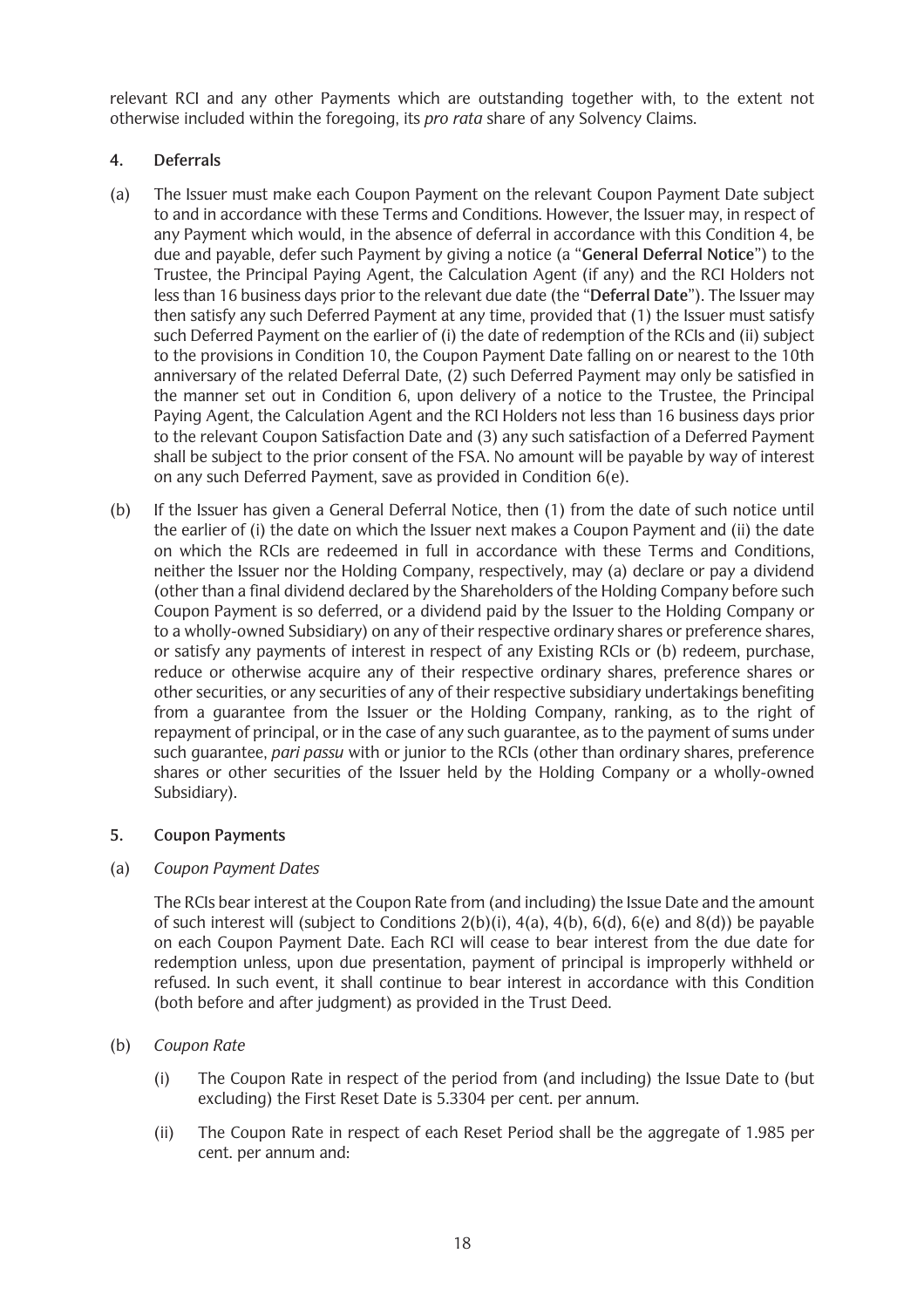- (aa) the offered rate (rounded, if necessary, up to the nearest one hundred thousandth of a percentage point (0.000005 per cent. being rounded upwards)) for three-month deposits in Pounds Sterling as at 11.00 a.m. (London time) on the Coupon Determination Date in question as appears on the display designated as page "3750" on the Telerate service (or such other page or service as may replace it for the purpose of displaying such information) as determined by the Principal Paying Agent; or
- (bb) if such offered rate does not appear, the arithmetic mean (rounded, if necessary, up to the nearest one hundred thousandth of a percentage point (0.000005 per cent. being rounded upwards)) of offered quotations to prime banks in the London interbank market for three-month deposits in Pounds Sterling as at 11.00 a.m. (London time) on the Coupon Determination Date in question obtained by the Principal Paying Agent from the principal London office of the Reference Banks, provided at least two of the Reference Banks provide the Principal Paying Agent with such offered quotations; and
- (cc) if, on any Coupon Determination Date to which the provisions of sub-paragraph (bb) above apply, one only or none of the Reference Banks provides the Principal Paying Agent with such a quotation, the arithmetic mean (rounded, if necessary, up to the nearest one hundred thousandth of a percentage point (0.000005 per cent. being rounded upwards)) of the Pounds Sterling lending rates which major banks in the London interbank market selected by the Principal Paying Agent are quoting at approximately 11.00 a.m. (London time) on the relevant Coupon Determination Date to leading banks in London for a period of three months,

except that, if the banks so selected by the Principal Paying Agent under paragraph (cc) above are not quoting as mentioned above, the Coupon Rate shall be either (i) the Coupon Rate in effect for the last preceding Coupon Period to which one of the preceding sub-paragraphs of this paragraph shall have applied or (ii) if none, 6.3304 per cent. per annum.

## (c) *Determination and Publication of Coupon Rate and Coupon Amount*

The Principal Paying Agent will, upon determining the Coupon Rate pursuant to Condition 5(b)(ii), calculate the Coupon Amount in respect of each £1,000 principal amount of the RCIs and cause the Coupon Rate and each Coupon Amount payable in respect of a Coupon Period to be notified to the Trustee, the Issuer, the Paying Agent and any stock exchange on which the RCIs are for the time being listed and to be notified to the RCI Holders as soon as possible after their determination but in no event later than the fourth business day thereafter.

Each Coupon Amount in respect of any Coupon Period ending prior to the First Reset Date shall be calculated by applying the Coupon Rate to the principal amount of the relevant RCI and, in respect of any period of less than one year, such resulting amount shall be multiplied by the Day Count Fraction and the resulting figure rounded to the nearest penny (half a penny being rounded up).

Each Coupon Amount in respect of any Coupon Period commencing on or after the First Reset Date shall be calculated by applying the Coupon Rate to the principal amount of the relevant RCI and multiplying the result by the Day Count Fraction and rounding the resulting figure to the nearest penny (half a penny being rounded up).

### (d) *Determination or Calculation by Trustee*

If the Principal Paying Agent does not at any time for any reason so determine the Coupon Rate or calculate each Coupon Amount in accordance with Condition 5(b)(ii) and 5(c) the Trustee or an agent on its behalf shall do so and such determination or calculation shall be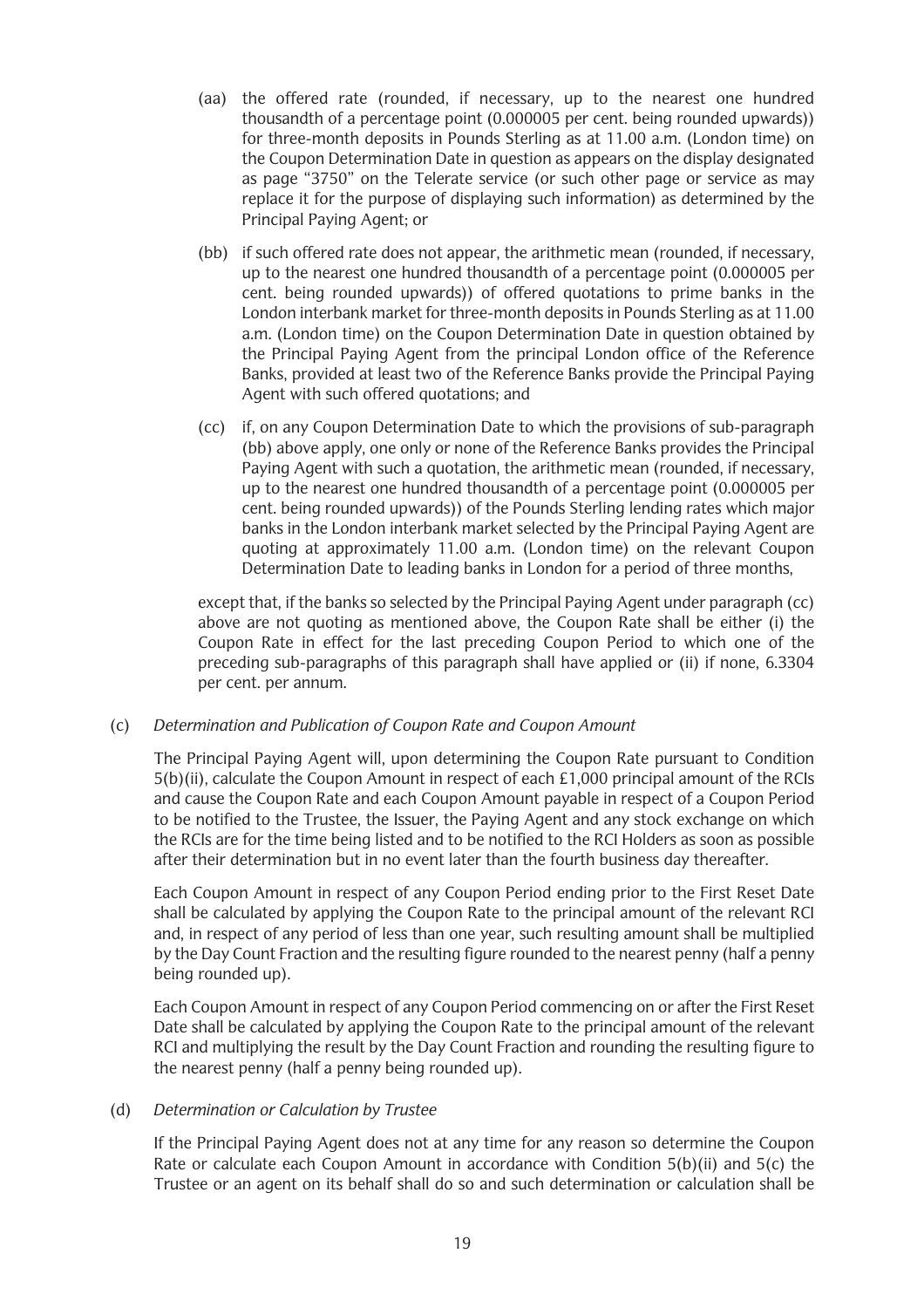deemed to have been made by the Principal Paying Agent. In doing so, the Trustee or its agent shall apply the foregoing provisions of this Condition, with any necessary consequential amendments, to the extent that, in its opinion, it or its agent can do so, and in all other respects it shall do so in such manner as it shall deem fair and reasonable in all the circumstances. All determinations or calculations made or obtained for the purposes of the provisions of this Condition 5(d) by the Trustee or its agent, shall (in the absence of wilful default, bad faith or manifest error) be binding on the Issuer, the Paying Agents and all RCI Holders and Couponholders and (in the absence of wilful default or bad faith) no liability to the Issuer, the RCI Holders or the Couponholders shall attach to the Trustee in connection with the exercise or non-exercise by it of its powers, duties and discretions pursuant to such provisions.

(e) *Reference Banks*

Unless the RCIs are to be redeemed on the First Reset Date, the Issuer will (with the prior written approval of the Trustee) not later than 20 business days before the First Reset Date appoint four leading financial institutions engaged in the London interbank market to act as Reference Banks and will procure that, so long as any RCI is outstanding, there shall thereafter at all times be four Reference Banks. If any such institution (acting through its relevant office) is unable to continue to act as a Reference Bank, the Issuer shall (with the prior written approval of the Trustee) appoint some other leading financial institution engaged in the London interbank market (acting through its principal London office) to act as such in its place.

### **6. Alternative Coupon Satisfaction Mechanism**

### (a) *Alternative Coupon Satisfaction Mechanism*

The Issuer may elect to satisfy any Payment in full or in part through the issue of Issuer Shares to the Trustee in accordance with this Condition 6, in which case it shall notify the Holding Company, the Trustee, the Principal Paying Agent and the Calculation Agent not less than 16 business days prior to the relevant date. In the absence of, or save to the extent of, such election and issue, subject to Condition 4, Payments must be satisfied in accordance with Condition 8(a).

In the case of satisfaction of a Payment in part, the amount payable in respect of each Coupon to which such Payment relates shall be reduced on a *pro rata* basis by the amount of such part payment made.

(b) *Issue of shares*

If any Payment is to be satisfied in full or in part through the issue of Issuer Shares to the Trustee then, subject to Conditions 6(d) and 6(e):

- (i) by close of business on or before the 7th business day prior to the relevant Coupon Payment Date or Coupon Satisfaction Date the Issuer will issue to the Trustee (or, if so agreed between the Issuer and the Trustee, to an agent of the Trustee) such number of Issuer Shares (the "**Payment Issuer Shares**") as, in the determination of the Holding Company will have a market value of not less than the relevant Payment (or, as the case may be, part thereof) to be satisfied in accordance with this Condition 6;
- (ii) the Trustee will transfer or instruct its agent to transfer the Payment Issuer Shares to the Holding Company in consideration for which the Holding Company will issue to the Trustee (or, if so agreed between the Issuer and the Trustee, to an agent of the Trustee) such number of Ordinary Shares (the "**Payment Ordinary Shares**") as, in the determination of the Calculation Agent, have a market value of not less than the relevant Payment to be satisfied in accordance with this Condition 6;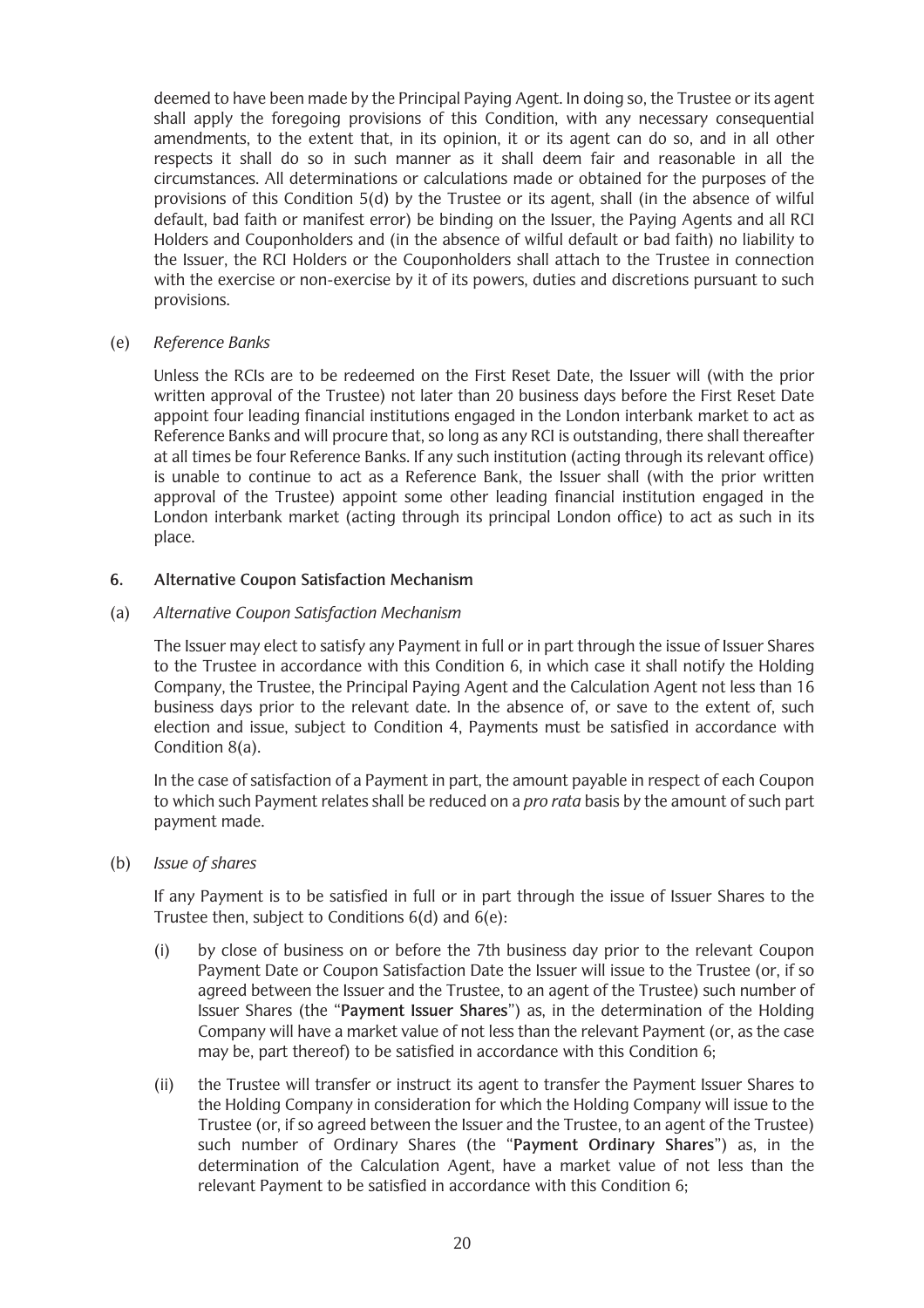- (iii) the Trustee will use reasonable endeavours to effect the transfer or procure that its agent effects the transfer of such Payment Ordinary Shares to or to the order of the Calculation Agent (subject to any necessary consents being obtained) as soon as practicable and in any case not later than by close of business on the 6th business day prior to the date on which the relevant Payment is due, and the Calculation Agent shall be required to agree in the Calculation Agency Agreement to use reasonable endeavours to procure purchasers for such Payment Ordinary Shares. The Calculation Agent shall further be required to agree in the Calculation Agency Agreement, as agent of the Trustee, to pay or procure that its agent pays such proceeds as it holds in respect of the relevant Payment (or, as the case may be, part thereof) on its due date in accordance with Condition 6(c); and
- (iv) if, after the operation of the above procedures there would, in the opinion of the Calculation Agent, be a shortfall on the date on which the relevant Payment is due, the Issuer and the Holding Company shall issue and/or sell (as the case may be) further Issuer Shares and Ordinary Shares in accordance with the provisions of the Trust Deed to ensure that a sum at least equal to the relevant Payment is available to make the Payment in full on the relevant due date, provided that if, despite the operation of the aforementioned provisions, such a shortfall still exists on the relevant due date the Issuer may in accordance with the provisions of the Trust Deed either pay an amount equal to such shortfall as soon as practicable to the Trustee (provided that such shortfall is not more than 2 per cent. of the relevant Payment) or continue, together with the Holding Company, to issue and/or sell Issuer Shares and Ordinary Shares until the Trustee shall have received funds equal to the full amount of such shortfall.

### (c) *Issue satisfies payment*

Where the Issuer either elects or is required to make a Payment in full or in part hereunder by issuing Issuer Shares to the Trustee and issues such shares in accordance with this Condition 6, the issue of such Issuer Shares shall release and discharge the Issuer in full or in part from the requirement to satisfy the relevant Payment or, as the case may be, in the circumstances referred to in (d) below, the relevant part of such Payment if the issue of such Issuer Shares is made in accordance with this Condition 6. The proceeds of sale of Payment Ordinary Shares resulting from the mandatory exchange of Payment Issuer Shares in accordance with this Condition 6 shall be paid by the Trustee or its agent to the RCI Holders in respect of the relevant Payment.

## (d) *Insufficiency*

If the Issuer is to satisfy all or part of a Payment in accordance with this Condition 6 and either the Issuer or the Holding Company does not, on the date when the number of such shares required to be issued is determined in accordance with this Condition 6, have sufficient number of, respectively, Issuer Shares or Ordinary Shares available for issue, then the Issuer or, as the case may be, the Holding Company shall notify the Issuer or the Holding Company, as the case may be, and the Trustee, the Principal Paying Agent, the Calculation Agent and the RCI Holders that all or part, as the case may be, of the relevant Payment cannot be so satisfied due to the events described in this paragraph, in which case the same shall be satisfied following the date of the next annual general meeting or extraordinary general meeting of shareholders of the Issuer or, as the case may be, the Holding Company at which a resolution is passed authorising a sufficient number of Issuer Shares or Ordinary Shares to be issued to satisfy all or such part of the relevant Payment, provided that if the number of Issuer Shares or Ordinary Shares authorised to be issued at any such meeting is insufficient to satisfy all or such part of the relevant Payment then those Issuer Shares or Ordinary Shares, as the case may be, so authorised to be issued shall be applied by the Issuer in part satisfaction of all or such part of the relevant Payment. Following the passing of such resolution, the Issuer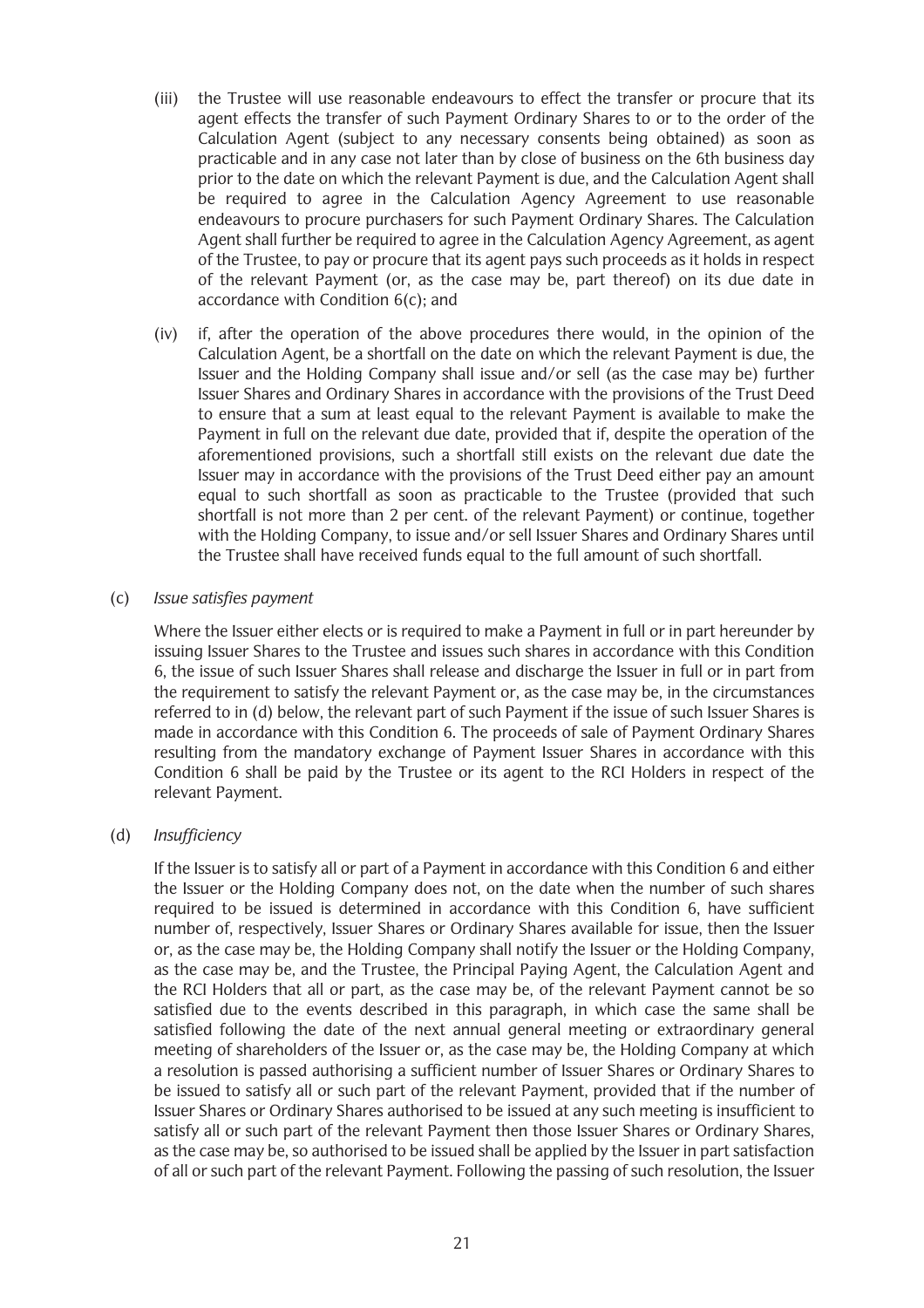shall notify the Trustee, the Principal Paying Agent, the Calculation Agent and the RCI Holders of the date upon which the relevant Payment or, as the case may be, the part thereof is to be made in accordance herewith on not less than 16 business days' notice. The relevant Payment or, as the case may be, the part thereof which is not so satisfied shall accrue interest at the then applicable Coupon Rate from (and including) the date on which Payment would otherwise have been due to (but excluding) the date on which such Payment or part thereof is satisfied. If, in the case of an insufficiency of Issuer Shares, the Issuer does not hold an annual or extraordinary general meeting at which a resolution to make a sufficient number of Issuer Shares so available is passed within 6 weeks of giving the above first-mentioned notice, the Trustee shall by notice require the Issuer to convene an extraordinary general meeting at which such a resolution shall be proposed on a date falling within 4 weeks of such notice from the Trustee. If, in the case of an insufficiency of Ordinary Shares, the Holding Company does not hold an annual general meeting within 12 months of giving the above first-mentioned notice, at which a resolution to make a sufficient number of Ordinary Shares so available is proposed, the Trustee shall by notice require the Holding Company to convene an extraordinary general meeting at which such a resolution shall be proposed on a date falling within 10 weeks of such notice from the Trustee. In the event that any such resolution proposed at any such annual general meeting or extraordinary general meeting is rejected, such resolution will then be proposed at the next following annual general meeting of the Issuer or, as the case may be, the Holding Company and, if at such annual general meeting such proposal is rejected again, from the date of such second rejection until such time as such resolution has been passed by the shareholders of the relevant company, the Holding Company may not (a) declare or pay a dividend (other than a final dividend declared by the Shareholders of the Holding Company before such second rejection) on any of its ordinary shares or preference shares or (b) redeem, purchase, reduce or otherwise acquire any of its ordinary shares, preference shares or other securities or any securities of any of its subsidiary undertakings benefiting from a guarantee from the Holding Company ranking, as to the right of repayment of principal, or in the case of any such guarantee, as to the payment of sums under such guarantee, *pari passu* with or junior to the RCIs (other than ordinary shares, preference shares or other securities held by the Holding Company or a wholly-owned Subsidiary).

For the avoidance of doubt, no RCI may be redeemed pursuant to the provisions of Conditions 7(b), 7(c), 7(d) and 8(d), unless all Outstanding Payments are satisfied at the same time. In the event that either the Issuer or the Holding Company does not have a sufficient number of, respectively, Issuer Shares or Ordinary Shares available for issue to satisfy the payment of all such Outstanding Payments which are required to be satisfied in accordance with this Condition 6, then the Issuer may not redeem any RCI until such time as both the Issuer and the Holding Company have so available sufficient Issuer Shares or, as the case may be, Ordinary Shares.

### (e) *Market Disruption*

Notwithstanding the provisions of Condition 6(b), if there exists, in the opinion of the Issuer, a Market Disruption Event on or after the 15th business day preceding any date upon which the Issuer is due to make or satisfy a Payment in accordance with this Condition 6, then the Issuer may give a notice to the Trustee, the Principal Paying Agent, the Calculation Agent and the RCI Holders as soon as possible after the Market Disruption Event has arisen or occurred, whereupon the relevant Payment may be deferred until such time as the Market Disruption Event no longer exists.

Any such deferred Payment will be satisfied as soon as practicable following such time as the Market Disruption Event no longer exists. Interest shall not accrue on such deferred Payment unless, as a consequence of the existence of a Market Disruption Event, the Issuer does not make the relevant Payment for a period of 14 days or more after the due date therefor, in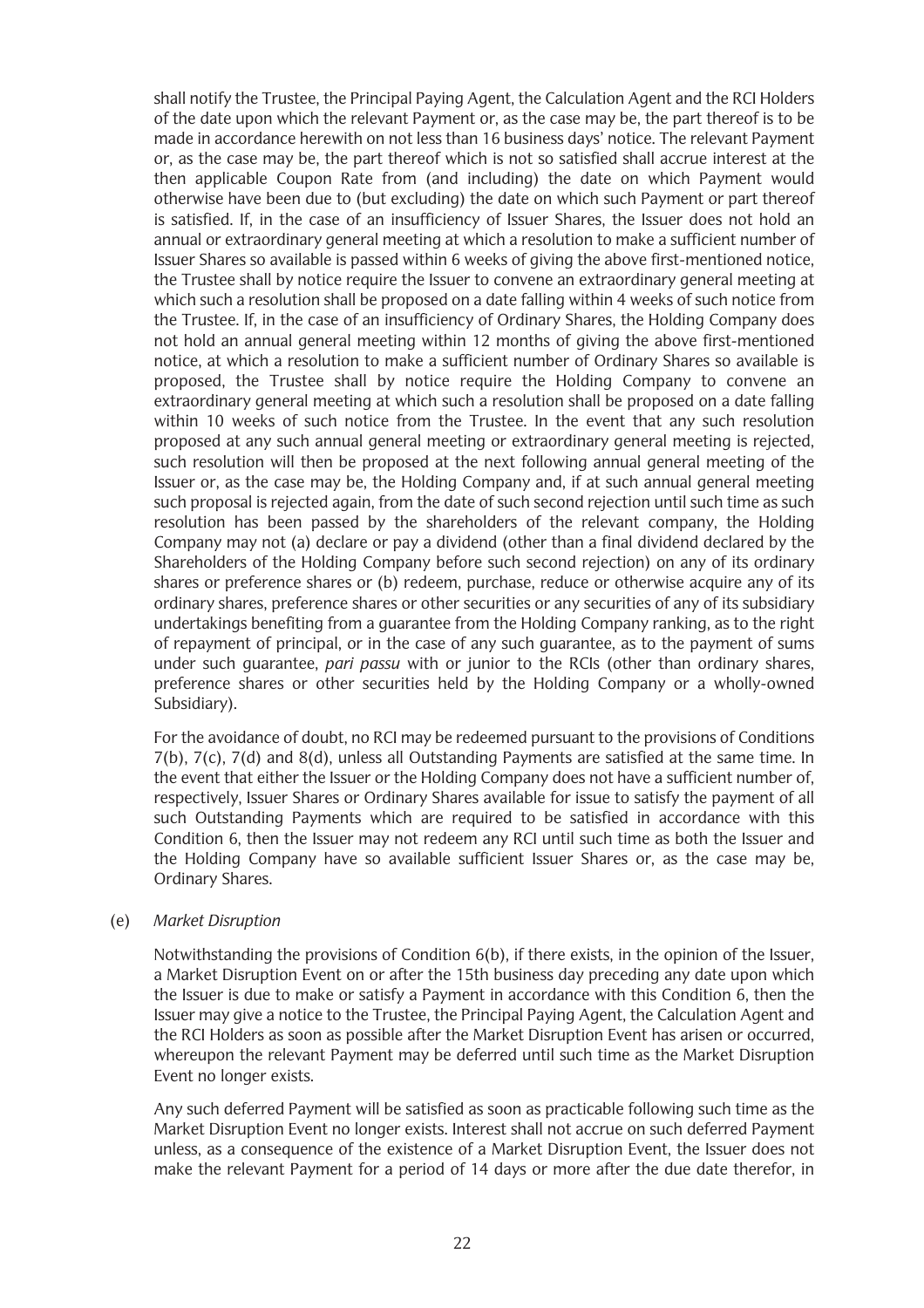which case interest shall accrue on such deferred Payment from (and including) the date on which the relevant Payment was first due to be made to (but excluding) the date on which such Payment is made. Any such interest shall accrue at a rate determined in accordance with Condition 5 and shall be satisfied only in accordance with Condition 6, as soon as reasonably practicable after the relevant deferred Payment is made. No liability shall attach to the Trustee or its agent if, as a result of a Market Disruption Event or any other event outside the control of the Trustee or its agent, the Trustee or its agent is unable to comply with the provisions of Condition 6(b).

### **7. Redemption**

### (a) *No Fixed Redemption Date*

The RCIs are perpetual securities in respect of which there is no fixed redemption date and the Issuer shall (subject to the provisions of Conditions 2 and 3 and without prejudice to the provisions of Condition 12) only have the right to repay them in accordance with the following provisions of this Condition 7 or in the circumstance provided in Condition 8(d).

Any redemption or purchase of the RCIs is subject to the prior consent of the Financial Services Authority.

### (b) *Issuer's Call Option*

Provided that the Auditors have reported to the Trustee within the previous six months that the Solvency Condition is met, the Issuer may, by giving not less than 30 nor more than 60 days' notice to the RCI Holders in accordance with Condition 16 and to the Principal Paying Agent and the Trustee, which notice shall be irrevocable, elect to redeem all, but not some only, of the RCIs on any Reset Date at their principal amount together with any Outstanding Payments.

### (c) *Redemption due to Taxation*

If the Issuer satisfies the Trustee immediately prior to the giving of the notice referred to below that, on the next due date for a Coupon Payment:

- (i) the Issuer would, for reasons outside its control, be unable to make such payment without being required to pay additional amounts as provided in Condition 11 (and such requirement cannot be avoided by the Issuer taking reasonable measures available to it); or
- (ii) payments of amounts in respect of interest on the RCIs including, for the avoidance of doubt, the issue of Issuer Shares pursuant to Condition 6, may be treated as "distributions" within the meaning of Section 832(1) of the Income and Corporation Taxes Act 1988 (or such other Section and/or Act as may from time to time supersede or replace Section 832(1) of the Income and Corporation Taxes Act 1988 for the purposes of such definition) and such requirement or circumstance cannot be avoided by the Issuer taking such measures as it (acting in good faith) deems appropriate; or
- (iii) as a result of any change in, or prospective or actual amendment to, the laws of the United Kingdom or any political subdivision or authority thereof having power to tax, or any change in the application of official or generally published interpretation of such laws (including a decision by a court or tribunal of competent jurisdiction), or any interpretation or pronouncement by any relevant tax authority that provides for a position with respect to such law or regulations that differs from the previously generally accepted position in relation to similar transactions or which differs from any specific written confirmation given by a tax authority in respect of the RCIs, which change or amendment becomes effective or is to take effect, on or after 27 March 2006,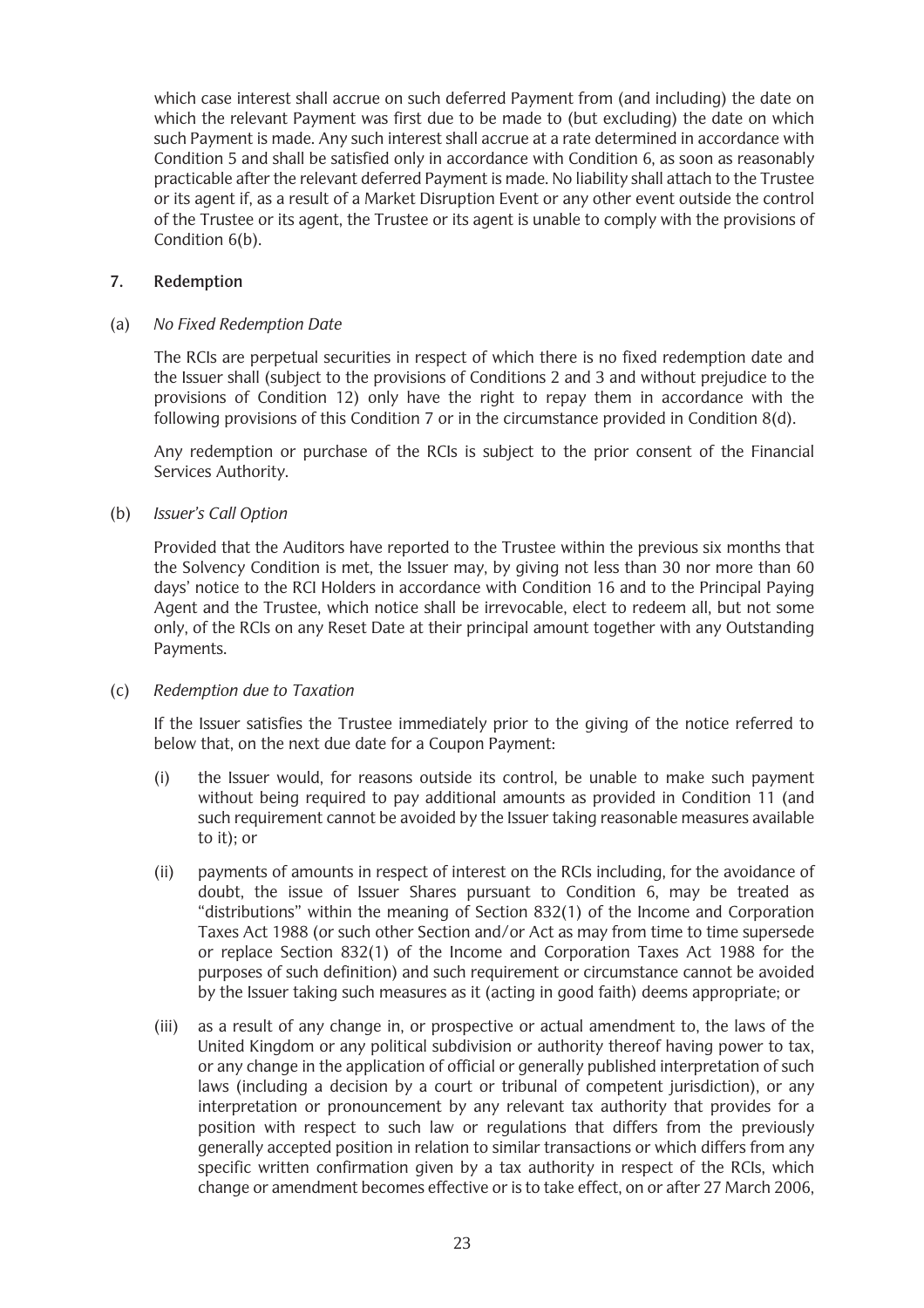there is more than an insubstantial risk that the Issuer will not obtain relief for the purposes of United Kingdom corporation tax for any payment of interest including, for the avoidance of doubt, the issue of Issuer Shares pursuant to Condition 6 in respect of the RCIs or, as a result of the RCIs being in issue, the Issuer may be unable to claim or surrender losses as group relief and such requirement or circumstance cannot be avoided by the Issuer taking such measures as it (acting in good faith) deems appropriate,

then the Issuer may, provided that the Auditors have reported to the Trustee within the previous six months that the Solvency Condition is met, having given not less than 30 nor more than 60 days' notice to the Trustee, the Principal Paying Agent and, in accordance with Condition 16, the RCI Holders (which notice shall be irrevocable) redeem in accordance with these Terms and Conditions, all, but not some only, of the RCIs at their principal amount together with any Outstanding Payments on any Coupon Payment Date.

Prior to the publication of any notice of redemption pursuant to this Condition 7(c) the Issuer shall deliver to the Trustee a certificate signed by a Director of the Issuer stating that the relevant requirement or circumstance referred to in paragraphs (i), (ii) or (iii) above is satisfied and the Trustee shall accept such certificate as sufficient evidence of the satisfaction of the conditions precedent set out above in which event it shall be conclusive and binding on the RCI Holders. Upon expiry of such notice the Issuer shall redeem the RCIs.

## (d) *Redemption for Regulatory Purposes*

If the Financial Services Authority has determined that the RCIs no longer qualify as Tier 1 Capital then the Issuer may, provided that the Auditors have reported to the Trustee within the previous six months that the Solvency Condition is met, having given not less than 30 nor more than 60 days' notice to the Trustee, the Principal Paying Agent and, in accordance with Condition 16, the RCI Holders (which notice shall be irrevocable) redeem in accordance with these Terms and Conditions, all, but not some only, of the RCIs at their principal amount together with any Outstanding Payments on any Coupon Payment Date.

Prior to the publication of any notice of redemption pursuant to this Condition 7(d) the Issuer shall deliver to the Trustee a certificate signed by a Director of the Issuer stating that the Financial Services Authority has determined that the RCIs no longer qualify as Tier 1 Capital. Upon expiry of such notice the Issuer shall redeem the RCIs.

### (e) *Purchases*

The Issuer or any other Subsidiary may (subject to the prior consent of the Financial Services Authority and provided that the Auditors have reported to the Trustee within the previous six months that the Solvency Condition is met) at any time purchase RCIs in any manner and at any price. In each case purchases will be made together with all unmatured Coupons and Talons (if any) appertaining thereto.

### (f) *Cancellation*

All RCIs so redeemed or purchased by the Issuer, save for any such RCIs or Coupons purchased by the Issuer in the ordinary course of a business in dealing in securities, and any unmatured Coupons and Talons (if any) appertaining thereto, will be cancelled and may not be re-issued or resold.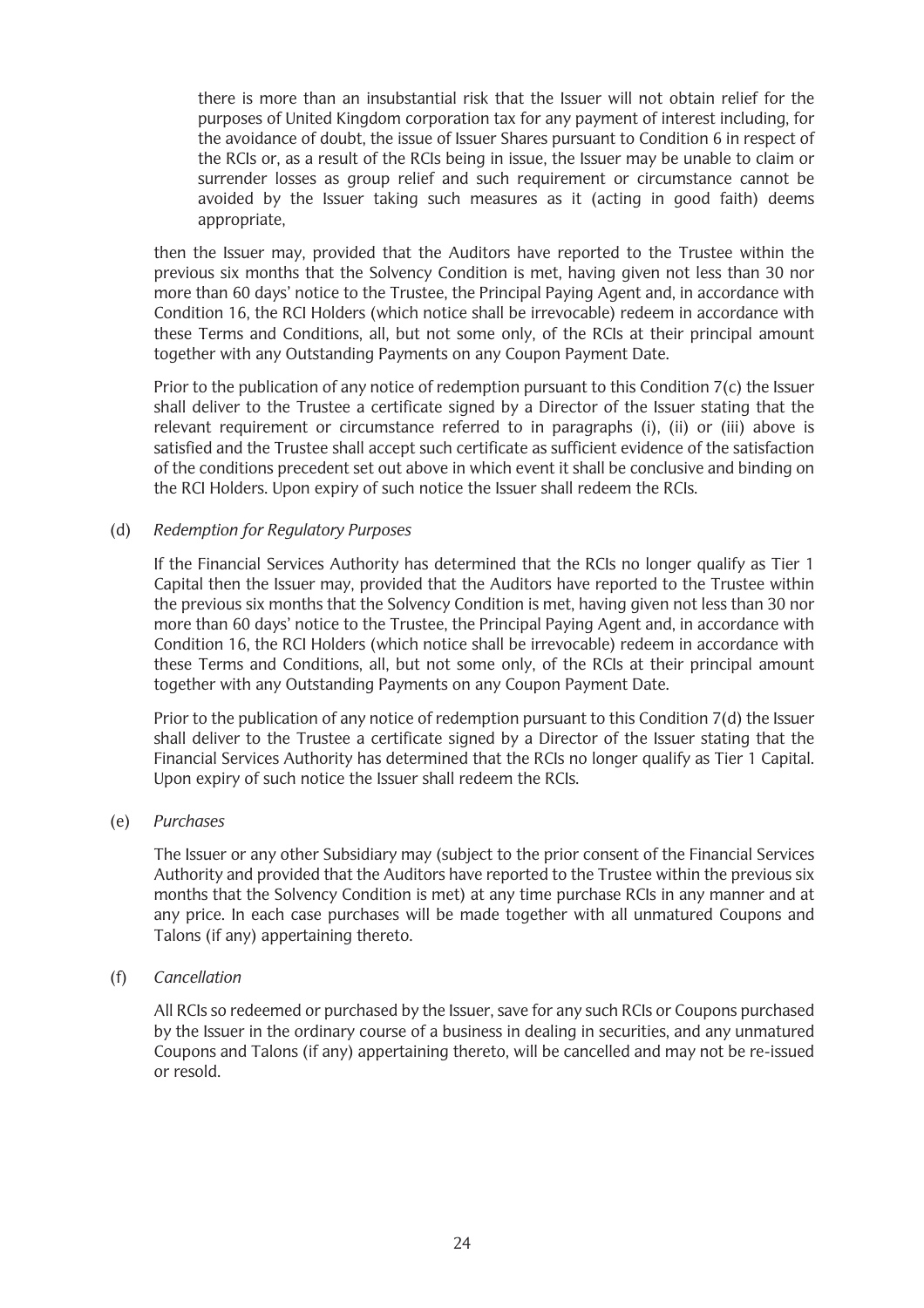## **8. Payments**

### (a) *Method of Payment*

- (i) Payments of principal (including amounts in respect of the Suspension Redemption Price) and Coupon Amounts in respect of the RCIs will be made by or on behalf of the Issuer against presentation and surrender of RCIs or the appropriate Coupons (as the case may be) at the specified office of any of the Paying Agents (subject to subparagraph (iv) below). Such payments will be made, at the option of the payee by Pounds Sterling cheque drawn on, or by transfer to a Pounds Sterling account maintained by the payee with, a bank in London.
- (ii) Upon the due date for redemption of any RCI, any unexchanged Talon relating to such RCI (whether or not attached) shall become void and no Coupon shall be delivered in respect of such Talon and unmatured Coupons relating to such RCI (whether or not attached) shall also become void and no payment shall be made in respect of them. If any RCI is presented for redemption without all unmatured Coupons and any unexchanged Talon relating to it, redemption shall be made only against the provision of such indemnity as the Issuer may require.
- (iii) On or after the Coupon Payment Date for the final Coupon forming part of a Coupon sheet issued in respect of any RCI, the Talon forming part of such Coupon sheet may be surrendered at the specified office of the Principal Paying Agent in exchange for a further Coupon sheet (and another Talon for a further Coupon sheet) (but excluding any Coupons that may have become void pursuant to Condition 12).
- (iv) The name of the initial Paying Agent and its initial specified office is set out below. The Issuer reserves the right, subject to the prior written approval of the Trustee at any time to vary or terminate the appointment of any Paying Agent and to appoint additional or other Paying Agents provided that it will at all times maintain (aa) for so long as the RCIs are admitted to the Official List of the Financial Services Authority in its capacity as competent authority under the Financial Services and Markets Act 2000 and admitted to trading on the London Stock Exchange's EEA Regulated Market, a Paying Agent having a specified office in London and (bb) a Paying Agent with a specified office in a European Union member state (which may include the United Kingdom) that will not be obliged to withhold or deduct tax pursuant to any law implementing European Council Directive 2003/48/EC or any other Directive implementing the conclusions of the ECOFIN Council meeting of 26-27 November 2000. Notice of any such termination or appointment and of any change in the specified offices of the Paying Agents will be given to the RCI Holders in accordance with Condition 16.

### (b) *Payments subject to Fiscal Laws*

Without prejudice to the terms of Condition 11, all payments made in accordance with these Terms and Conditions shall be made subject to any fiscal or other laws and regulations applicable in the place of payment. No commissions or expenses shall be charged to the RCI Holders in respect of such payments.

### (c) *Payments on Payment Business Days*

An RCI or a Coupon may only be presented for payment on a day which is a Payment Business Day. No further interest or other payment will be made as a consequence of the day on which the relevant RCI or Coupon may be presented for payment under this paragraph falling after the due date.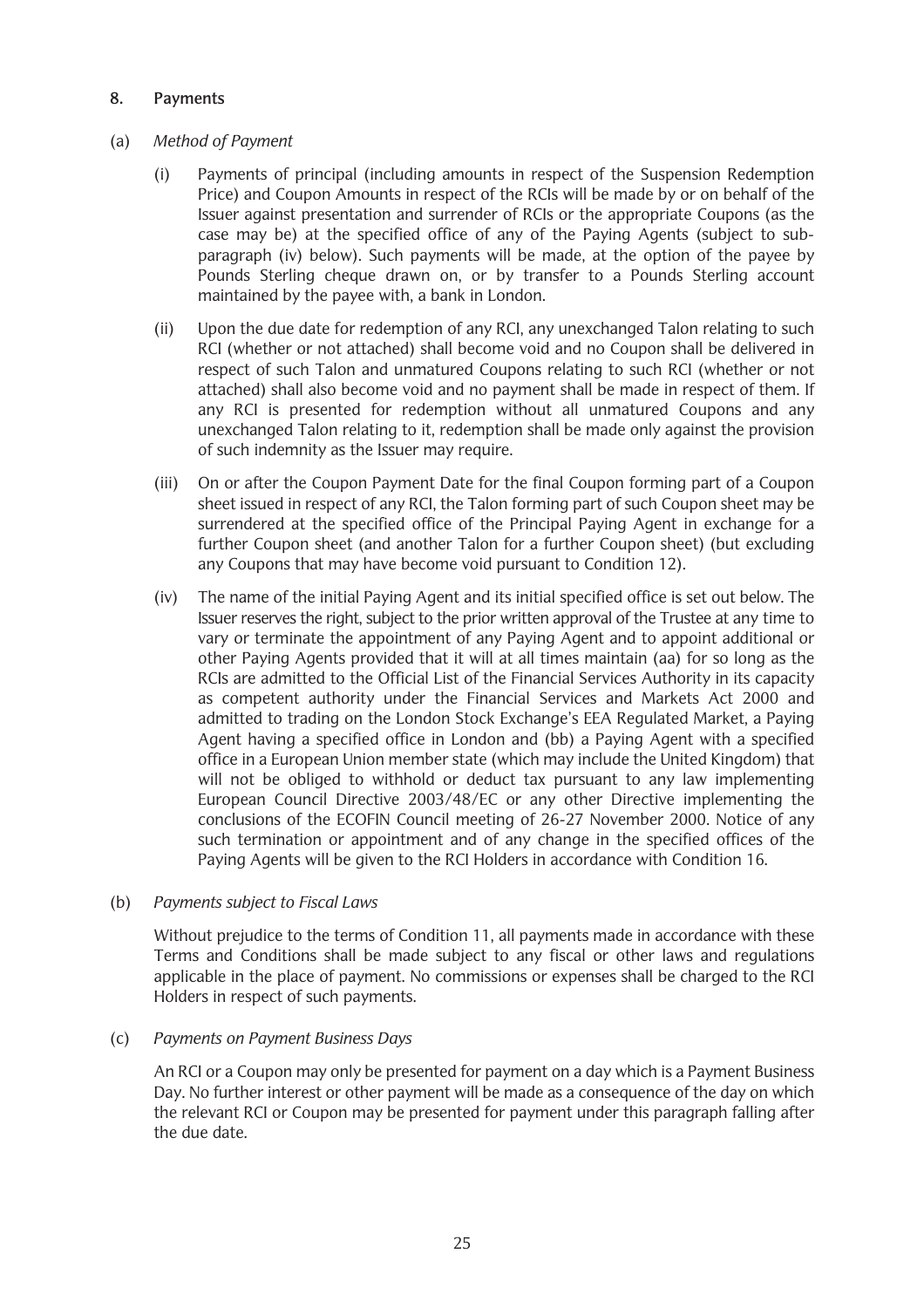### (d) *Suspension*

If, following any takeover offer made under the City Code on Take-overs and Mergers (or any equivalent or similar rules or regulations) or any reorganisation, restructuring or scheme of arrangement, the holding company which, immediately prior to such event, was the Ultimate Owner ceases to be the Ultimate Owner, then the Issuer shall as soon as practicable give notice to the Trustee, the Calculation Agent (if any) and the RCI Holders, whereupon the Issuer's ability to satisfy a Payment by the method contemplated by Condition 6 shall be suspended (such event being a "**Suspension**"). In such event an independent investment bank appointed by the Issuer (at the Issuer's expense) and approved by the Trustee shall determine, subject to the requirements that (i) the Issuer shall not be obliged to reduce its net assets, (ii) no amendment may be proposed or made which would alter the regulatory capital treatment of the RCIs for banking capital adequacy purposes without the prior consent of the Financial Services Authority, and (iii) no such amendment may be made which would, in the Trustee's opinion, impose more onerous obligations on it without its consent, what amendments (if any) to these Terms and Conditions, the Trust Deed and any other relevant documents are appropriate in order to preserve substantially the economic effect, for the RCI Holders, of a holding of the RCIs prior to the Suspension. Upon any such determination being reached and notified to the Trustee and the Issuer by such investment bank, the Trustee and the Issuer shall, pursuant to the terms of the Trust Deed and without the consent of the RCI Holders or Couponholders, effect any necessary consequential changes to these Terms and Conditions and the Trust Deed and any other relevant documents, whereupon the Issuer's right to satisfy a Payment by the method contemplated in Condition 6 shall no longer be subject to the Suspension.

If, after using all reasonable endeavours, such investment bank is unable to formulate such amendments, it shall so notify the Issuer, the Holding Company, the previous Ultimate Owner (if not the Holding Company), the new Ultimate Owner, the Trustee, the Principal Paying Agent and the Calculation Agent (if any) and each RCI shall be redeemed by the Issuer, following notice to the RCI Holders by the Issuer of such redemption, as soon as practicable after receipt of the consent of the Financial Services Authority to such redemption, at the Suspension Redemption Price, together with interest accrued on such RCI until such date of redemption, and any Outstanding Payments which have not otherwise been satisfied in accordance with these Terms and Conditions, not later than the 60th business day following the giving of such notice by the Issuer to the RCI Holders. Such redemption will, unless otherwise agreed by the Issuer and the Trustee, be effected through the issue of Issuer Shares, such Issuer Shares to be transferred to the new Ultimate Owner in consideration for which the new Ultimate Owner issues and transfers its ordinary shares (or share capital of an equivalent class) in accordance, *mutatis mutandis*, with Condition 6 (with references to the Payment Ordinary Shares being construed as references to such ordinary shares or equivalent share capital of the new Ultimate Owner).

## **9. Pre-emption**

The Issuer shall, at all times, keep available for issue such number of Issuer Shares as it reasonably considers would be required to be issued in order to satisfy the amount of the next Coupon Payment (or, after the First Reset Date, the next four Coupon Payments).

The Holding Company shall, at all times, keep available for issue such number of Ordinary Shares as it reasonably considers would be required to be issued in order to satisfy the requirement to issue Payment Ordinary Shares in accordance with Condition 6 in connection with the next Coupon Payment (or, after the First Reset Date, the next four Coupon Payments).

No damages will be payable for breach of this covenant but, in the event of breach by the Issuer or the Holding Company of this Condition 9, the Trustee may require the Issuer or, as the case may be,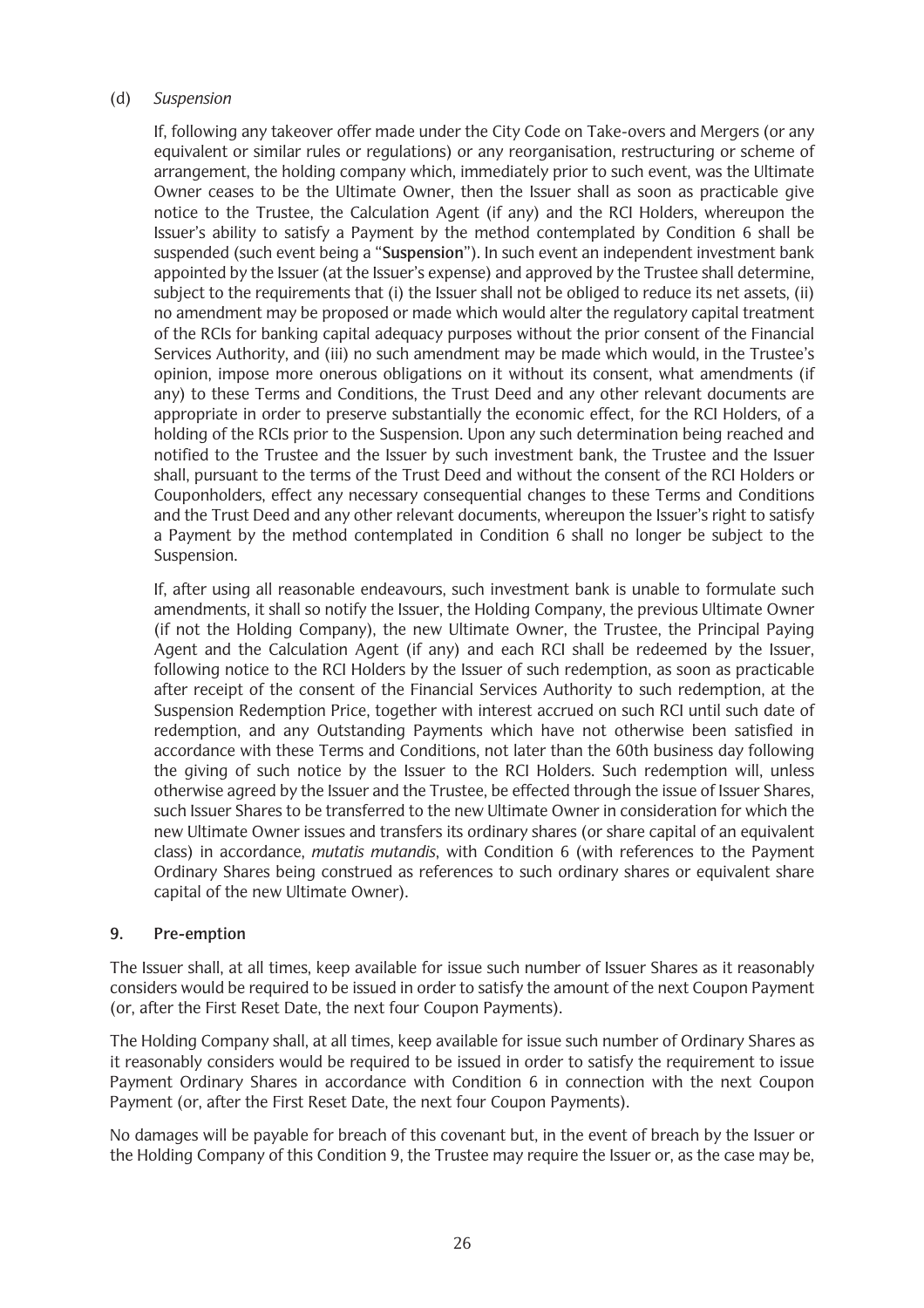the Holding Company, to put before the next general meeting of the shareholders of the Issuer or, as the case may be, the Holding Company a resolution to remedy the breach.

The Trustee shall not be obliged to monitor compliance by the Issuer or the Holding Company with this Condition and shall be entitled to assume, unless it has actual knowledge to the contrary, that the Issuer and the Holding Company are complying with their obligations under this Condition.

*For the avoidance of doubt, any shares which the Issuer or the Holding Company, as the case may be, is required to keep available for issue other than in connection with this issue of RCIs shall be discounted in determining whether the Issuer and the Holding Company are complying with their obligations under this Condition.*

## **10. Non-Payment when Due**

Notwithstanding any of the provisions below in this Condition 10, the right to institute winding-up proceedings (or, if permitted by these Conditions, administration proceedings) is limited to circumstances where a payment has become due. Pursuant to Condition 2(b), no principal or Payment will be due if the Solvency Condition is not met, or if the Issuer would not otherwise be solvent. Also, in the case of any Payment, such Payment will not be due, if the Issuer has elected to defer that Payment pursuant to Condition 4 or if the circumstances referred to in any of Conditions 6(d), 6(e) or 8(d) then apply. Accordingly, no event of default will have occurred or be deemed to have occurred in such circumstances. Furthermore, the failure by the Issuer to satisfy any Deferred Payment on the Coupon Payment Date falling on or nearest to the 10th anniversary of the related Deferral Date pursuant to Condition 4(b) shall not constitute an event of default and no winding-up proceedings (or, if permitted by these Conditions, administration proceedings) may be instituted notwithstanding that such Deferred Payment shall then be due. The Trust Deed contains provisions entitling the Trustee to claim from the Issuer, *inter alia*, the fees, expenses and liabilities incurred by it in carrying out its duties under the Trust Deed. The restrictions on commencing proceedings described below will not apply to any such claim.

- (a) If the Issuer shall not make payment in respect of the RCIs (in the case of payment of principal) for a period of 7 days or more after the due date for the same or (in the case of any Coupon Payment, Deferred Payment or Accrued Payment or any payment under Clause 2.6 of the Trust Deed in respect of a payment shortfall) shall not make payment for a period of 14 days or more after the date on which such payment is due, the Issuer shall be deemed to be in default under the Trust Deed, the RCIs and the Coupons and the Trustee may, notwithstanding the provisions of paragraph (b) of this Condition 10, institute proceedings for the winding-up of the Issuer.
- (b) Subject as provided in Condition 9, the Trustee may at its discretion and without further notice institute such proceedings against the Issuer as it may think fit to enforce any term or condition binding on the Issuer under the Trust Deed, the RCIs or the Coupons (other than for the payment of any principal or satisfaction of any Payments in respect of the RCIs or the Coupons or any payment under Clause 2.6 of the Trust Deed) provided that the Issuer shall not by virtue of the institution of any such proceedings be obliged to pay any sum or sums, in cash or otherwise, sooner than the same would otherwise have been payable by it.
- (c) The Trustee shall not be bound to take any of the actions referred to in paragraph (a) or (b) above against the Issuer to enforce the terms of the Trust Deed, the RCIs or the Coupons unless (i) it shall have been so requested by an Extraordinary Resolution of the RCI Holders or in writing by the holders of at least one-fifth in principal amount of the RCIs then outstanding (as defined in the Trust Deed) and (ii) it shall have been indemnified and/or secured to its satisfaction.
- (d) No RCI Holder or Couponholder shall be entitled to proceed directly against the Issuer or to institute proceedings for the winding-up of the Issuer or to prove in such winding-up or the administration of the Issuer unless the Trustee, having become so bound to proceed or being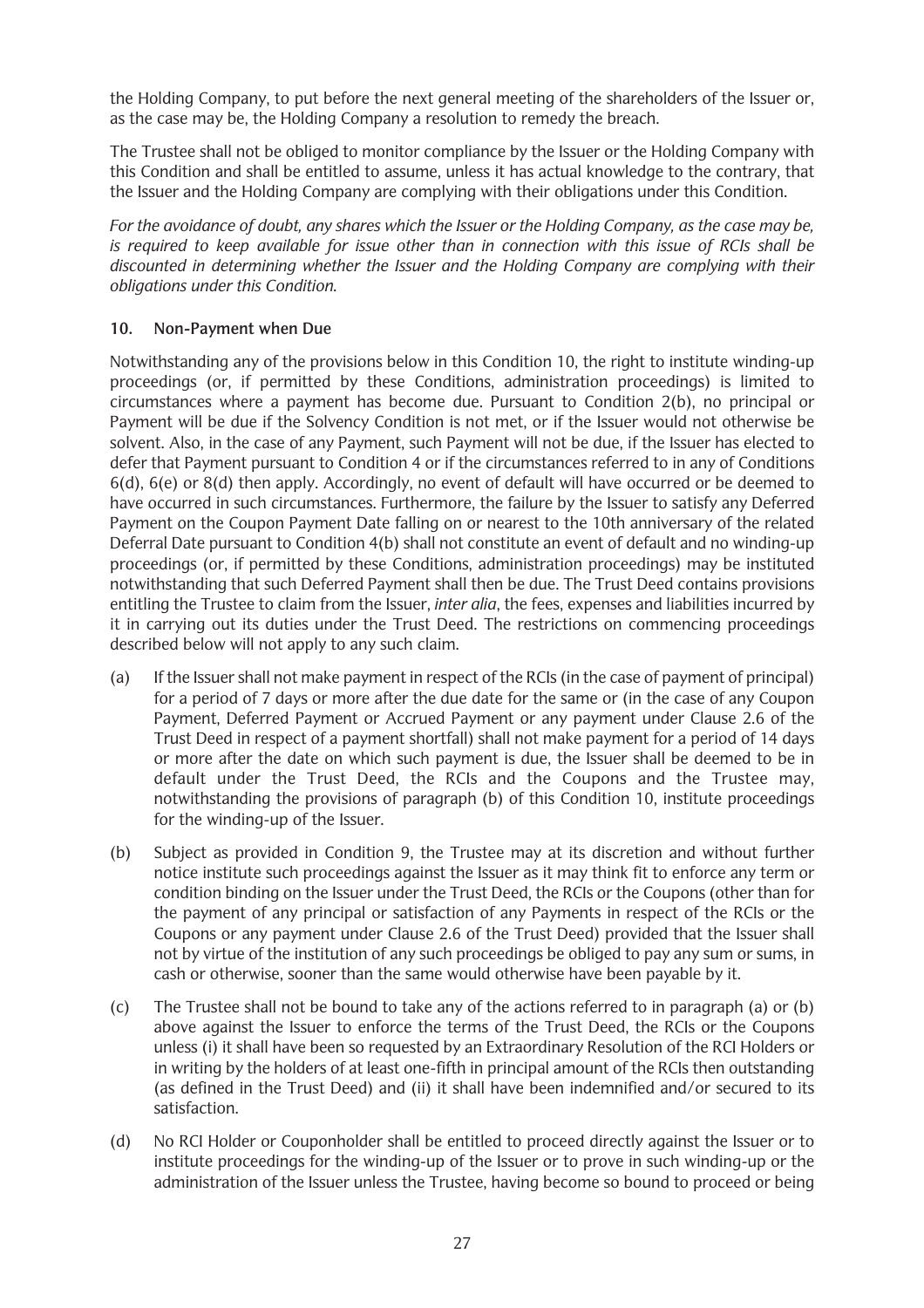able to prove in such winding-up or administration, fails to do so within a reasonable period and such failure shall be continuing, in which case the RCI Holder or Couponholder shall have only such rights against the Issuer as those which the Trustee is entitled to exercise. No remedy against the Issuer shall be available to the Trustee or any RCI Holder or Couponholder (i) for the recovery of amounts owing in respect of the RCIs or the Coupons (including any payment under Clause 2.6 of the Trust Deed), other than the institution of proceedings for the winding-up of the Issuer in England and/or proving in such winding-up or the administration of the Issuer and (ii) for the breach of any other term under the Trust Deed, the RCIs or the Coupons, other than as provided in paragraph (b) above.

## **11. Taxation**

All payments by the Issuer of principal (including amounts in respect of any Suspension Redemption Price), Coupon Payments, Deferred Payments, Accrued Payments and Solvency Claims in respect of the RCIs will be made without withholding of or deduction for, or on any account of, any present or future taxes, duties, assessments or governmental charges of whatsoever nature imposed or levied by or on behalf of the United Kingdom or any political subdivision thereof or by any authority therein or thereof having power to tax, unless the withholding or deduction of such taxes, duties, assessments or governmental charges is required by law. In that event the Issuer will pay such additional amounts as may be necessary in order that the net amounts receivable by RCI Holders or Couponholders after such withholding or deduction shall equal the respective amounts of principal and interest which would have been receivable in respect of the RCIs or, as the case may be, Coupons in the absence of such withholding or deduction, except that no such additional amounts shall be payable in relation to any payment with respect to any RCI or Coupon presented for payment:

- (a) by or on behalf of a holder who is liable to such taxes, duties, assessments or governmental charges in respect of such RCI or Coupon by reason of his having some connection with the United Kingdom other than the mere holding of such RCI or Coupon; or
- (b) unless it is proved to the satisfaction of the Paying Agent to whom the same is presented that the holder would not be able to avoid such withholding or deduction by satisfying any statutory requirements and/or by making a declaration of non-residence or other similar claim for exemption but, in either case, fails to do so; or
- (c) in the United Kingdom; or
- (d) more than 30 days after the Relevant Date except to the extent that the holder thereof would have been entitled to such additional amounts on presenting the same for payment on the last day of such period of 30 days; or
- (e) where such withholding or deduction is imposed on a payment to an individual and is made pursuant to European Council Directive 2003/48/EC or any other Directive on implementing the conclusions of the ECOFIN Council meeting of 26-27 November 2000 on the taxation of savings income or any law implementing or complying with, or introduced in order to conform to, such Directive; or
- (f) by or on behalf of a holder of a RCI or a Coupon who would have been able to avoid such withholding or deduction by presenting the relevant RCI or Coupon to another Paying Agent in a Member State of the European Union.

References in these Terms and Conditions to principal and/or Coupon Payments, Deferred Payments and/or Accrued Payments shall be deemed to include any additional amounts which may become payable pursuant to the foregoing provisions or any undertakings given in addition thereto or in substitution therefor pursuant to the Trust Deed.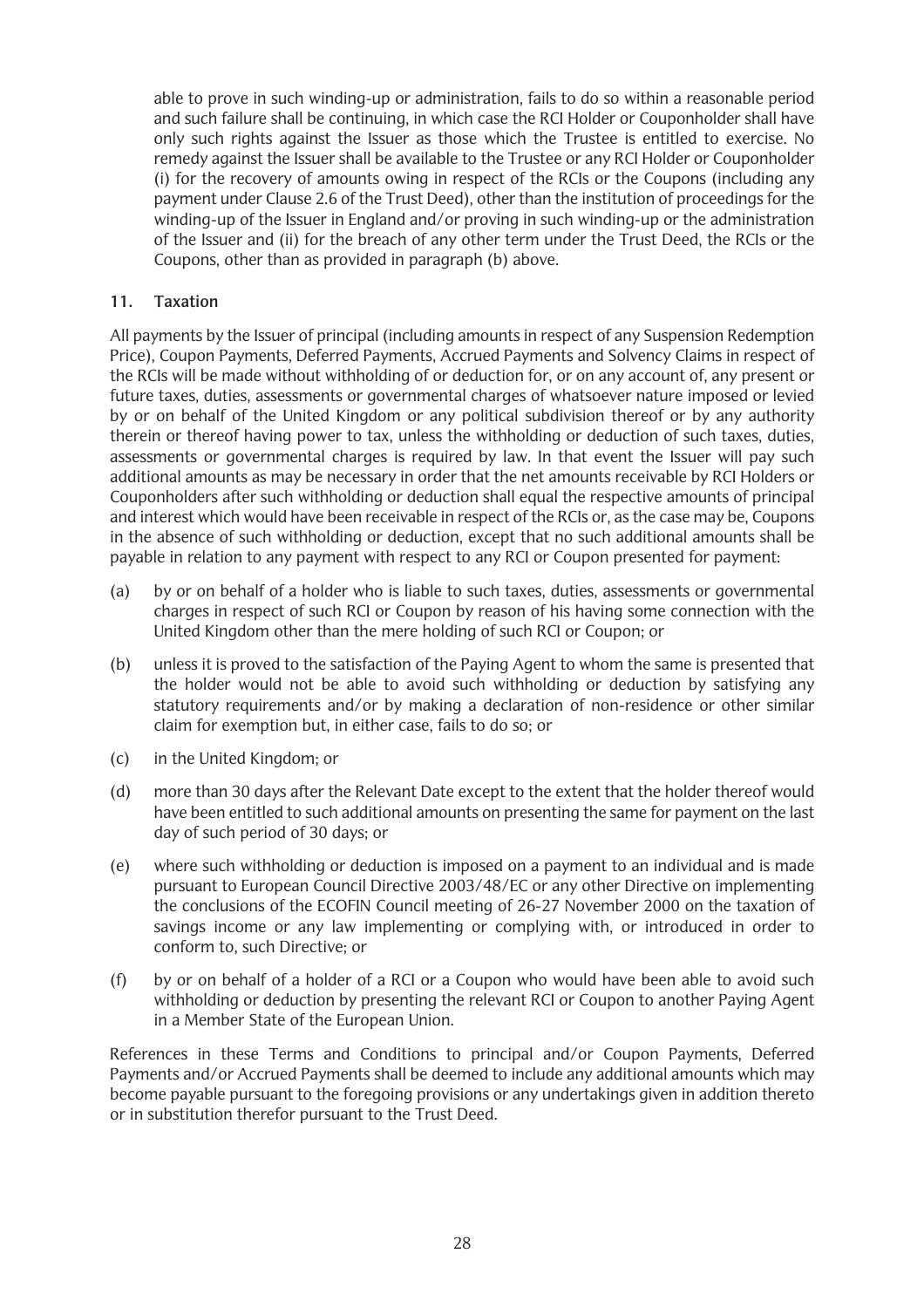## **12. Prescription**

RCIs and Coupons (which, for this purpose shall not include Talons) will become void unless presented for payment within a period of 10 years in the case of RCIs and five years in the case of Coupons from the Relevant Date relating thereto. There shall be no prescription period for Talons but there shall not be included in any Coupon sheet issued in exchange for a Talon any Coupon the claim in respect of which would be void pursuant to this Condition or Condition 8(a)(ii) or any Talon which would be void pursuant to Condition 8(a)(ii).

## **13. Meetings of RCI Holders, Modification, Waiver and Substitution**

The Trust Deed contains provisions for convening meetings of RCI Holders to consider any matter affecting their interests including the modification by Extraordinary Resolution (as defined in the Trust Deed) of these Terms and Conditions or other provisions of the Trust Deed.

The quorum at any such meeting for passing an Extraordinary Resolution will be one or more persons holding or representing a clear majority in principal amount of the RCIs for the time being outstanding, or at any adjourned such meeting one or more persons being or representing RCI Holders whatever the principal amount of the RCIs so held or represented, except that at any meeting the business of which includes the modification of certain of these Terms and Conditions (including, *inter alia*, the provisions regarding subordination referred to in Conditions 2 and 3, the terms concerning currency and due dates for payment of principal (including amounts in respect of any Suspension Redemption Price) or Coupon Payments in respect of the RCIs and reducing or cancelling the principal amount of any RCI or the Coupon Rate in respect of such RCI) and certain other provisions of the Trust Deed, the quorum will be one or more persons holding or representing not less than two-thirds, or at any adjourned such meeting not less than one-third, in principal amount of the RCIs for the time being outstanding.

An Extraordinary Resolution passed at any meeting of RCI Holders will be binding on all RCI Holders, whether or not they are present at the meeting, and on all Couponholders.

Notwithstanding any other provision of these Terms and Conditions, the Trustee may agree, without the consent of the RCI Holders or Couponholders, to any modification (subject to certain exceptions) of, or to any waiver or authorisation of any breach or proposed breach of, any of these Terms and Conditions or any other provisions of the Trust Deed which, in the opinion of the Trustee, is not materially prejudicial to the interests of the RCI Holders or to any modification which is, in the opinion of the Trustee, of a formal, minor or technical nature or to correct a manifest error or to comply with the mandatory provisions of the law of the jurisdiction in which the Issuer is incorporated.

No modification to these Terms and Conditions or any other provisions of the Trust Deed shall become effective unless the prior consent thereto of the Financial Services Authority shall have been obtained.

Subject to the prior consent of the Financial Services Authority and as provided in the Trust Deed, the Trustee may agree with the Issuer, without the consent of the RCI Holders or Couponholders, to the substitution on a subordinated basis equivalent to that referred to in these Terms and Conditions of any holding company or subsidiary of such holding company or any successor in business of the Issuer (the "**Substituted Issuer**") in place of the Issuer (or any previous Substituted Issuer under this Condition 13) as a new issuing party under the Trust Deed, the RCIs and the Coupons. In connection with any proposed substitution as aforesaid and in connection with the exercise of its functions, the Trustee shall have regard to the interests of the RCI Holders as a class and the Trustee shall not have regard to the consequences of such substitution for individual RCI Holders or Couponholders resulting from in particular their being for any purpose domiciled or resident in, or otherwise connected with, or subject to the jurisdiction of, any particular territory.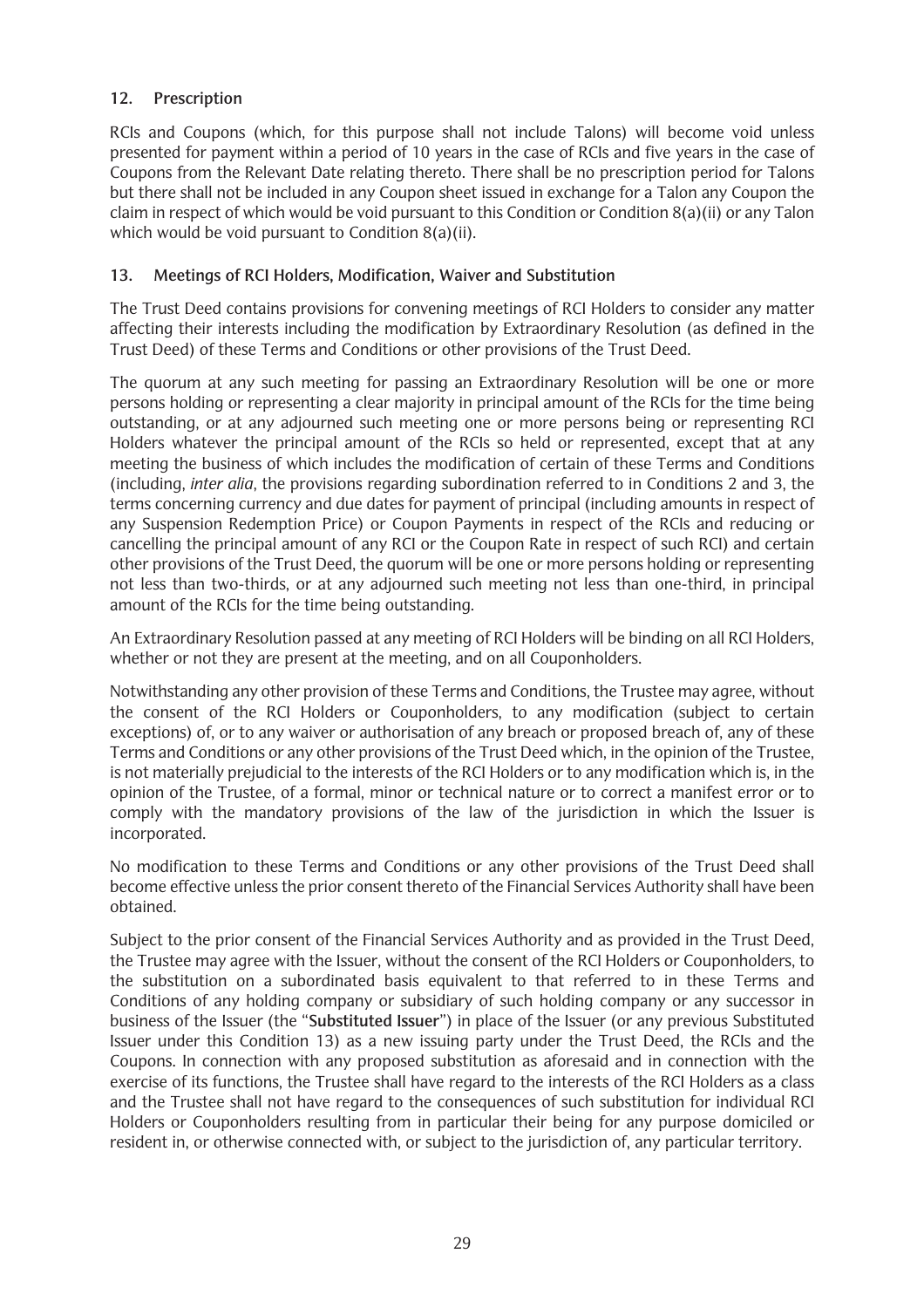In connection with any substitution or such exercise as aforesaid, no RCI Holder or Couponholder shall be entitled to claim, whether from the Issuer, the Substituted Issuer or the Trustee or any other person, any indemnification or payment in respect of any tax consequence of any such substitution or exercise upon any individual RCI Holders or Couponholders except to the extent already provided in Condition 11 and/or any undertaking given in addition thereto or in substitution therefor pursuant to the Trust Deed.

Any such modification, waiver, authorisation or substitution shall be binding on all RCI Holders and all Couponholders and, unless the Trustee agrees otherwise, any such modification or substitution shall be notified to the RCI Holders in accordance with Condition 16 as soon as practicable thereafter.

# **14. Replacement of the RCIs, Coupons and Talons**

Should any RCI, Coupon or Talon be lost, stolen, mutilated, defaced or destroyed it may be replaced at the specified office of the Principal Paying Agent (or any other place of which notice shall have been given in accordance with Condition 16) upon payment by the claimant of the expenses incurred in connection therewith and on such terms as to evidence and indemnity as the Issuer may reasonably require. Mutilated or defaced RCIs, Coupons or Talons must be surrendered before any replacement RCIs, Coupons or Talons will be issued.

## **15. The Trustee**

The Trust Deed contains provisions for the indemnification of the Trustee and for its relief from responsibility, including provisions relieving it from taking any action unless indemnified and/or secured to its satisfaction. The Trustee is entitled to enter into business transactions with the Holding Company, the Issuer or any other Subsidiary without accounting for any profit resulting therefrom. The Trustee is entitled under the Trust Deed to rely on reports and certificates delivered to it by the Auditors whether or not the same are subject to any limitation of the liability of the Auditors and whether by reference to a monetary cap or otherwise.

## **16. Notices**

Notices to RCI Holders will be valid if published in a leading newspaper having general circulation in London (expected to be the Financial Times) and such other newspaper (if any) as required by any stock exchange on which the RCIs are for the time being listed. Any such notice shall be deemed to have been given on the date of such publication or, if published more than once or on different dates, on the first date on which publication is made. Couponholders will be deemed for all purposes to have notice of the contents of any notice given to the RCI Holders in accordance with this Condition.

## **17. Further Issues**

The Issuer shall be at liberty from time to time without the consent of the RCI Holders or the Couponholders to create and issue further RCIs ranking *pari passu* in all respects (or in all respects save for the date from which interest thereon accrues and the amount of the first payment of interest on such further RCIs) and so that the same shall be consolidated and form a single series with the outstanding RCIs. Any such RCIs shall be constituted by a deed supplemental to the Trust Deed.

## **18. Calculation Agent**

If a function expressed in these conditions to be performed by the Calculation Agent falls to be performed, the Issuer will appoint and (for so long as any such function is required to be performed) maintain a Calculation Agent. If the Calculation Agent is unable or unwilling to act as such or if it fails to make a determination or calculation or otherwise fails to perform its duties under these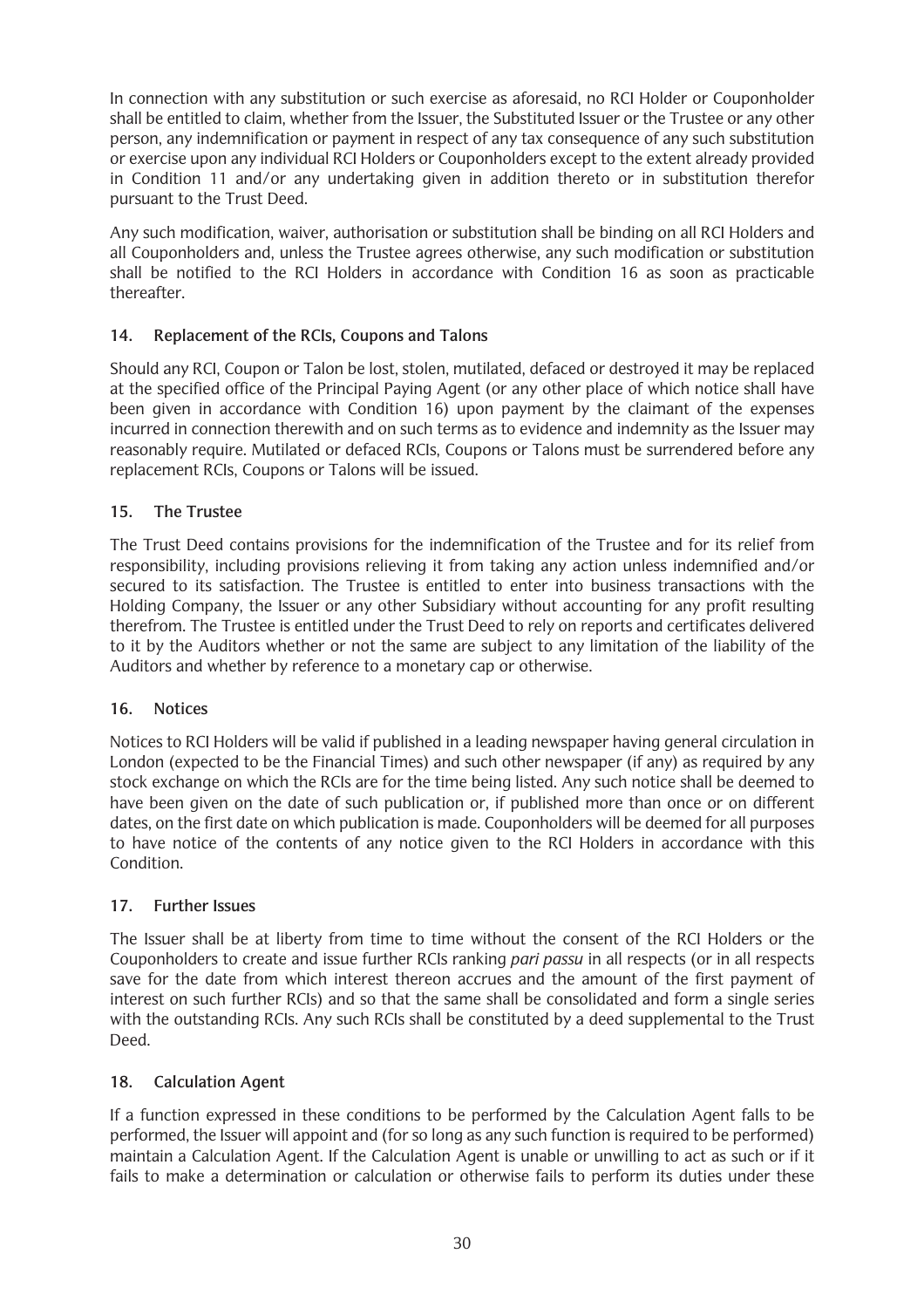Terms and Conditions or the relevant Calculation Agency Agreement, the Issuer shall appoint, on terms acceptable to the Trustee, an independent investment bank acceptable to the Trustee to act as such in its place.

All calculations and determinations made by the Calculation Agent in relation to the RCIs shall (save in the case of manifest error) be final and binding on the Issuer, the Holding Company, the Trustee, the Paying Agents, the RCI Holders and the Couponholders.

None of the Issuer, the Holding Company, the Trustee or the Paying Agents shall have any responsibility to any person for any errors or omissions in any calculation by the Calculation Agent.

## **19. Governing Law**

The Trust Deed, the RCIs, the Coupons and the Talons are governed by, and shall be construed in accordance with, the laws of England.

## **20. Contracts (Rights of Third Parties) Act 1999**

No person shall have any right to enforce any term or condition of the RCIs under the Contracts (Rights of Third Parties) Act 1999.

## **21. Definitions**

In these Terms and Conditions:

"**Accrued Payment**" means, as at any time, where these Terms and Conditions provide that interest shall continue to accrue after a Coupon Payment Date (or other relevant date) in respect of an RCI, the amount of interest accrued thereon in accordance with Conditions 2(b)(ii), 5, 6(d) and 6(e);

"**Assets**" means the non-consolidated gross tangible assets of the Issuer, as shown by the latest published audited balance sheet of the Issuer, but adjusted, if the aggregate amount included in such balance sheet in respect of the Issuer's investment in all subsidiaries and Associated Companies of the Issuer exceeds the aggregate of the net tangible assets of such subsidiaries and Associated Companies attributable to the Issuer (calculated on a consolidated basis where any of such subsidiaries and Associated Companies itself has Subsidiaries) as shown by their latest relevant audited balance sheets, by deducting from the total amount of such assets an amount equal to such excess and adjusted also for contingencies and for subsequent events in such manner and to such extent as an Authorised Signatory, the Auditors or, as the case may be, a liquidator or administrator of the Issuer may determine to be appropriate;

"**Associated Company**" means any body corporate, not being a subsidiary, which shall be treated by the Auditors as an associated company for the purpose of the Statement of Standard Accounting Practice/Financial Reporting Standard for the time being in effect relating to accounting for the results of associated companies adopted or published by the Accounting Standards Board Limited of Great Britain;

"**Auditors**" means PricewaterhouseCoopers as statutory auditors to the Issuer or such other auditor as may be appointed from time to time;

## "**Authorised Denominations**" means £50,000;

"**Authorised Signatory**" means a person who is duly empowered to bind the Issuer in relation to the relevant document(s) and whose authority is duly evidenced;

"**business day**" means a day, other than a Saturday or Sunday, on which commercial banks and foreign exchange markets settle payments in London;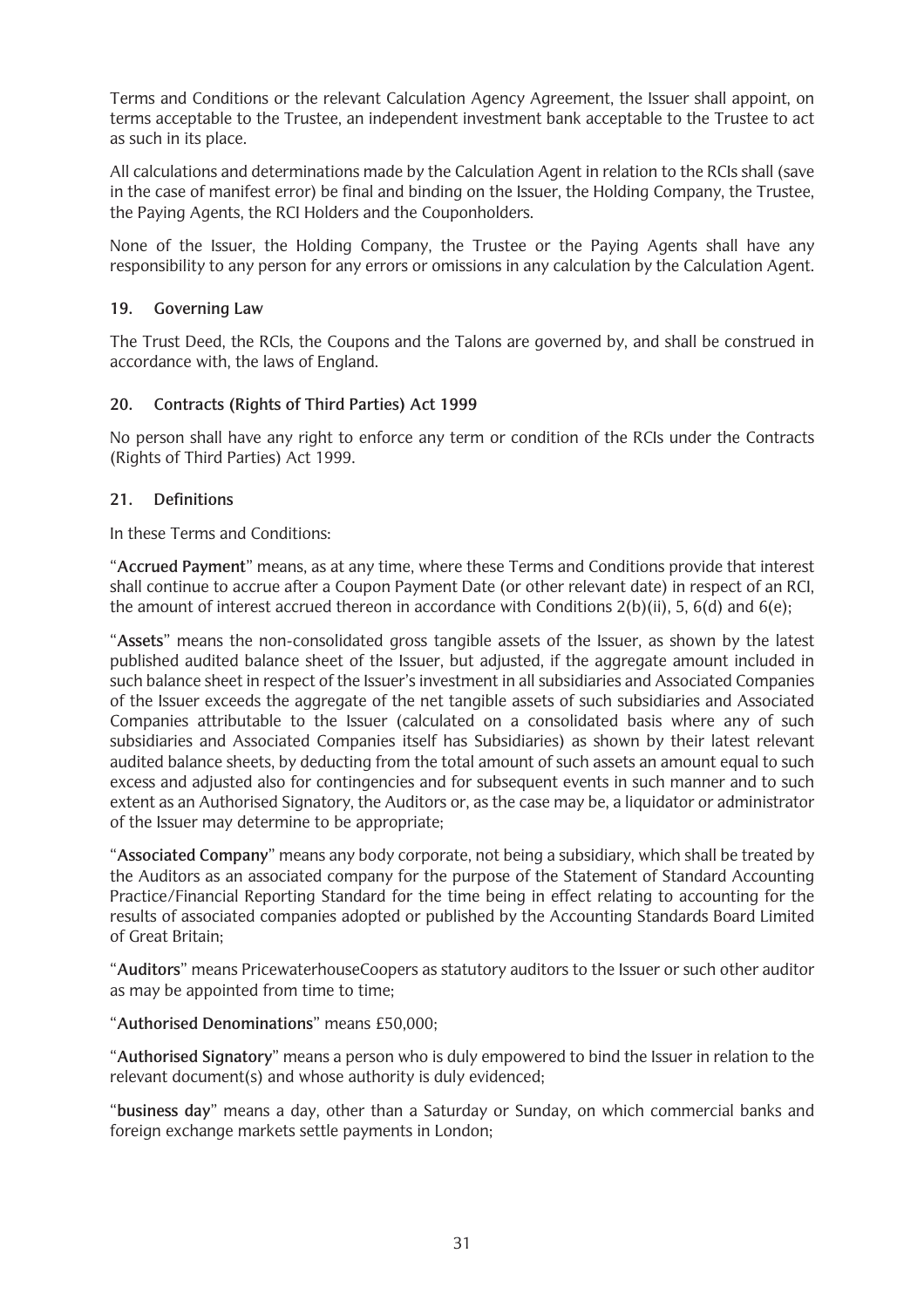"**Calculation Agency Agreement**" means any agreement entered into by the Issuer, the Holding Company, the Trustee and the Calculation Agent, relating to the RCIs under which the Calculation Agent agrees to perform the duties required of it under these Terms and Conditions;

"**Calculation Agent**" means the institution appointed on the terms of a Calculation Agency Agreement, selected by the Issuer and approved by the Trustee for the purposes of performing any of the functions expressed to be performed by the Calculation Agent under these Conditions;

"**Capital Regulations**" means at any time the regulations, requirements, guidelines and policies relating to capital adequacy then in effect of the Financial Services Authority or such other governmental authority in the United Kingdom (or if the Issuer becomes domiciled in a jurisdiction other than the United Kingdom, in such other jurisdiction) having primary bank supervisory authority with respect to the Issuer;

"**Coupon**" means an interest coupon relating to an RCI and includes, where the context so permits, a Talon;

"**Coupon Amount**" means the amount of interest payable on the presentation and surrender of each Coupon for the relevant Coupon Period in accordance with Condition 5;

"**Coupon Determination Date**" means, in relation to each Reset Date, the first day of each Reset Period;

"**Couponholder**" means the bearer of any Coupon;

"**Coupon Payment**" means, with respect to a Coupon Payment Date, the aggregate Coupon Amounts for the Coupon Period ending on (but excluding) such Coupon Payment Date;

"**Coupon Payment Date**" means (i) in respect of the period from the Issue Date to the First Reset Date, 15 December in each year, starting 15 December 2006, save that the first payment will be made on 15 December 2006 in respect of the period from (and including) 31 March 2006 to (but excluding) 15 December 2006 and will amount to £1,891.20 per £50,000 principal amount of the RCIs, and (ii) after the First Reset Date, 15 March, 15 June, 15 September and 15 December and in each year, starting 15 March 2037 provided that if any Coupon Payment Date after the First Reset Date would otherwise fall on a day which is not a business day, it shall be postponed to the next day which is a business day;

"**Coupon Period**" means the period beginning on (and including) the Issue Date and ending on (but excluding) the first Coupon Payment Date and each successive period beginning on (and including) a Coupon Payment Date and ending on (but excluding) the next succeeding Coupon Payment Date;

"**Coupon Rate**" has the meaning given to it in Condition 5(b);

"**Coupon Satisfaction Date**" means the date on which the Issuer has resolved to satisfy a Deferred Payment, as notified by the Issuer to the Trustee, the RCI Holders, the Principal Paying Agent and the Calculation Agent (if any) in accordance with Condition 4;

"**Day Count Fraction**" means (i) in respect of the period from (and including) the Issue Date to (but excluding) the First Reset Date, the actual number of days elapsed divided by the actual number of days in the relevant Coupon Period and (ii) in respect of each Coupon Period after the First Reset Date, the actual number of days elapsed divided by 365 or (in the case of a Coupon Period ending in a leap year) 366;

"**dealing day**" means a day, other than a Saturday or Sunday, on which the stock exchange or other market on which the Reference Bond is at the relevant time listed or traded is ordinarily open for the trading of securities;

"**Deferral Date**" has the meaning ascribed to such term in Condition 4(a);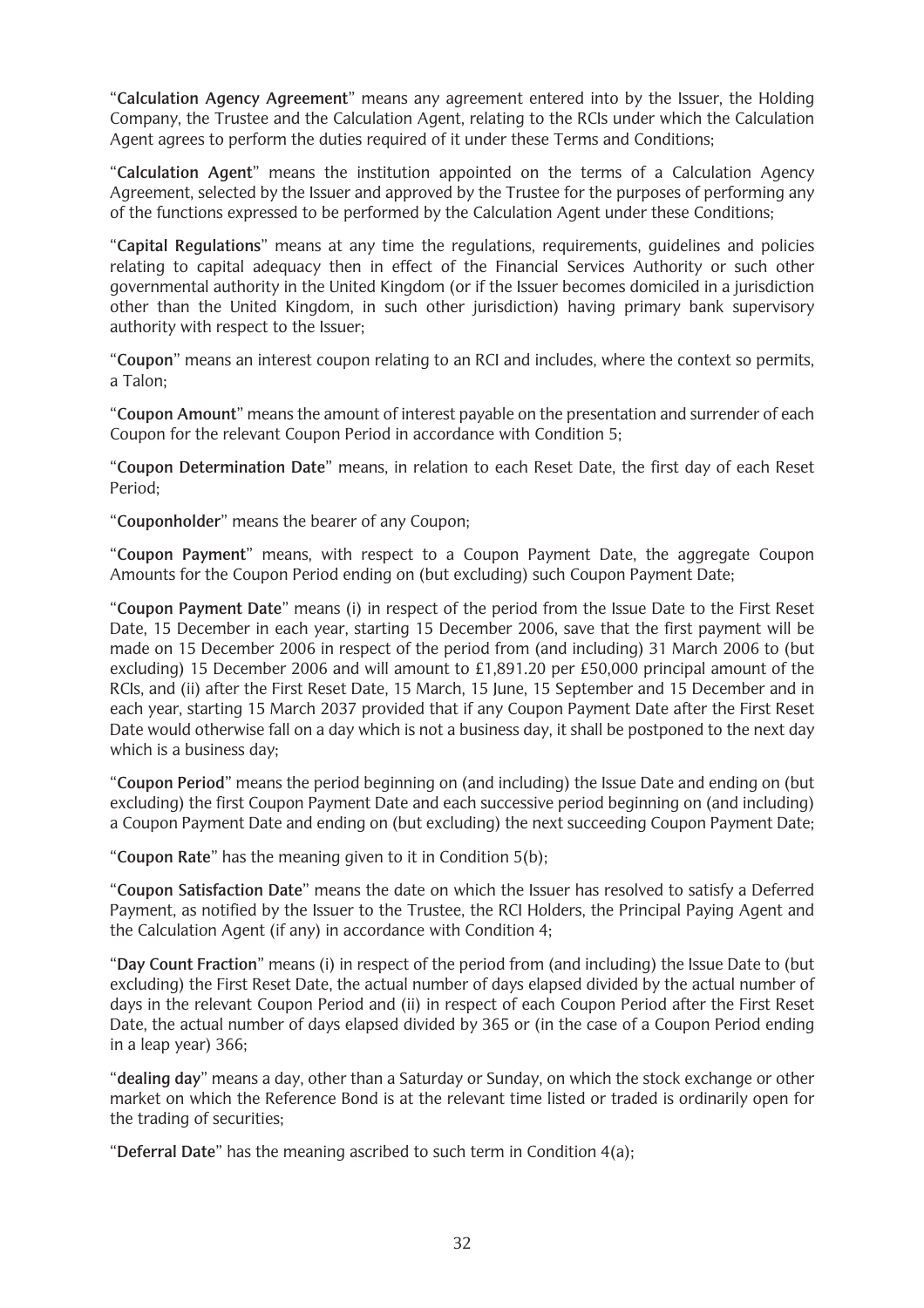"**Deferred Payment**" means any Payment, or part thereof, which, pursuant to Condition 4, the Issuer has elected to defer and which has not been satisfied;

"**EEA Regulated Market**" means a market as defined by Article 1(13) of the Investment Services Directive 93/22/EEC;

"**Existing RCIs**" means each of the Issuer's outstanding 7.50% Step-up Callable Perpetual Reserve Capital Instruments issued on 3 May 2000, 8.55% Step-up Callable Perpetual Reserve Capital Instruments issued on 19 September 2000 and 7.375% Step-up Callable Perpetual Reserve Capital Instruments issued on 5 June 2001 and any other existing or future obligations of the Issuer which rank or are expressed to rank *pari passu* with the aforesaid obligations (other than the Existing TONs);

"**Existing TONs**" means the Issuer's outstanding £400,000,000 6 per cent. Callable Perpetual Core Tier One Notes issued on 4 July 2002 and U.S.\$1,000,000,000 6.86% Callable Perpetual Core Tier One Notes issued on 25 September 2002 and any other existing or future obligations of the Issuer which rank or are expressed to rank *pari passu* with the aforesaid obligations (other than the Existing RCIs);

"**First Reset Date**" means 15 December 2036;

"**General Deferral Notice**" has the meaning ascribed to such term in Condition 4(a);

"**Holding Company**" means Barclays PLC;

"**interest**" shall, where appropriate, include Coupon Amounts, Deferred Payments and Accrued Payments;

"**Issue Date**" means 31 March 2006, being the date of initial issue of the RCIs;

"**Issuer**" means Barclays Bank PLC;

"**Issuer Shares**" means ordinary shares of the Issuer;

"**Junior Subordinated Debt**" means the Issuer's outstanding Undated Floating Rate Primary Capital Notes Series 1, 2 and 3, 9.875% Undated Subordinated Notes, 9% Permanent Interest Bearing Capital Bonds, 7.125% Undated Subordinated Notes, 6.875% Undated Subordinated Notes, 6.5% Undated Subordinated Notes, 6.375% Undated Subordinated Notes, 6.125% Undated Subordinated Notes and any other securities constituted by a trust deed dated 2 July 1985 made between the Issuer and Phoenix Assurance Public Limited Company, as trustee, and any trust deed supplemental thereto, 5.03% Reverse Dual Currency Undated Subordinated Loan, 5% Reverse Dual Currency Undated Subordinated Loan, 9.25% Perpetual Subordinated Bonds constituted by a trust deed dated 27 November 1996 made between the Issuer (as successor to Woolwich plc) and Law Debenture Trust Corporation p.l.c. and any other obligations of the Issuer which are expressed to rank *pari passu* with the aforesaid obligations;

"**Liabilities**" means the non-consolidated gross liabilities of the Issuer, as shown by the latest published audited balance sheet of the Issuer, but adjusted for contingencies and for subsequent events in such manner and to such extent as an Authorised Signatory, the Auditors or, as the case may be, a liquidator or administrator of the Issuer may determine to be appropriate;

"**Market Disruption Event**" means (i) the occurrence or existence of any suspension of or limitation imposed on trading (by reason of movements in price exceeding limits permitted by any stock exchange on which the Ordinary Shares are for the time being listed) or on settlement procedures for transactions in the Ordinary Shares on any stock exchange on which the Ordinary Shares are for the time being listed if, in any such case, that suspension or limitation is, in the determination of the Calculation Agent, material in the context of the sale of the Ordinary Shares, or (ii) in the opinion of the Issuer, there has been a substantial deterioration in the price and/or value of the Issuer Shares or the Ordinary Shares or circumstances are such as to prevent or to a material extent restrict the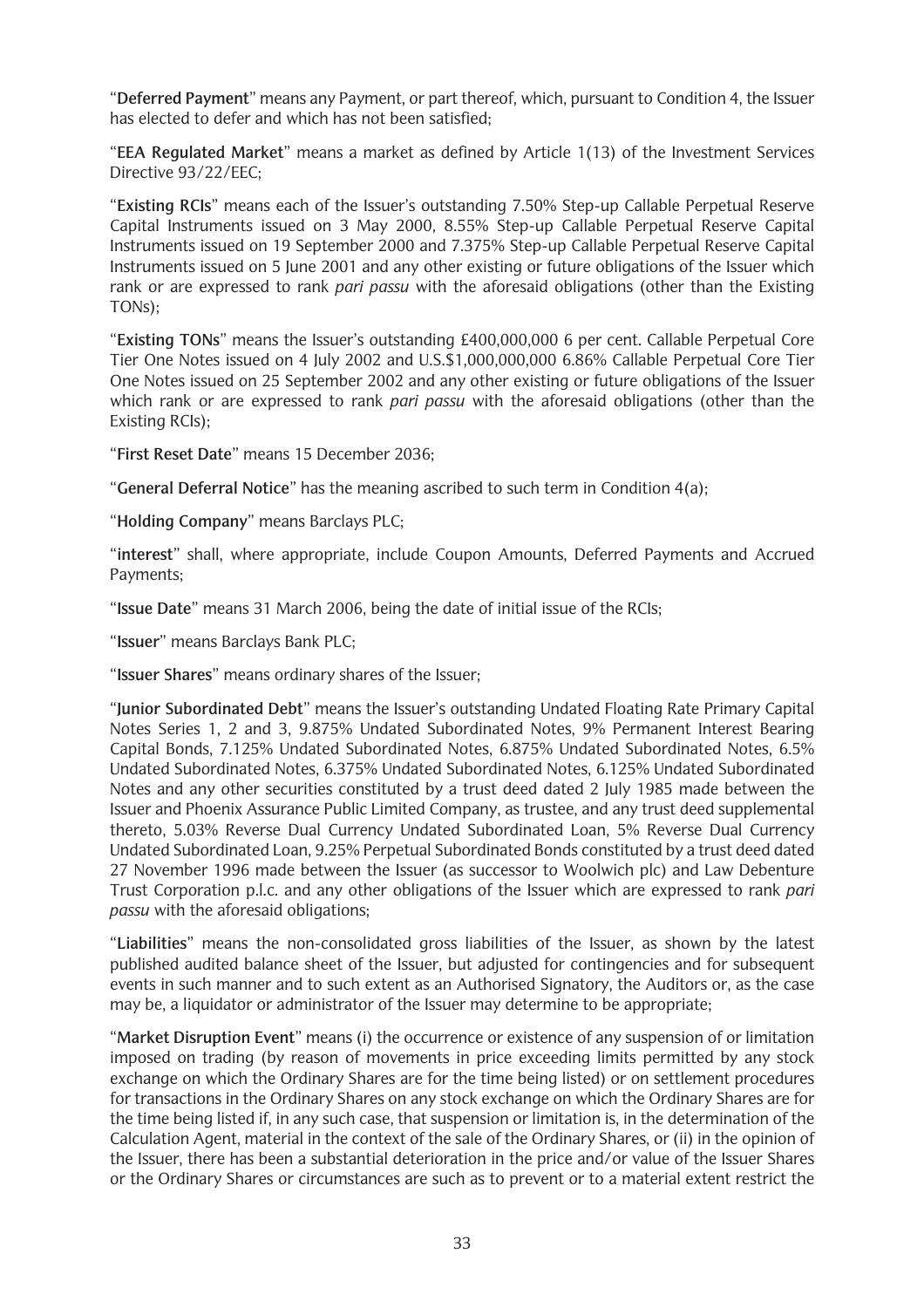issue or delivery of the Payment Issuer Shares or Payment Ordinary Shares, as the case may be, or (iii) where, pursuant to these Terms and Conditions, monies are required to be converted from one currency into another currency in respect of any Payment, the occurrence of any event that makes it impracticable to effect such conversion;

"**Ordinary Shares**" means ordinary shares of the Holding Company, having on the Issue Date a par value of 25p each;

"**Outstanding**", in relation to any Coupon Payment or Deferred Payment, means that such payment (a) has either become due and payable or would have become due and payable except for the nonsatisfaction on the relevant date of the conditions referred to in Condition 2(b)(i) or the deferral, postponement or suspension of such payment in accordance with any of Condition 4, 6(d), 6(e) or 8(d); and (b) in any such case has not been satisfied, and in relation to any Accrued Payment means any amount thereof which has not been satisfied whether or not payment has become due;

"**Paying Agency Agreement**" means the paying agency agreement dated 31 March 2006 between the Issuer, the Holding Company, the Trustee and the Paying Agents, relating to the RCIs under which each paying agent agrees to perform the duties required of it under these Terms and Conditions;

"**Paying Agents**" means the paying agents appointed pursuant to the Paying Agency Agreement and such term shall, unless the context otherwise requires, include the Principal Paying Agent;

"**Payment**" means any Coupon Payment, Deferred Payment or Accrued Payment;

"**Payment Business Day**" means a day (other than a Saturday or Sunday) on which commercial banks are open for business in London and, in the case of a presentation or surrender of a RCI, in the place of the specified office of the relevant Paying Agent to whom the same is presented or surrendered;

"**Payment Issuer Shares**" has the meaning ascribed to it in Condition 6(b);

"**Payment Ordinary Shares**" has the meaning ascribed to it in Condition 6(b);

"**Principal Paying Agent**" means the principal paying agent appointed pursuant to the Paying Agency Agreement;

"**RCIs**" means the £500,000,000 5.3304% Step-up Callable Perpetual Reserve Capital Instruments, and such expression shall include, unless the context otherwise requires, any further instruments issued pursuant to Condition 17 and forming a single series with the RCIs;

"**RCI Holder**" means the bearer of any RCI;

"**Reference Banks**" means the financial institutions appointed as such by the Issuer pursuant to Condition 5(e);

"**Reference Bond**" means, in relation to any calculation of the Suspension Redemption Price, the 4.25 per cent. Treasury Stock due March 2036, or if such security is no longer in issue, such other United Kingdom Government security as the Calculation Agent may, with the advice of three brokers of, and/or market makers in, United Kingdom Government securities selected by the Calculation Agent, determine to be appropriate for determining the Suspension Redemption Price;

"**Relevant Date**" means (i) in respect of any payment other than a Solvency Claim, the date on which such payment first becomes due and payable but, if the full amount of the monies payable on such date has not been received by the Principal Paying Agent or the Trustee on or prior to such date, the "**Relevant Date**" means the date on which such monies shall have been so received and notice to that effect shall have been given to the RCI Holders in accordance with Condition 16, and (ii) in respect of a Solvency Claim, the date which is one day prior to the commencement of the winding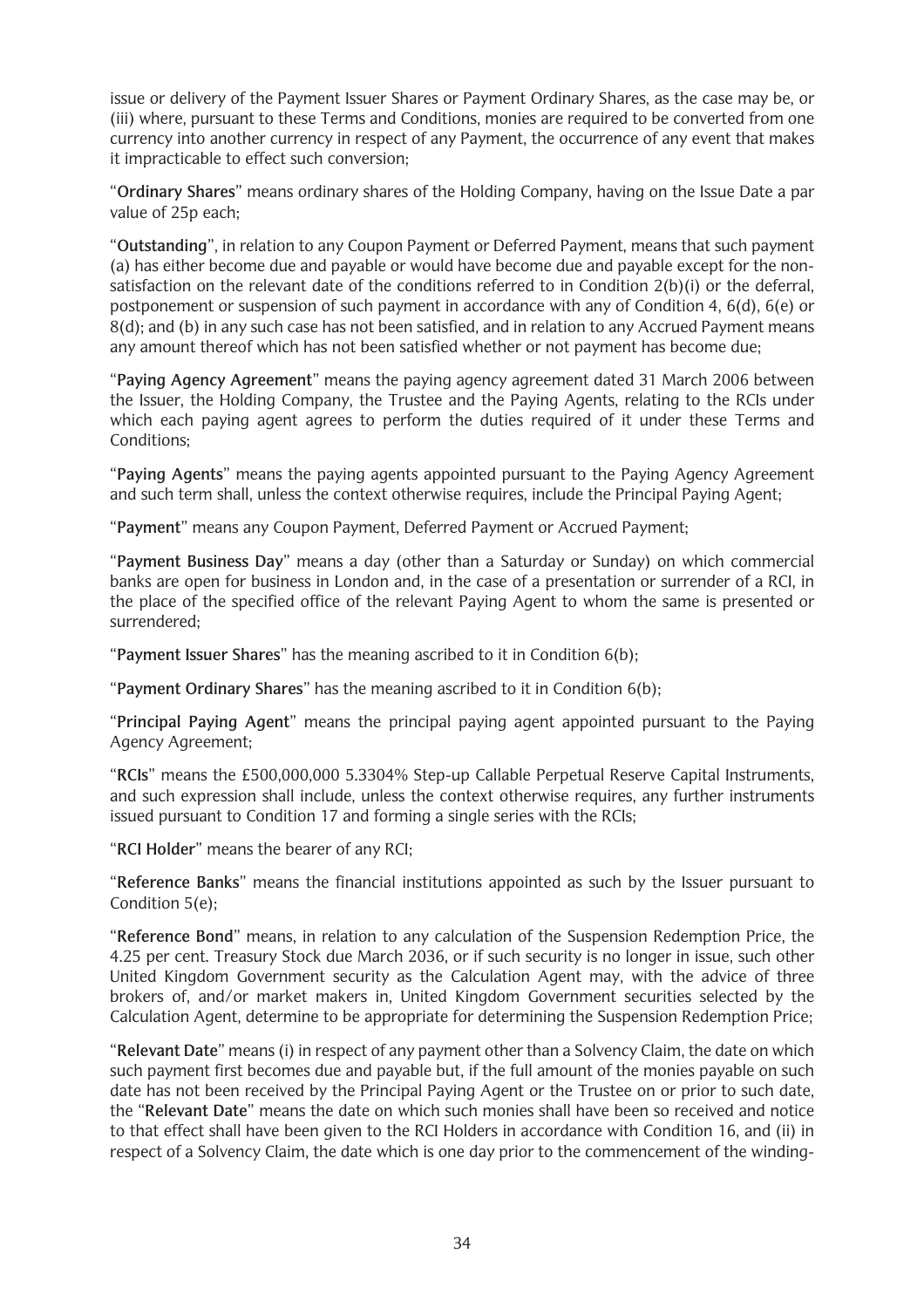up or the giving of notice by an administrator that he/she intends to declare and distribute a dividend;

"**Reset Date**" means the First Reset Date and thereafter, each Coupon Payment Date;

"**Reset Period**" means the period from (and including) a Reset Date to (but excluding) the next succeeding Reset Date;

"**Senior Creditors**" means creditors of the Issuer (a) who are unsubordinated creditors of the Issuer, (b) whose claims are, or are expressed to be, subordinated (whether only in the event of the winding-up or administration of the Issuer or otherwise) to the claims of depositors and other unsubordinated creditors of the Issuer but not further or otherwise, (c) whose claims are in respect of Junior Subordinated Debt or (d) whose claims are, or are expressed to be, subordinated to the claims of other creditors, whether subordinated or unsubordinated, of the Issuer other than those whose claims rank, or are expressed to rank, *pari passu* with, or junior to, the claims of the RCI Holders;

"**Shareholders**" means the holders at any given time of Ordinary Shares;

"**Solvency Claim**" has the meaning ascribed to it in Condition 2(b)(ii);

the "**Solvency Condition**" shall be met in relation to the Issuer if its Assets exceed its Liabilities;

"**Subsidiary**" means each subsidiary for the time being of the Holding Company within the meaning of Section 736 of the Companies Act 1985;

"**subsidiary**" and "**holding company**" have the meanings ascribed to them under section 736 of the Companies Act 1985;

"**Substituted Issuer**" has the meaning ascribed to it in Condition 13;

"**Suspension**" has the meaning ascribed to it in Condition 8(d);

"**Suspension Redemption Price**" means, in respect of each RCI, the higher of (a) the denomination of such RCI and (b) the denomination of such RCI multiplied by the price, expressed as a percentage (rounded to three decimal places, 0.0005 being rounded upwards), at which the gross redemption yield (as calculated by the Calculation Agent) on the RCIs, if they were to be purchased at such price on the third dealing day prior to the date fixed for redemption, would be equal to the gross redemption yield on such dealing day of the Reference Bond plus 0.50 per cent., on the basis of the middle market price of the Reference Bond prevailing at 11.00 a.m. (London time) on such dealing day;

"**Talon**" means a talon for further Coupons;

"**Tier 1 Capital**" has the meaning ascribed to it in the Financial Services Authority's Interim Prudential Sourcebook for Banks or any successor publication replacing such guide;

"**Trust Deed**" means the trust deed dated 31 March 2006 between the Issuer, the Holding Company and the Trustee, relating to the RCIs;

"**Trustee**" means The Bank of New York as trustee for the RCI Holders and includes its successor(s); and

"**Ultimate Owner**" means, at any given time, the ultimate holding company of the Barclays group of companies.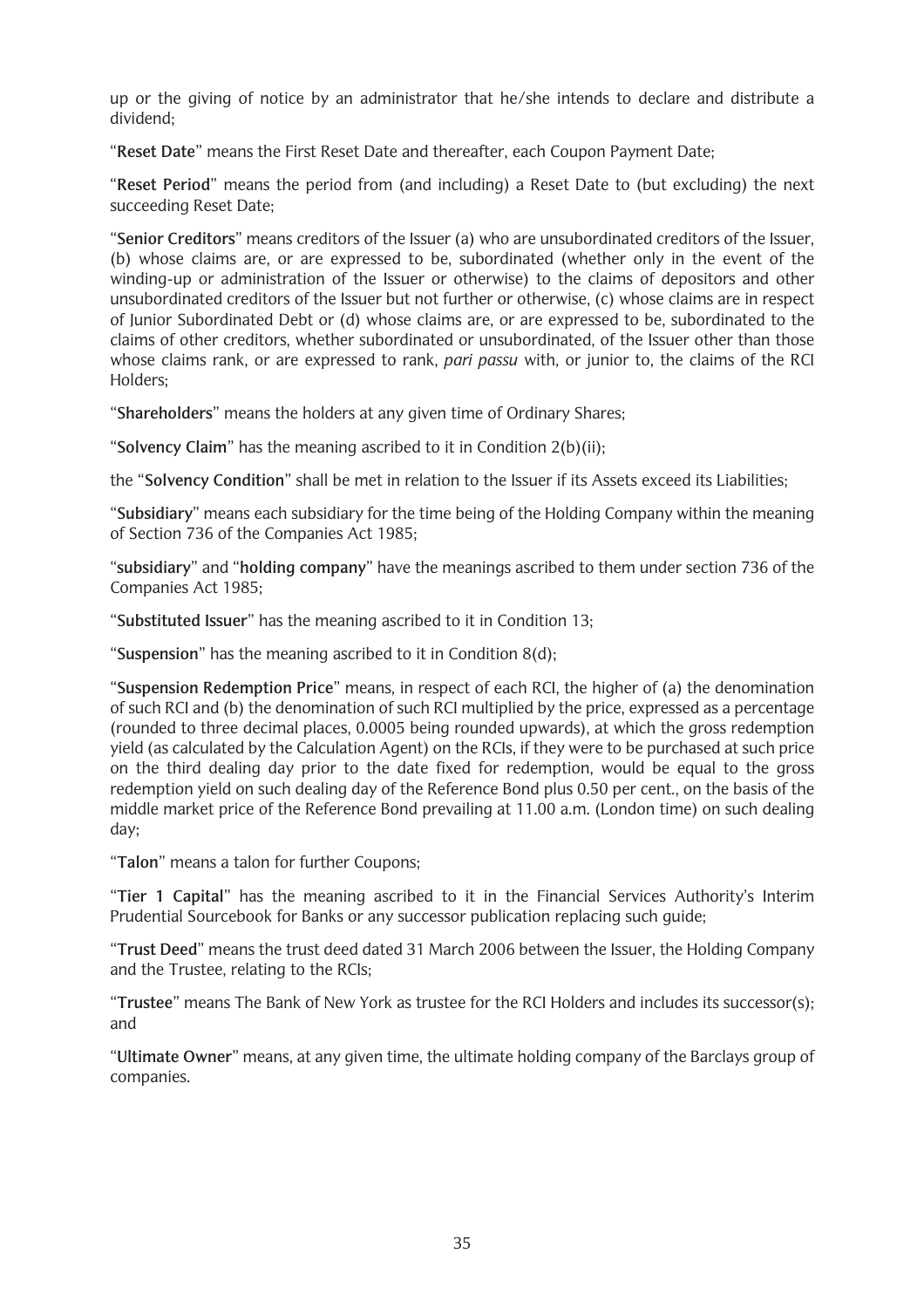## **USE OF PROCEEDS**

The net proceeds of the issue of the RCIs, estimated to amount to £495,625,000, will be used for the development and expansion of the business of the Bank and its subsidiaries and further to strengthen the capital base of the Bank.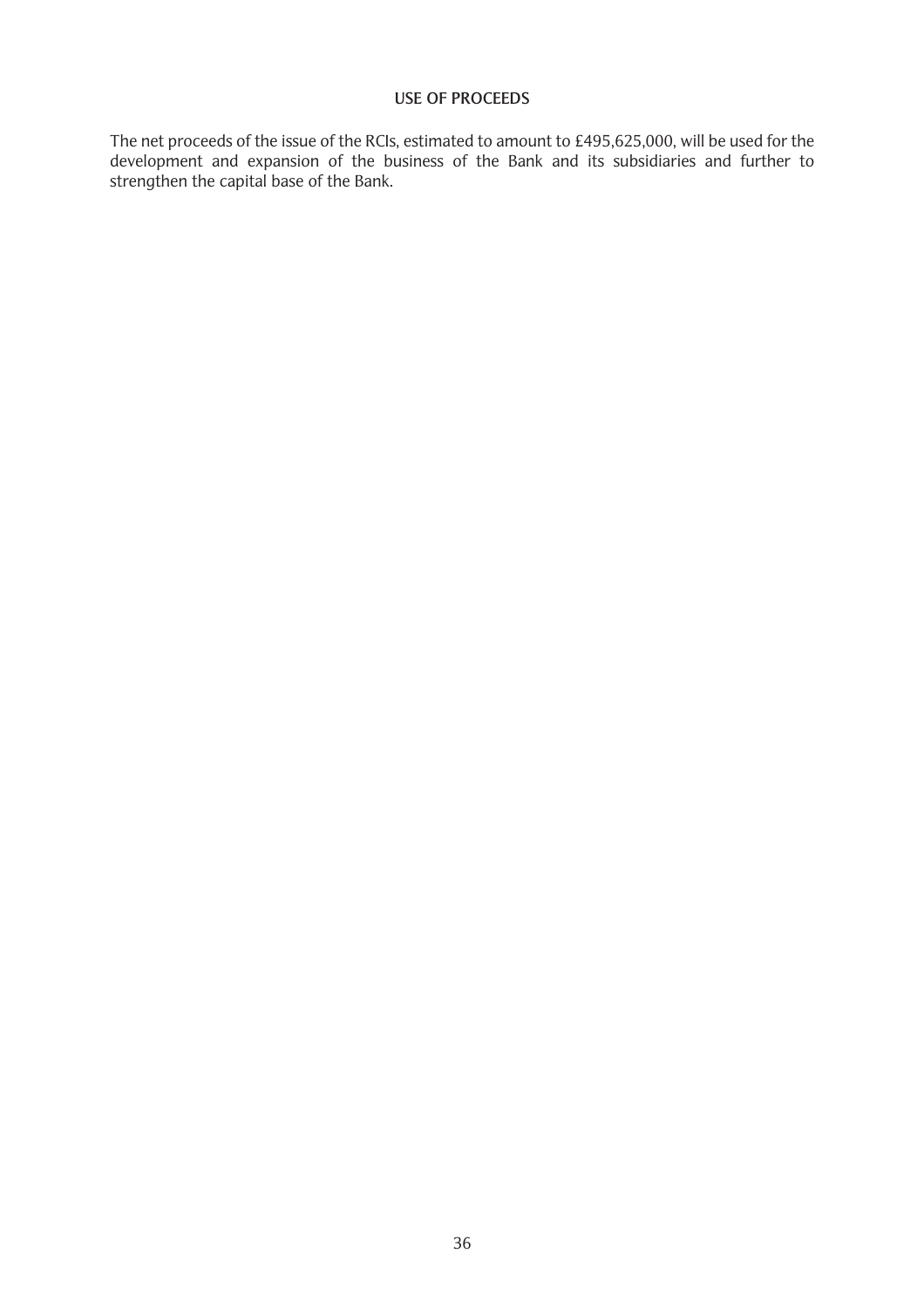#### **SUMMARY OF PROVISIONS RELATING TO THE RCIs WHILE IN GLOBAL FORM**

### **Exchange**

The RCIs will be represented initially by the Temporary Global RCI in bearer form without coupons or talons which will be deposited outside the United States with a common depositary for Clearstream, Luxembourg and Euroclear on or about the Issue Date. The Temporary Global RCI will be exchangeable in whole or in part (free of charge to the holder) for interests in the Permanent Global RCI in bearer form without coupons or talons on or after a date which is expected to be 11 May 2006 (the "**Exchange Date**") upon certification as to non-U.S. beneficial ownership as required by U.S. Treasury regulations and as described in the Temporary Global RCI. Upon deposit of the Temporary Global RCI or the Permanent Global RCI (each a "**Global RCI**") with a common depositary for Clearstream, Luxembourg and Euroclear, Clearstream, Luxembourg and Euroclear will credit each subscriber with a principal amount of RCIs equal to the principal amount thereof for which it has subscribed and paid.

The RCIs will be in bearer form and in denominations of £50,000, provided that, for so long as the RCIs are represented by the Temporary Global RCI or the Permanent Global RCI and the relevant clearing system(s) so permit(s), the RCIs shall be tradeable in minimum principal amounts of £50,000 and integral multiples of £1,000 in excess thereof. The Permanent Global RCI will be exchangeable in whole, but not in part, for RCIs in definitive form (the "**Definitive RCIs**") in denominations of £50,000 only, with coupons for principal and interest and talons for further coupons attached, only in the limited circumstances described below.

For so long as the RCIs are represented by a Global RCI and Euroclear and Clearstream, Luxembourg so permit, the RCIs shall be tradable in minimum nominal amounts of £50,000 and integral multiples of £1,000 in excess thereof. If Definitive RCIs are required to be issued in the limited circumstances specified in the Permanent Global RCI, they will only be printed and issued in denominations of £50,000. Accordingly, if Definitive RCIs are required to be issued, an RCI Holder having an original nominal amount which cannot be fully represented by Definitive RCIs in the denomination of £50,000 will not be able to receive a Definitive RCI in respect of the original nominal amount of the RCIs by which the original nominal amount of such holding of RCIs exceeds the next lowest integral multiple of £50,000, (the "**Excess Amount**") and will not be able to receive interest or principal in respect of the Excess Amount. Accordingly, RCI Holders who hold RCIs in the relevant clearing system in amounts that are not integral multiples of £50,000 may need to purchase or sell, prior to the date on which the Permanent Global RCI is exchanged for Definitive RCIs, a principal amount of RCIs such that their holding is an integral multiple of £50,000.

Each of the persons shown in the records of Clearstream, Luxembourg or Euroclear as the holder of an RCI represented by a Global RCI must look solely to Clearstream, Luxembourg or Euroclear (as the case may be) for his share of each payment made by the Bank to the bearer of such Global RCI, subject to, and in accordance with, the respective rules and procedures of Clearstream, Luxembourg or Euroclear (as the case may be).

The Global RCIs will contain provisions applicable to the RCIs represented thereby, some of which modify the effect of the Terms and Conditions of the RCIs. Certain of these are summarised in this section.

For so long as any of the RCIs are represented by a Global RCI, each person who is for the time being shown in the records of Clearstream, Luxembourg, Euroclear and/or any Alternative Clearing System (as defined below) as the holder of a particular principal amount of such RCIs (in which regard any certificate or other document issued by Clearstream, Luxembourg, Euroclear and/or any Alternative Clearing System as to the principal amount of such RCIs standing to the account of any person shall be conclusive and binding for all purposes save in the case of manifest error) shall be treated by the Issuer, the Trustee and the Paying Agents as the holder of such principal amount of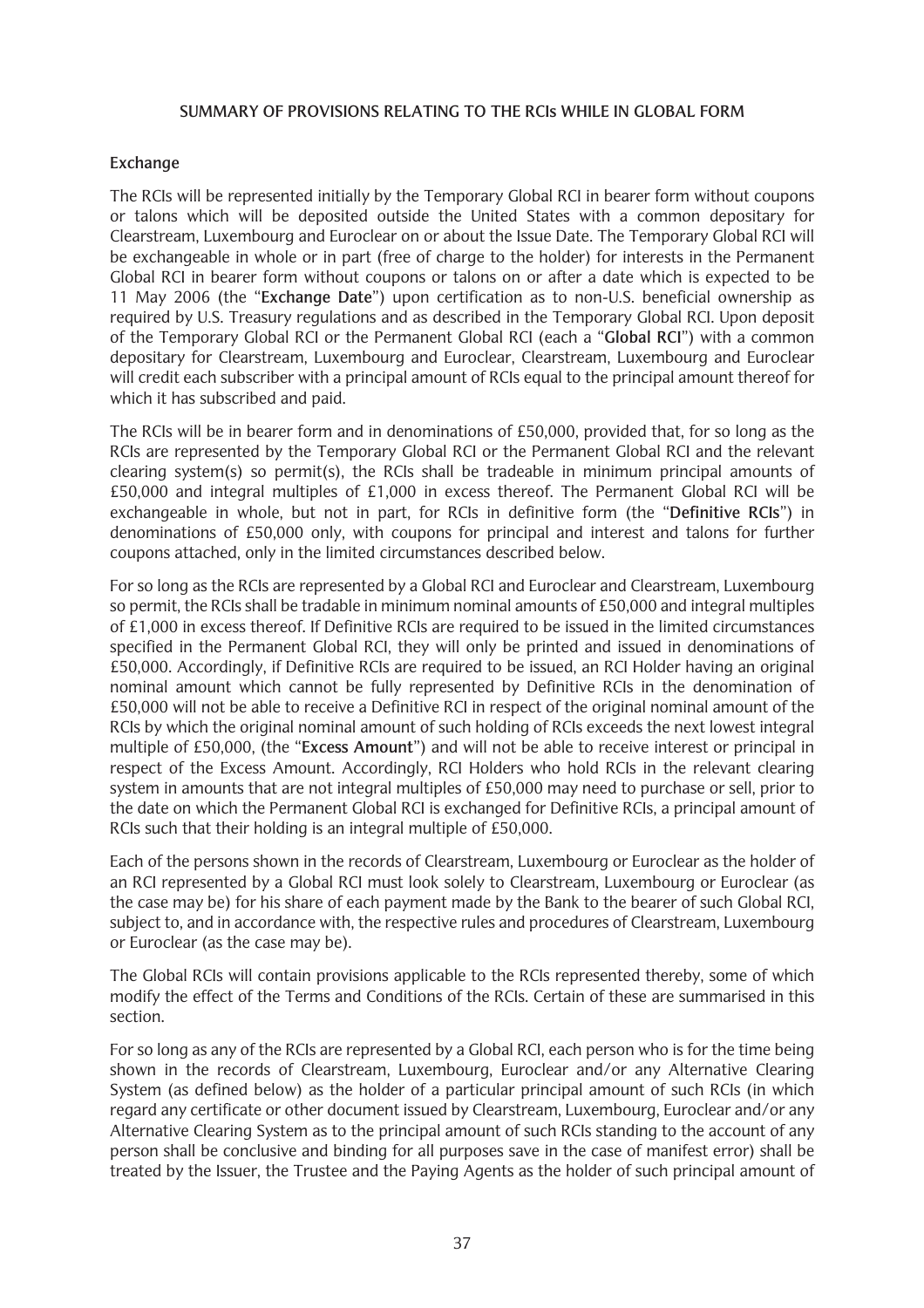such RCIs for all purposes other than with respect to the payment of principal and interest on such principal amount of such RCIs, the right to which shall be vested, as against the Issuer, the Trustee and the Paying Agents, solely in the bearer of the Global RCI (all in accordance with and subject to its terms and the Trust Deed), and the expression "**RCI Holder**" and related expressions shall be construed accordingly. Interests in RCIs which are represented by a Global RCI will only be transferable in accordance with the rules and procedures for the time being of Clearstream, Luxembourg and/or Euroclear, as the case may be.

If any date on which a payment is due on the RCIs occurs prior to the Exchange Date, the relevant payment will be made on the Temporary Global RCI only to the extent that certification as to non-U.S. beneficial ownership as required by U.S. Treasury regulations (in substantially the form referred to in the Temporary Global RCI or in such other form as is customarily issued in such circumstances by the relevant clearing system or depositary) has been received by Clearstream, Luxembourg or Euroclear. Payment of amounts due in respect of the Permanent Global RCI will be made through Clearstream, Luxembourg or Euroclear without any requirement for certification.

The holder of the Temporary Global RCI shall not (unless, upon due presentation of such Temporary Global RCI for exchange (in whole or in part) for interests in the Permanent Global RCI, such exchange or delivery is improperly withheld or refused and such withholding or refusal is continuing at the relevant payment date) be entitled to receive any payment in respect of the RCIs represented by such Temporary Global RCI which falls due on or after the Exchange Date.

Interests in the Permanent Global RCI will be exchangeable in whole but not in part (free of charge to the holder) for definitive bearer RCIs (a) if Clearstream, Luxembourg or Euroclear or the Alternative Clearing System is closed for business for a continuous period of 14 days (other than by reason of public holidays, statutory or otherwise) or announces an intention permanently to cease business or in fact does so and no alternative clearing system satisfactory to the Trustee is available; or (b) if the Trustee is satisfied that, on the occasion of the next payment due in respect of the RCIs, the Issuer or any of the Paying Agents would be required to make any deduction or withholding from any payment in respect of such RCIs which would not be required were such RCIs in definitive form.

Thereupon, in the case of (a) above, the holder of the Permanent Global RCI (acting on the instructions of holder(s) of an interest in the Permanent Global RCI) may give notice to the Issuer and, in the case of (b) above, the Issuer may give notice to the Trustee and the RCI Holders, of its intention to exchange the Permanent Global RCI for definitive RCIs on or after the Permanent Global Exchange Date (as defined below) specified in the notice.

On or after the Permanent Global Exchange Date, the holder of the Permanent Global RCI shall surrender the Permanent Global RCI to or to the order of the Principal Paying Agent. In exchange for the Permanent Global RCI, the Bank shall deliver, or procure the delivery of, an equal aggregate principal amount of definitive RCIs having attached to them all coupons (and talons) in respect of interest which has not already been paid on the Permanent Global RCI, security printed in accordance with any applicable legal and stock exchange requirements and in or substantially in the form set out in the Trust Deed. On exchange of the Permanent Global RCI, the Issuer will procure that it is cancelled and, if the holder so requests, returned to the holder together with any relevant definitive RCIs.

"**Alternative Clearing System**" means any such other clearing system as shall have been approved by the Trustee.

"**Permanent Global Exchange Date**" means a day, specified in the notice requiring exchange, falling not less than 60 days after that on which such notice is given and on which banks are open for business in the city in which the specified office of the Principal Paying Agent is located and, except in the case of exchange pursuant to (a) above, in the cities in which Euroclear and Clearstream, Luxembourg or, if relevant, the Alternative Clearing System are located.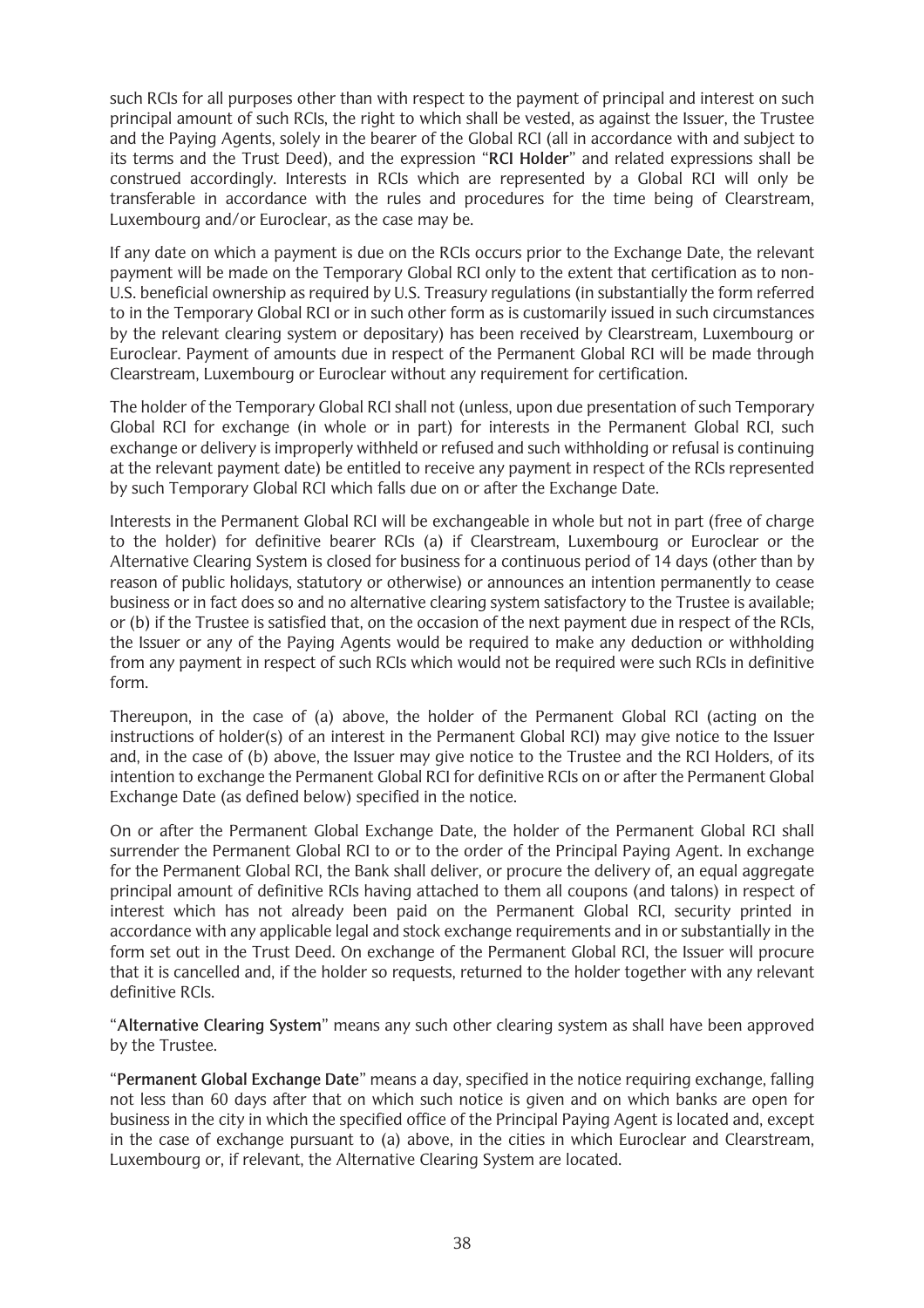## **Payments**

Principal and interest (if any) payable with respect to the Temporary Global RCI or the Permanent Global RCI will be paid to Clearstream, Luxembourg and/or Euroclear (and/or any Alternative Clearing System) with respect to that portion of such Global RCI which is held for its account (subject, in the case of the Temporary Global RCI, to the certifications referred to therein). Each of Clearstream, Luxembourg and/or Euroclear (and/or any Alternative Clearing System) will in such circumstances credit the principal or, as the case may be, interest in respect of such Global RCI to the persons credited in its records with interests in such Global RCI. No person shall however be entitled to receive any payment on the Permanent Global RCI falling due after the Permanent Global Exchange Date, unless exchange of the Permanent Global RCI for definitive RCIs is improperly withheld or refused by or on behalf of the Issuer.

## **Notices**

So long as the Permanent Global RCI is held on behalf of Euroclear or Clearstream, Luxembourg or an Alternative Clearing System, notices required to be given to RCI Holders may be given by their being delivered to Euroclear and/or Clearstream, Luxembourg or, as the case may be, the Alternative Clearing System, rather than by publication as required by the Terms and Conditions of the RCIs, subject to any applicable regulatory and stock exchange requirements. Any such notice shall be deemed to have been given to the RCI Holders on the seventh day after that on which the notice is given to Clearstream, Luxembourg and/or Euroclear (and/or the Alternative Clearing System).

## **Meetings**

The holder of the Permanent Global RCI shall be treated at any meeting of RCI Holders as having one vote in respect of each £1,000 principal amount of RCIs for which the Permanent Global RCI may be exchanged.

## **Purchase and Cancellation**

Cancellation of any RCI represented by the Permanent Global RCI which is required by the Terms and Conditions of the RCIs to be cancelled will be effected by reduction in the principal amount of the Permanent Global RCI.

## **Trustee's Powers**

In considering the interests of RCI Holders in circumstances where the Permanent Global RCI is held on behalf of any one or more of Euroclear, Clearstream, Luxembourg and an Alternative Clearing System, the Trustee may have regard to such information as may have been made available to it by or on behalf of the relevant clearing system or its operator as to the identity of its accountholders (either individually or by way of category) with entitlements in respect of the Permanent Global RCI and may consider such interests on the basis that such accountholders were the holder of the Permanent Global RCI.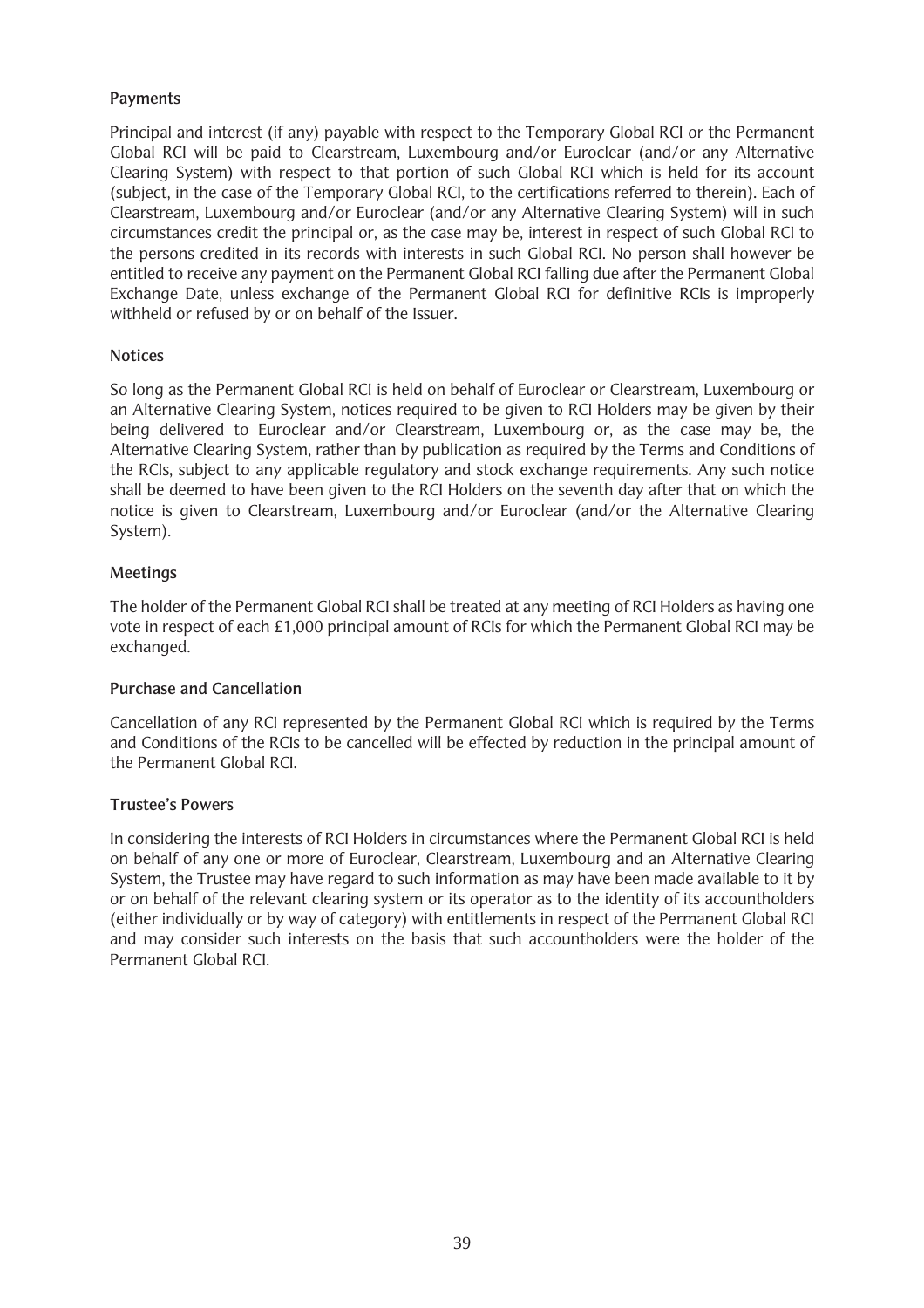## **THE ISSUER AND THE GROUP**

The Issuer is a public limited company registered in England and Wales under number 1026167. The liability of the members of the Issuer is limited. It has its registered head office at 1 Churchill Place, London, E14 5HP, telephone number +44(0) 20 7116 1000. The Issuer was incorporated on 7 August 1925 under the Colonial Bank Act 1925 and on 4 October 1971 was registered as a company limited by shares under the Companies Act 1948 to 1967. Pursuant to The Barclays Bank Act 1984, on 1 January 1985, Barclays Bank was re-registered as a public limited company and its name was changed from "Barclays Bank International Limited" to "Barclays Bank PLC".

The Issuer and its subsidiary undertakings (taken together, the "**Group**") is a major global financial services provider engaged in retail and commercial banking, credit cards, investment banking, wealth management and investment management services. The whole of the issued ordinary share capital of the Issuer is beneficially owned by Barclays PLC, which is the ultimate holding company of the Group and one of the largest financial services companies in the world by market capitalisation.

The short term unsecured obligations of the Issuer are rated A-1+ by Standard & Poor's, P-1 by Moody's and F1+ by Fitch Ratings Limited and the long-term obligations of the Issuer are rated AA by Standard & Poor's, Aa1 by Moody's and AA+ by Fitch Ratings Limited.

Barclays PLC and the Issuer have applied International Financial Reporting Standards ("**IFRS**") from 1 January 2004, with the exception of the standards relating to financial instruments (IAS 32 and IAS 39) and insurance contracts (IFRS 4) which were applied only with effect from 1 January 2005. Therefore, in the 2005 Barclays PLC Annual Report and the 2005 Issuer Annual Report, the impacts of adopting IAS 32, IAS 39 and IFRS 4 are not included in the 2004 comparatives in accordance with First-time Adoption of International Financial Reporting Standards (IFRS 1). The results for 2005 are therefore not entirely comparable to those for 2004 in affected areas.

Based on the audited financial information for the year ended 31 December 2005, the Group had total assets of £924,170 million (2004: £538,300 million), total net loans and advances<sup>1</sup> of £300,001 million (2004: £343,041 million), total deposits<sup>2</sup> of £313,811 million (2004: £328,516 million), and total shareholders' equity of £24,243 million (2004: £16,849 million) (including minority interests of £1,578 million (2004: £211 million)). The profit before tax of the Group for the year ended 31 December 2005 was £5,311 million (2004: £4,589 million) after charging an impairment loss on loans and advances and other credit provisions of £1,571 million (2004: £1,093 million). The financial information in this paragraph is extracted from the audited 2005 Issuer Annual Report.

## **Barclays PLC Results Announcement**

The following are extracts from the Barclays PLC Results Announcement:

### **Group performance**

Barclays delivered strong financial results in 2005. Profit before tax was £5,280m, an increase of 15% from 2004. Earnings per share rose 7%, and economic profit<sup>3</sup> was up 12%. Return on average shareholders' funds was 21% and we have increased the total dividend payout 11%.

Income<sup>4</sup> rose 23%, an increase which was broadly spread across the Group with most businesses reporting double digit income growth and UK Retail Banking returning to modest top line growth.

Operating expenses grew in line with income, reflecting significant investment directed to the global product businesses, higher performance-related expenses, the expansion of International Retail and

<sup>1</sup> Total net loans and advances include balances relating to both banks and customers accounts.

<sup>2</sup> Total deposits include deposits from banks and customers accounts.

<sup>3</sup> Economic profit comprises (i) profit after tax and minority interests; less (ii) capital charge (average shareholders' equity excluding minority interests multiplied by the Group cost of capital).

<sup>4</sup> Total income net of insurance claims.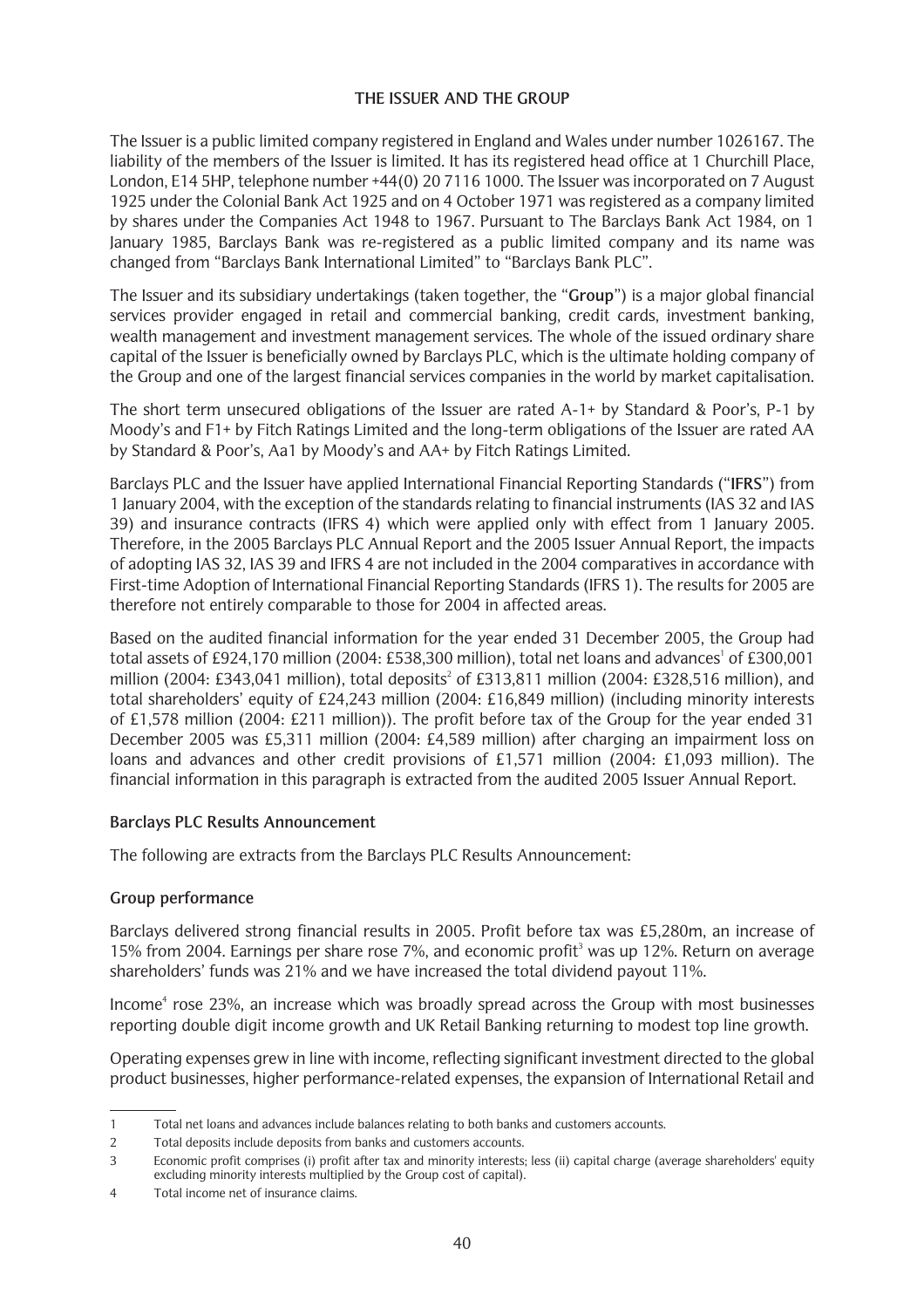Commercial Banking and head office relocation. Excluding the first time contribution of Absa, income and operating expenses increased 16%.

Impairment charges increased 44% to £1,571m (2004: £1,093m). This reflected some large one-off releases and recoveries in 2004, the impact of acquisitions in 2005 and changes in methodology. Excluding these factors, the underlying rate of growth in impairment charges was 24%, driven by a continued increase in arrears balances and lower rates of recovery from customers in UK credit cards. Impairment charges rose at a slower rate in unsecured loans and were minimal in UK mortgages. Wholesale and corporate credit conditions were stable.

### **Business performance**

UK Banking produced good profit<sup>5</sup> growth, up 8%, to £2,455m (2004: £2,265m) and outperformed its productivity target for 2005 with the cost: income<sup>4</sup> ratio improving by three percentage points.

UK Retail Banking achieved solid income<sup>4</sup> growth of 4% in 2005, with a marked pick-up in the second half of the year which we believe establishes good momentum for 2006. Operating expenses decreased 3% through strong cost control whilst continuing targeted reinvestment to improve customer service and the branch network. Profit before tax grew 7% to £1,027m (2004: £963m). Excluding the gain on the sale of our stake in Edotech in 2004, underlying profit before tax increased 12%.

**UK Business Banking** profit before tax increased 10% to £1,428m (2004: £1,302m), driven by strong income and balance sheet growth. Operating expenses grew slower than income<sup>4</sup> leading to an improved cost: income $4$  ratio of 35%.

**Barclays Capital** continued its very strong growth of recent years, with profit before tax in 2005 rising 25% to £1,272m (2004: £1,020m). Income<sup>4</sup> growth of 27% was broadly based across products and geographies. The year also saw continued investment in building Barclays Capital's scale and diversity in terms of geography, products and people. As a result of investment and the profit performance, operating expenses grew 28%. Market risk was well-controlled with DVaR<sup>6</sup> falling 6% to £32m as a result of increased diversification. The rate of growth of earnings once again exceeded the rate of growth of capital consumption.

**Barclays Global Investors** achieved outstanding results, with profit before tax rising 61% to £542m (2004: £336m), reflecting strong growth in net new assets, very good investment performance and a continuing improvement in operating margins. Income<sup>4</sup> growth of 48% was driven by significant increases in management fees, incentive fees, and securities lending revenues. Operating expenses rose 40%, reflecting higher performance based compensation and significant investment in the platform and in innovative new products.

**Wealth Management** profit before tax rose 56% to £172m (2004: £110m) – a very strong performance driven by broad based income<sup>4</sup> growth of 11% and improved cost efficiency. Operating expenses grew only 3% as efficiency savings funded significant cost restructuring and investment programmes.

**Barclaycard** profit before tax fell 19% to £687m (2004: £843m) driven by higher levels of impairment in the UK and continued investment in the International business. Income<sup>4</sup> growth of 15% reflected good performances by the UK cards and loans businesses and very strong international growth. Operating expenses rose 21%, reflecting continued heavy investment in the business, particularly internationally. The Barclaycard US business, previously Juniper, grew strongly in line with plans, and cards in Spain and Germany performed strongly.

<sup>4</sup> Total income net of insurance claims.

<sup>5</sup> Profit before tax.

<sup>6</sup> Daily Value at Risk (DVaR) is an estimate of the potential loss which might arise from unfavourable market movements, if the current positions were to be held unchanged for one business day, measured to a confidence interval of 98%.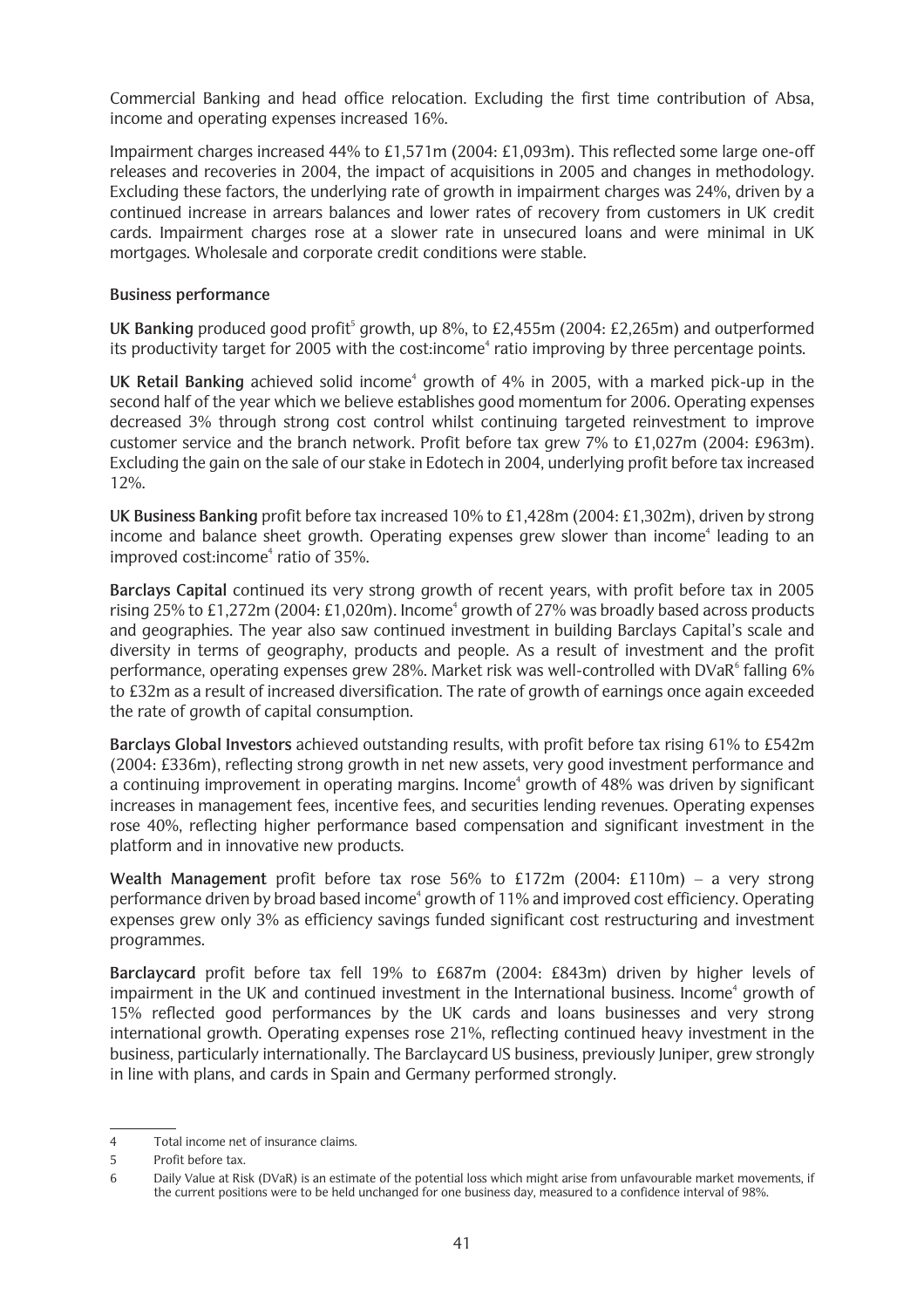**International Retail and Commercial Banking** was transformed by the acquisition of Absa. **International Retail and Commercial Banking excluding Absa** increased profit before tax 21% to £355m (2004: £293m). Income<sup>4</sup> growth of 20% reflected strong balance sheet growth in Europe and Africa. Operating expenses grew in line with income<sup>4</sup> as we accelerated the integration of Banco Zaragozano. Excluding integration costs, Barclays Spain increased profit before tax 25% to £156m (2004: £125m).

We completed the acquisition of a majority stake in Absa Group Limited in July 2005. Absa Group Limited reported 28% growth in profit before tax to R7,031m for the 9 month period to 31st December 2005<sup>7</sup>. For the 5 month period of Barclays ownership, Absa contributed £335m to profit before tax and the performance of Absa is well ahead of the business plan that underpinned the acquisition.

**Head office functions and other operations** loss before tax increased to £532m (2004: £235m). This was driven by accounting adjustments to eliminate inter-segment transactions of £204m (2004: £69m) and non-recurring costs of £165m (2004: £32m) including the costs of head office relocation and write-off of capitalised IT related assets.

## **Capital strength**

Our strong credit rating and disciplined approach to capital management remain sources of competitive advantage. Our capital management policies are designed to optimise the returns to shareholders whilst maintaining our rating.

At the end of 2005, our tier 1 capital ratio was 7.0% and our risk asset ratio was 11.3%. Over the past two years we have consciously sought to address the extent to which we are carrying surplus capital and to use our resources more intensively. In 2004, we bought back approximately £700m in shares and we have changed the mix of our core capital in both 2004 and 2005 by introducing preference shares into the capital base. In 2005, we acquired Absa Group Limited without issuing ordinary equity, made a number of other smaller acquisitions, increased weighted risk assets 10% excluding Absa and paid dividends of £1.6bn. Despite this we ended the year with a tier 1 ratio only marginally changed from the level post the impact of IFRS at the beginning of the year. This resulted from the strong cash flow generation of our business portfolio and the efficient management of the balance sheet through the use of the capital markets.

## **Recent developments, competition and regulatory matters**

On 13 March 2006 the Issuer announced that it had signed a non-binding letter of intent with Canadian Imperial Bank of Commerce ("**CIBC**") for the sale of Barclays 43.7% stake in FirstCaribbean International Bank ("**FirstCaribbean**") to CIBC. The transaction is anticipated to take place at a price of US\$1.62 per FirstCaribbean share with a total transaction value of approximately US\$1.08 billion. The proposed transaction is subject to the completion of due diligence, the negotiation and execution of definitive documentation and regulatory approval. It is anticipated that the transaction will complete late in 2006.

On 1 January 2006, Barclays completed the sale to Absa Group Limited of the Barclays South African branch business (the "**business**"). The business consists of the Barclays Capital South African operations and Corporate and Business Banking activities carried out by International Retail and Commercial Banking (South African branch), together with the associated assets and liabilities.

There is continuing political and regulatory scrutiny of, and major changes in, legislation and regulation of the retail banking and consumer credit industries in the UK and elsewhere.

<sup>4</sup> Total income net of insurance claims.

<sup>7</sup> Absa has changed its financial year-end to 31 December to conform with Barclays. The comparable period comprises unaudited results for the nine months ended 31 December 2004.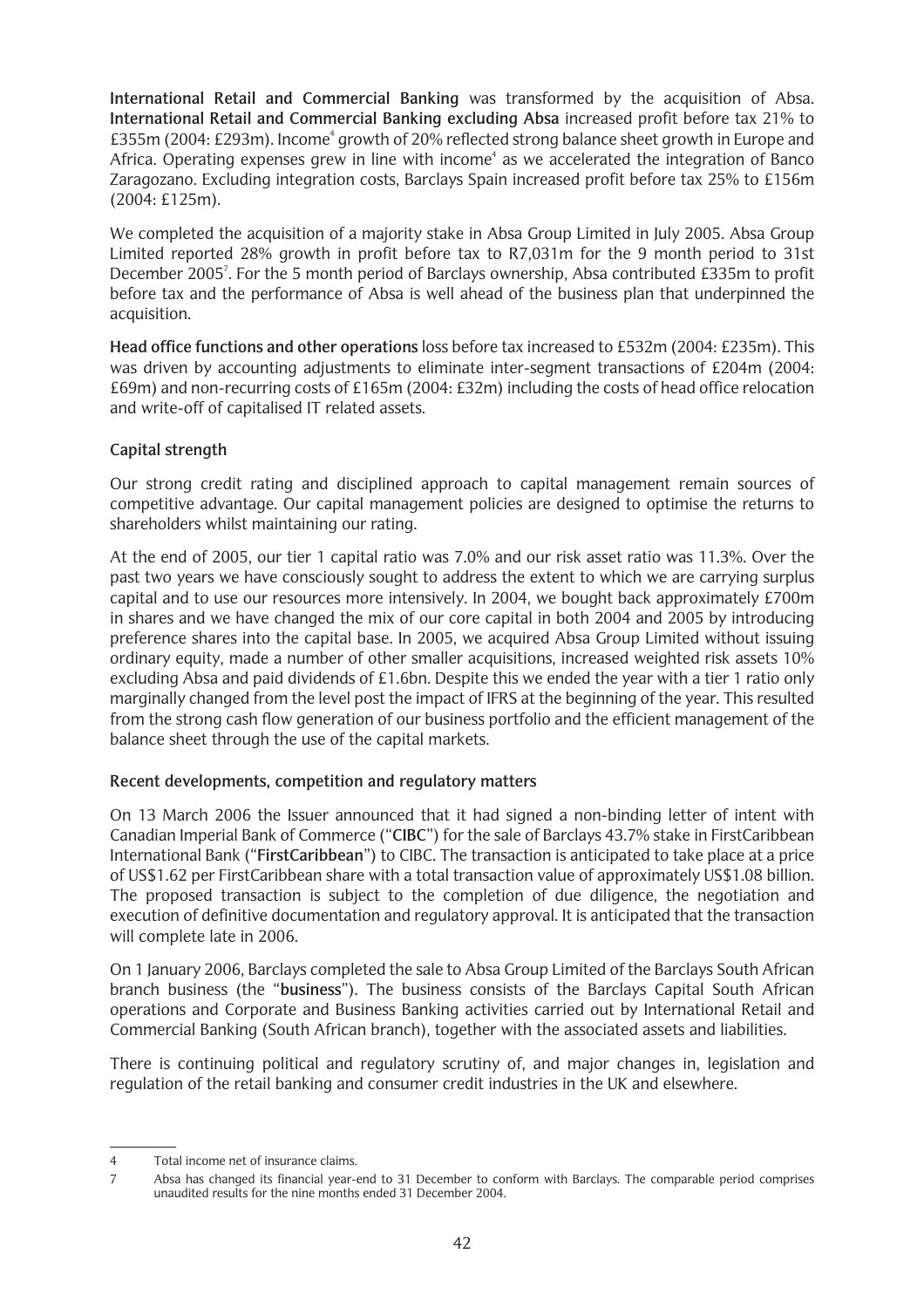In the European Union ("**EU**") as a whole, this includes an inquiry into retail banking in all 25 member states by the European Commission's Directorate General for Competition. The inquiry is looking at retail banking in Europe generally and the Group is co-operating with the enquiry. The outcome of the inquiry is unclear, but it may have an impact on retail banking in one or more of the EU countries in which the Group operates and therefore on the Group's business in that sector.

In the UK, in September 2005, the Office of Fair Trading ("**OFT**") received a super-complaint from the Citizens Advice Bureau relating to payment protection insurance ("**PPI**"). As a result of its inquiries, the OFT then announced in December 2005 that it will commence a market study on PPI in March 2006. The scope and impact of the study is not known at present.

In relation to UK consumer credit:

- The OFT has carried out investigations into Visa and MasterCard credit card interchange rates. The decision by the OFT in the MasterCard interchange case is being appealed to the Competition Appeals Tribunal and the appeal is expected to be heard towards the end of 2006. The OFT's investigation in the Visa interchange case is at an earlier stage.
- The OFT also has a continuing investigation into the level of late and over-limit fees on credit cards. The OFT issued a press release in July 2005 stating that their provisional conclusion was that these fees were excessive and need to be reduced to be fair. The OFT gave Barclaycard, and seven other credit card companies, three months to provide suitable undertakings regarding the basis of these charges or otherwise to address the concerns of the OFT. Barclaycard responded to the OFT in October 2005 further explaining the position Barclaycard takes in respect of late and over-limit fees and has continued to work with the OFT to address its concerns. Barclays continues to consider the impact of the provisional finding on the credit card industry and Barclaycard, including steps to mitigate any financial impact on shareholders.

These investigations are looking at several aspects of the UK consumer credit industry and the Group is co-operating with them. Their outcome is not known but they may have an impact on the consumer credit industry in general and therefore on the Group's business in this sector.

The OFT announced in January 2006 that it would be reviewing the undertakings given following the conclusion of the Competition Commission Inquiry in 2002 into the supply of banking services to SMEs. The OFT will commence that review in March 2006 and anticipates that it will take them 9 months. The Group will cooperate fully with that review.

# **Directors**

The Directors of the Issuer, each of whose business address is 1 Churchill Place, London E14 5HP, their functions in relation to the Group and their principal outside activities (if any) of significance to the Group are as follows:

| Name               | Function(s) within the Group  | Principal outside activity                                                         |  |
|--------------------|-------------------------------|------------------------------------------------------------------------------------|--|
| Matthew W. Barrett | Group Chairman                | Member of International Advisory<br>Committee, Federal Reserve Bank of<br>New York |  |
| John Varley        | Group Chief Executive         |                                                                                    |  |
| Naguib Kheraj      | <b>Group Finance Director</b> |                                                                                    |  |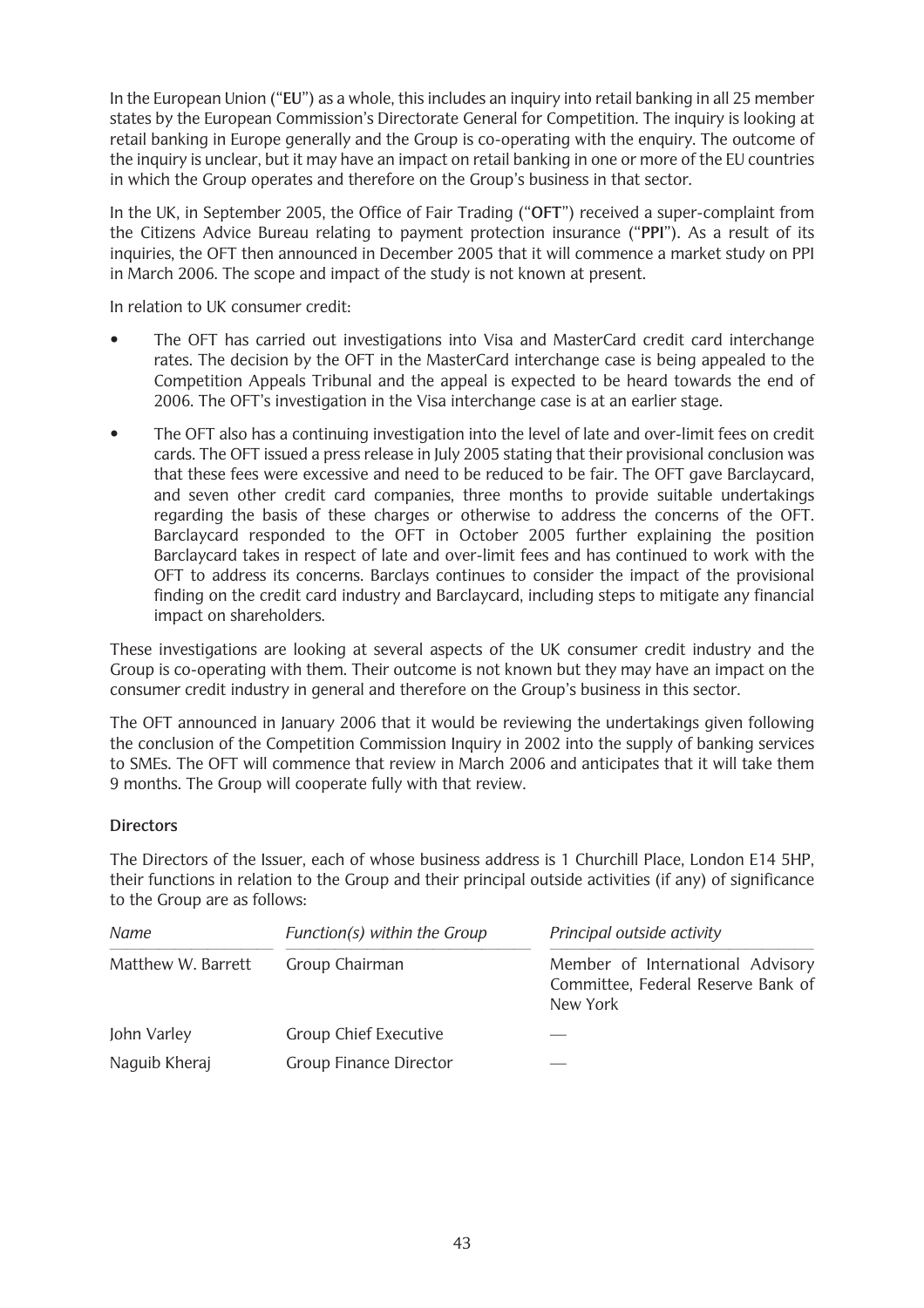| Name                            | Function(s) within the Group                                                                   | Principal outside activity                                                                                               |
|---------------------------------|------------------------------------------------------------------------------------------------|--------------------------------------------------------------------------------------------------------------------------|
| Robert E. Diamond Jr.           | President, Barclays PLC<br>Chief Executive, Investment<br>Banking and Investment<br>Management |                                                                                                                          |
| Gary Hoffman                    | Chairman, Barclaycard<br>Chairman, UK Banking                                                  |                                                                                                                          |
| David Roberts                   | Chief Executive, International<br>Retail and Commercial Banking                                |                                                                                                                          |
| Sir Nigel Rudd DL               | Deputy Chairman, Non-Executive<br>Director                                                     | Chairman, Pilkington PLC, Chairman,<br>Pendragon PLC, Chairman, Boots<br><b>Group PLC</b>                                |
| <b>Sir David Arculus</b>        | Non-Executive Director                                                                         | Director, Telefónica S.A.                                                                                                |
| Sir Richard Broadbent           | Senior Independent Director                                                                    | Chairman, Arriva plc                                                                                                     |
| Leigh Clifford                  | Non-Executive Director                                                                         | Chief Executive, Rio Tinto PLC                                                                                           |
| Dr. Danie Cronjé                | Non-Executive Director and<br>Chairman of Absa Group Limited                                   |                                                                                                                          |
| Professor Dame<br>Sandra Dawson | Non-Executive Director                                                                         | <b>KPMG Professor of Management</b><br>Studies at the University of<br>Cambridge                                         |
| Sir Andrew Likierman            | Non-Executive Director                                                                         | Professor of Management Practice in<br>Accounting, London Business School,<br>Non-Executive Director, Bank of<br>England |
| Stephen Russell                 | Non-Executive Director                                                                         |                                                                                                                          |
| Robert Steel                    | Non-Executive Director                                                                         | Senior Fellow, Harvard University's<br>Kennedy<br>Iohn<br>School<br>F.<br>of<br>Government                               |
| John Sunderland                 | Non-Executive Director                                                                         | Chairman, Cadbury Schweppes PLC                                                                                          |

Fulvio Conti has been appointed to the Board of Directors of the Issuer as a Non-Executive Director, with effect from 1 April 2006.

No potential conflicts of interest exist between any duties to the Issuer of the Board of Directors listed above and their private interests or other duties in respect of their management roles.

## **Employees**

The average number of persons employed by the Group worldwide during the year, excluding agency staff, was 92,800 (2004: 77,000).

### **Financial Information**

The financial information set out on this page and pages 45 and 46 have been extracted without material adjustment from the audited 2005 Issuer Annual Report. The financial information has been prepared in accordance with IFRS. Dashes have been used where the application of IFRS causes an item to be not applicable or where there is no amount to report.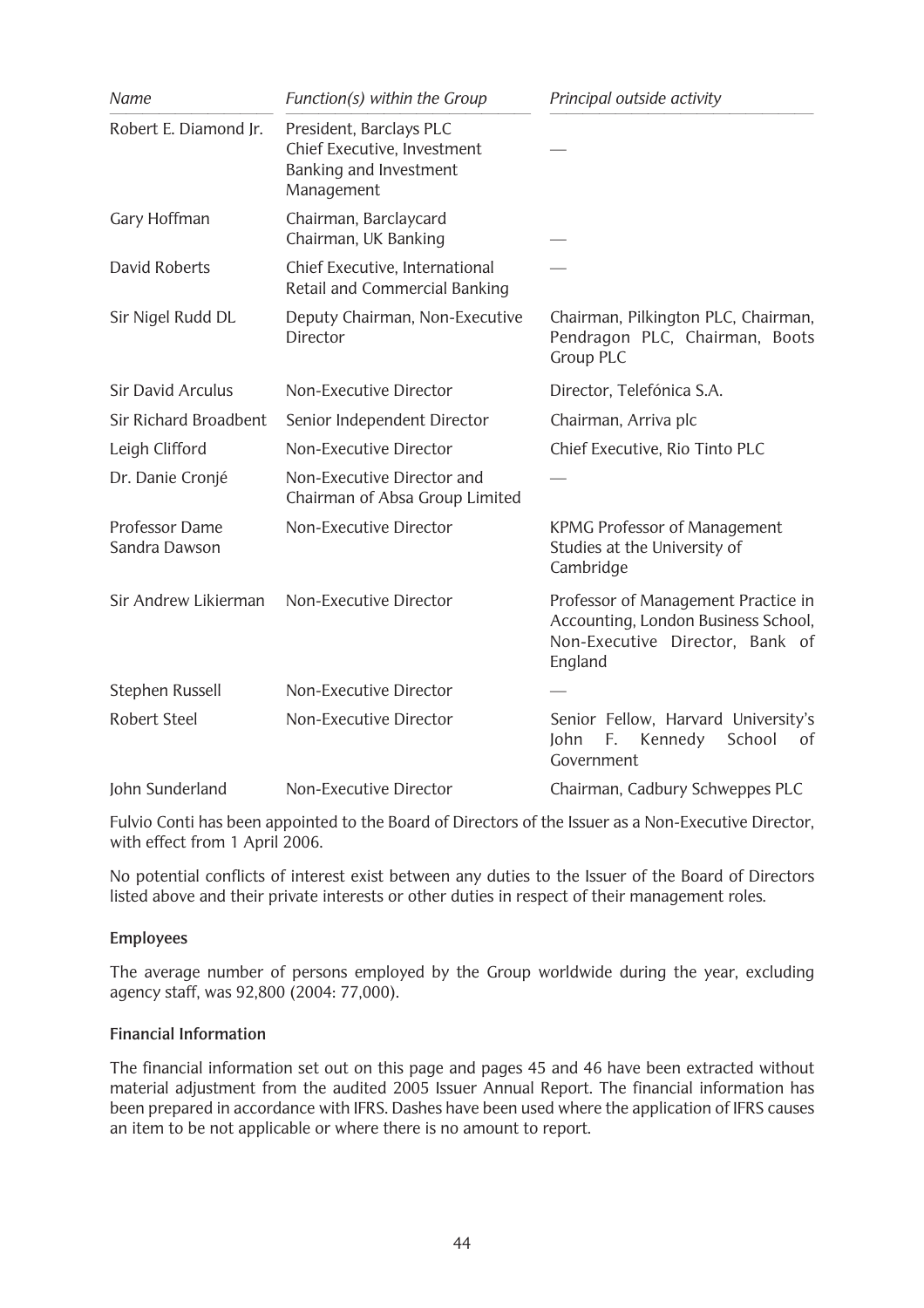## **CONSOLIDATED INCOME STATEMENT**

| For the year ended 31 December                                 | 2005                | 2004                  |
|----------------------------------------------------------------|---------------------|-----------------------|
|                                                                | £m                  | £m                    |
| <b>Continuing operations</b>                                   | 17,232<br>(9, 157)  | 13,880<br>(7,047)     |
|                                                                | 8,075               | 6,833                 |
|                                                                | 6,430<br>(725)      | 5,509<br>(662)        |
|                                                                | 5,705               | 4,847                 |
|                                                                | 2,321<br>858        | 1,487<br>1,027        |
|                                                                | 3,179<br>872<br>178 | 2,514<br>1,042<br>140 |
|                                                                | 18,009<br>(645)     | 15,376<br>(1,259)     |
|                                                                | 17,364<br>(1,571)   | 14,117<br>(1,093)     |
|                                                                | 15,793              | 13,024                |
| Operating expenses excluding amortisation of intangible assets | (10, 448)<br>(79)   | (8,514)<br>(22)       |
|                                                                | (10,527)            | (8,536)               |
|                                                                | 45                  | 56<br>45              |
|                                                                | 5,311<br>(1,439)    | 4,589<br>(1,279)      |
|                                                                | 3,872               | 3,310                 |
|                                                                | 177<br>3,695        | 47<br>3,263           |
|                                                                | 3,872               | 3,310                 |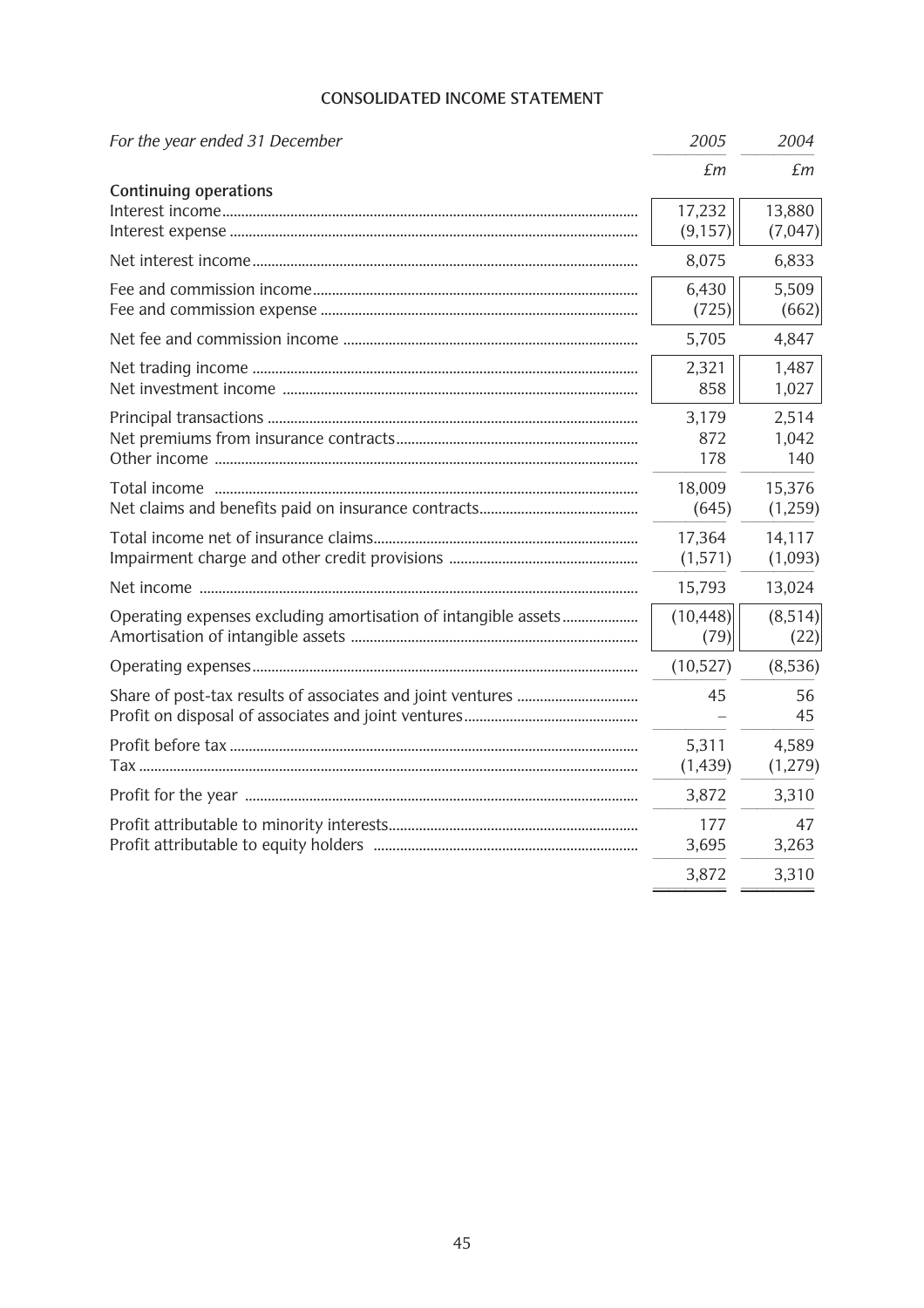## **CONSOLIDATED BALANCE SHEET**

| As at 31 December                                          | 2005    | 2004    |
|------------------------------------------------------------|---------|---------|
|                                                            | £m      | £m      |
| <b>Assets</b>                                              |         |         |
|                                                            | 3,506   | 1,753   |
|                                                            | 1,901   | 1,772   |
|                                                            |         | 6,658   |
|                                                            | 155,730 |         |
| Financial assets designated at fair value:                 |         |         |
|                                                            | 12,904  |         |
| - held in respect of linked liabilities to customers under |         |         |
|                                                            | 83,193  |         |
|                                                            | 136,823 |         |
|                                                            | 31,105  | 80,632  |
|                                                            | 268,896 | 262,409 |
|                                                            |         | 130,311 |
|                                                            |         | 11,518  |
|                                                            | 53,703  |         |
| Reverse repurchase agreements and cash collateral on       |         |         |
|                                                            | 160,398 |         |
|                                                            | 4,620   | 25,915  |
|                                                            | 114     | 8,576   |
|                                                            | 546     | 429     |
|                                                            | 6,022   | 4,518   |
|                                                            | 1,269   | 139     |
|                                                            | 2,754   | 2,282   |
|                                                            | 686     | 1,388   |
|                                                            | 924,170 | 538,300 |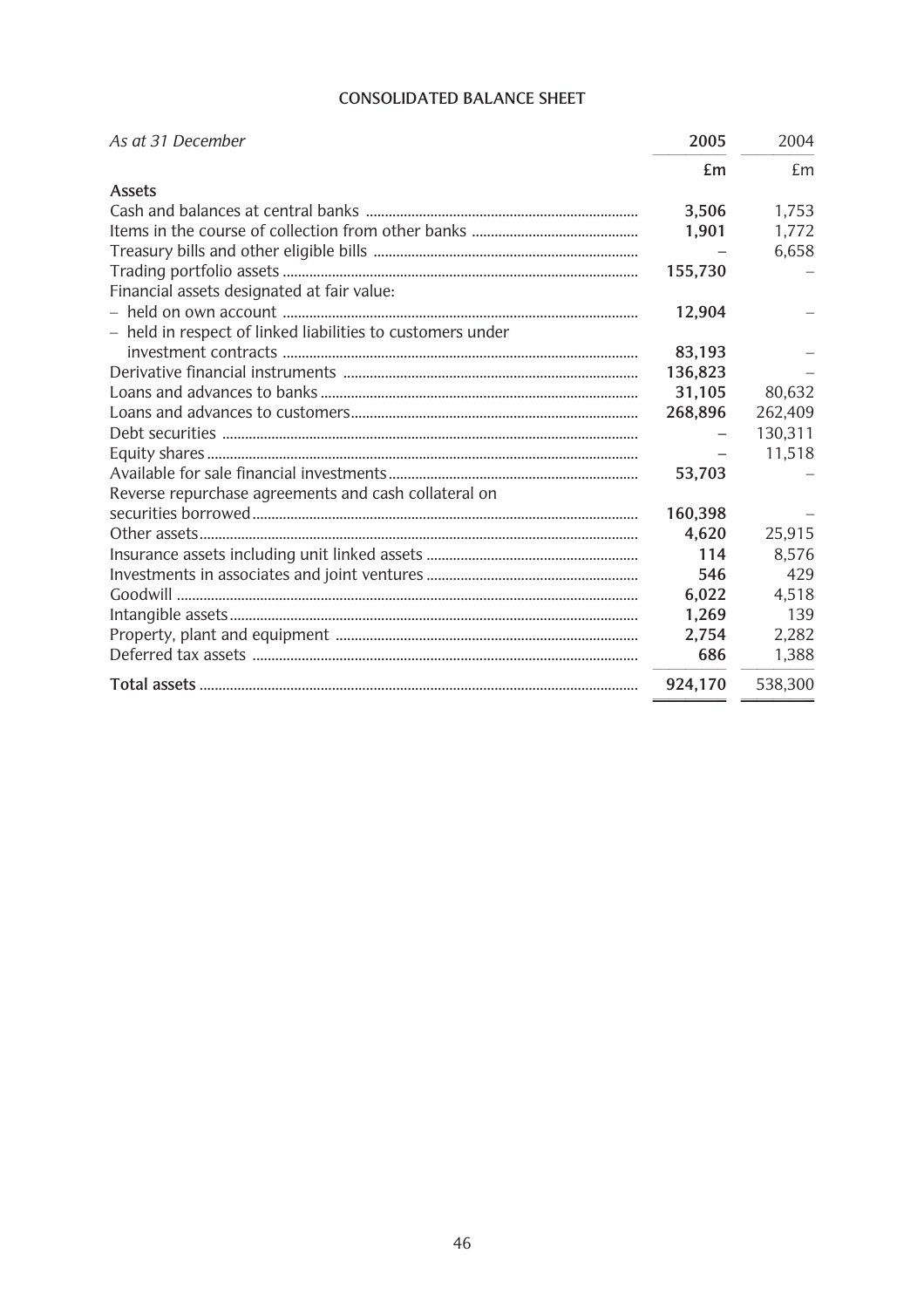## **CONSOLIDATED BALANCE SHEET**

| As at 31 December                                                 | 2005    | 2004    |
|-------------------------------------------------------------------|---------|---------|
|                                                                   | £m      | £m      |
| Liabilities                                                       |         |         |
|                                                                   | 75,127  | 111,024 |
|                                                                   | 2,341   | 1,205   |
|                                                                   | 238,684 | 217,492 |
|                                                                   | 71,564  |         |
| Financial liabilities designated at fair value:                   |         |         |
|                                                                   | 33,385  |         |
|                                                                   | 85,201  |         |
|                                                                   | 137,971 |         |
|                                                                   | 103,328 | 83,842  |
|                                                                   | 121,178 |         |
|                                                                   | 11,131  | 82,970  |
|                                                                   | 747     | 621     |
| Insurance contract liabilities, including unit-linked liabilities | 3,767   | 8,377   |
| Subordinated liabilities:                                         |         |         |
|                                                                   | 4,397   | 6,149   |
|                                                                   | 38      | 15      |
|                                                                   | 8,028   | 6,113   |
|                                                                   | 700     | 1,362   |
|                                                                   | 517     | 416     |
|                                                                   | 1,823   | 1,865   |
|                                                                   | 899,927 | 521,451 |
| Shareholders' equity                                              |         |         |
|                                                                   | 2,348   | 2,316   |
|                                                                   | 8,882   | 6,531   |
|                                                                   | 257     |         |
|                                                                   | 70      |         |
|                                                                   | 2,490   |         |
|                                                                   | 156     | (58)    |
|                                                                   | 8,462   | 7,849   |
|                                                                   | 22,665  | 16,638  |
|                                                                   | 1,578   | 211     |
|                                                                   | 24,243  | 16,849  |
|                                                                   | 924,170 | 538,300 |
|                                                                   |         |         |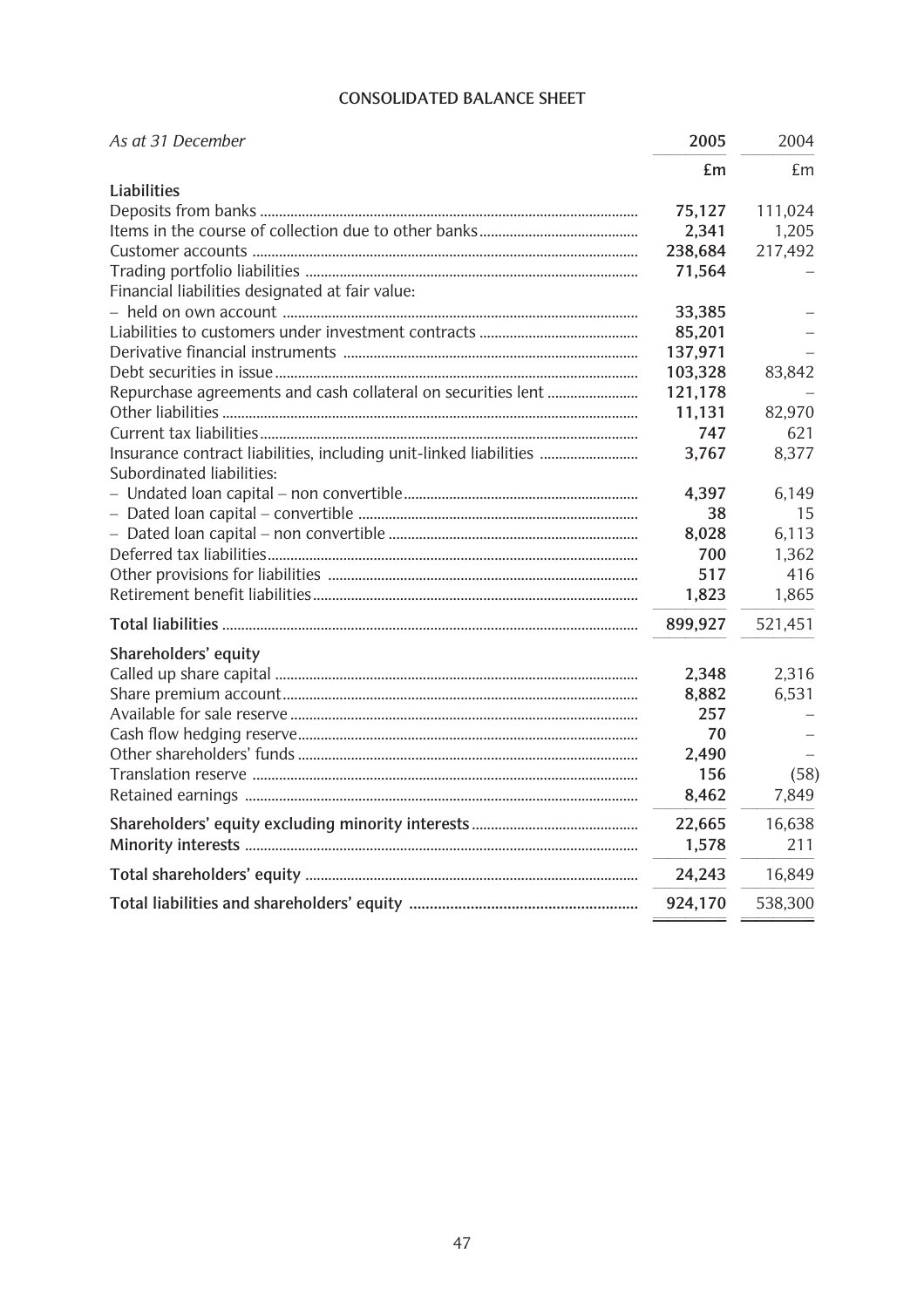### **UNITED KINGDOM TAXATION**

*The following is a summary of the United Kingdom withholding taxation treatment as at the date hereof in relation to payments of interest in respect of the RCIs. It may be subject to change, possibly with retrospective effect. The comments below do not deal with any other United Kingdom tax aspects of acquiring, holding or disposing of RCIs. The comments relate only to the position of persons who are absolute beneficial owners of the RCIs. The following is a general guide and should be treated with appropriate caution. RCI Holders who are in any doubt as to their tax position, or who may be subject to tax in a jurisdiction other than the United Kingdom, should consult their professional advisers.* 

### 1. **Withholding Tax**

All payments of interest on the RCIs may be paid without withholding or deduction for or on account of United Kingdom income tax provided that, at the time of the payment, the RCIs are listed on a recognised stock exchange, as defined in section 841 of the Income and Corporation Taxes Act 1988 ("**ICTA**"). On the basis of the United Kingdom HM Revenue and Customs ("**HMRC**") published interpretation of the relevant legislation, securities which are to be listed on a stock exchange in a country which is a member state of the European Union or which is part of the European Economic Area will satisfy this requirement if they are listed by a competent authority in that country and are admitted to trading on a recognised stock exchange in that country. The London Stock Exchange is a recognised stock exchange for these purposes.

If the RCIs cease to be listed on a recognised stock exchange, interest on the RCIs will generally fall to be paid under deduction of United Kingdom income tax at the lower rate (currently 20 per cent.) subject to any direction to the contrary from HMRC in respect of such relief as may be available pursuant to the provisions of any applicable double taxation treaty or to any other exemption which may apply.

## *Alternative Coupon Satisfaction Mechanism*

If an interest payment is deferred, the Bank must, and in other cases it may at any time elect to, satisfy such interest payment in full or in part through the issue of ordinary shares (as described in the Summary under "*Alternative coupon satisfaction mechanism*" and as set out in more detail in Condition 6 of "*Terms and Conditions of the RCIs*").

Where the Bank issues shares to satisfy an interest payment, as described in Condition 6, the issue of the shares by the Bank will be treated for United Kingdom tax purposes as representing the payment of that interest equal to the value of the shares that are issued by the Bank. Whilst the RCIs are and continue to be listed on a recognised stock exchange, payments of interest on the RCIs which are satisfied through the issue of shares by the Bank under the Alternative Coupon Satisfaction Mechanism may be made without withholding or deduction for or on account of United Kingdom income tax.

If the RCIs cease to be listed on a recognised stock exchange, interest on the RCIs may fall to be paid under deduction of United Kingdom income tax. Where the Bank issues shares in satisfaction of an interest payment which would be subject to withholding if the interest was paid in cash rather than through the issue of shares, the Bank may:

- 1.1.1 retain shares the value of which is, at the time of their issue, equal to income tax on the relevant amount of interest at the applicable rate (currently 20 per cent.); or
- 1.1.2 where it is impracticable to retain shares on account of income tax under paragraph 1.1.1 above, provide HMRC with details of the names and addresses of the persons to whom the shares have been issued and the number of shares issued to each such person, and tax in respect of the value of the shares issued will be charged under Case VI of Schedule D of ICTA (for United Kingdom corporation taxpayers) or under Chapter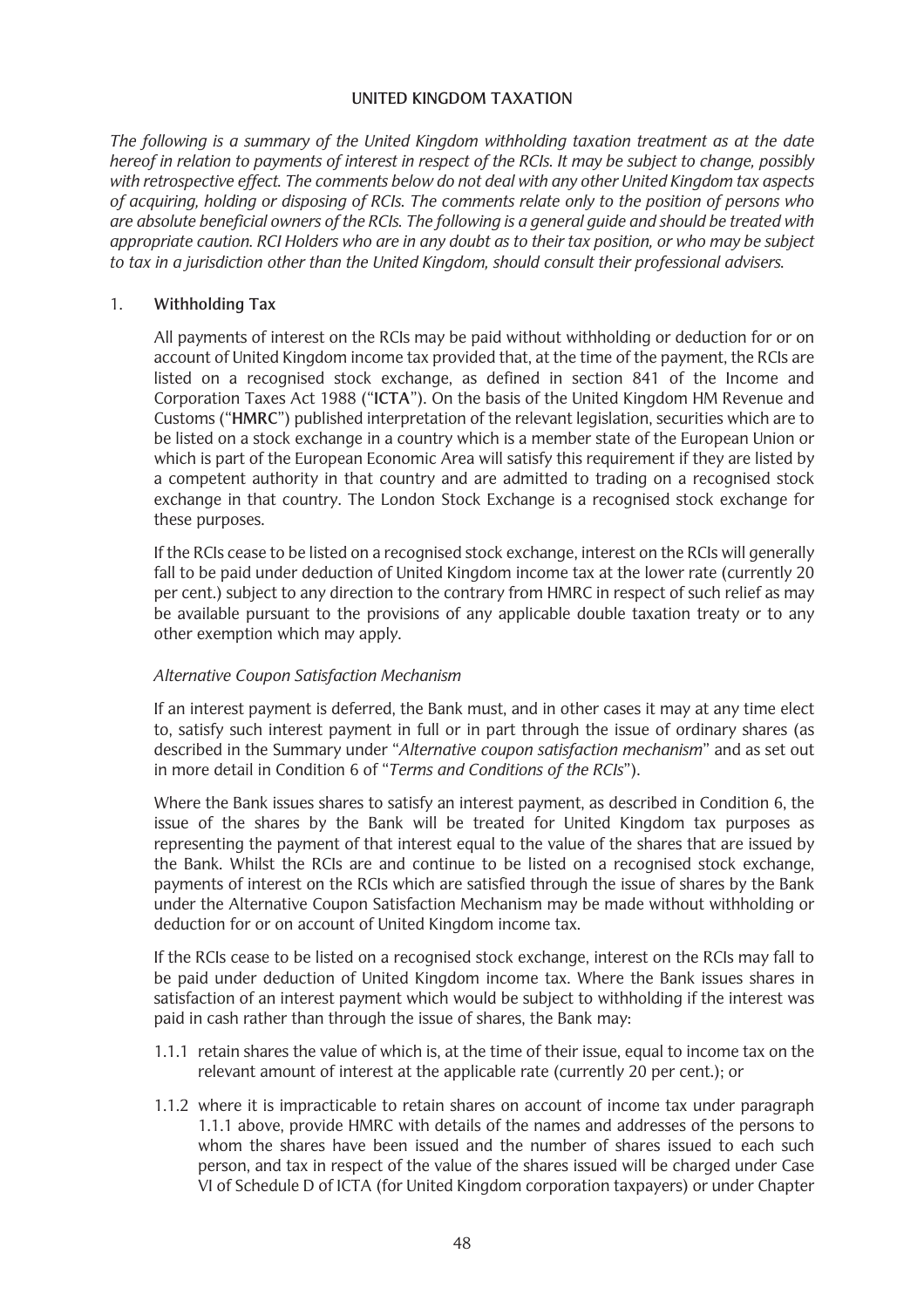2 of Part 4 of the Income Tax (Trading and Other Income) Act 2005 (for United Kingdom income taxpayers), on the persons receiving or entitled to the Bank shares.

## 2. **Provision of Information**

RCI Holders should note that where any interest on RCIs is paid to them (or to any person acting on their behalf) by the Bank or any person in the United Kingdom acting on behalf of the Bank (a "**paying agent**"), or is received by any person in the United Kingdom acting on behalf of the relevant RCI Holder (other than solely by clearing or arranging the clearing of a cheque) (a "**collecting agent**"), then the Bank, the paying agent or the collecting agent (as the case may be) may, in certain cases, be required to supply to HMRC details of the payment and certain details relating to the RCI Holder (including the RCI Holder's name and address). These provisions will apply whether or not the interest has been paid subject to withholding or deduction for or on account of United Kingdom income tax and whether or not the RCI Holder is resident in the United Kingdom for United Kingdom taxation purposes. Where the RCI Holder is not so resident, the details provided to HMRC may, in certain cases, be passed by HMRC to the tax authorities of the jurisdiction in which the RCI Holder is resident for taxation purposes.

With effect from 6 April 2006 the provisions referred to above may also apply, in certain circumstances, to payments made on redemption of any RCIs where the amount payable on redemption is greater than the issue price of the RCIs.

## 3. **Other Rules Relating to United Kingdom Withholding Tax**

- 3.1.1 Where interest has been paid (including where the Bank issues shares in satisfaction of an interest payment) under deduction of United Kingdom withholding tax, RCI Holders who are not resident in the United Kingdom may be able to recover all or part of the tax deducted if there is an appropriate provision in any applicable double taxation treaty.
- 3.1.2 The references to "interest" and "principal" in Parts 1 and 2 above mean "interest" and "principal" as understood in United Kingdom tax law. The statements in Parts 1 and 2 above do not take account of any different definitions of "interest" or "principal" which may prevail under any other law or which may be created by the terms and conditions of the RCIs or any related documentation.
- 3.1.3 The above description of the United Kingdom withholding tax position assumes that there will be no substitution of the issuer of the RCIs and does not consider the tax consequences of any such substitution.

## 4. **European Union Savings Tax Directive**

Under EC Council Directive 2003/48/EC on the taxation of savings income, each Member State is required to provide to the tax authorities of another Member State details of payments of interest or other similar income paid by a person within its jurisdiction to, or collected by such a person for, an individual resident in that other Member State; however, for a transitional period, Austria, Belgium and Luxembourg may instead apply a withholding system in relation to such payments, deducting tax at rates rising over time to 35 per cent. The transitional period is to terminate at the end of the first full fiscal year following agreement by certain non-EU countries to the exchange of information relating to such payments.

A number of non-EU countries, and certain dependent or associated territories of certain Member States, have agreed to adopt similar measures (either provision of information or transitional withholding) in relation to payments made by a person within its jurisdiction to, or collected by such a person for, an individual resident in a Member State. In addition, the Member States have entered into reciprocal provision of information or transitional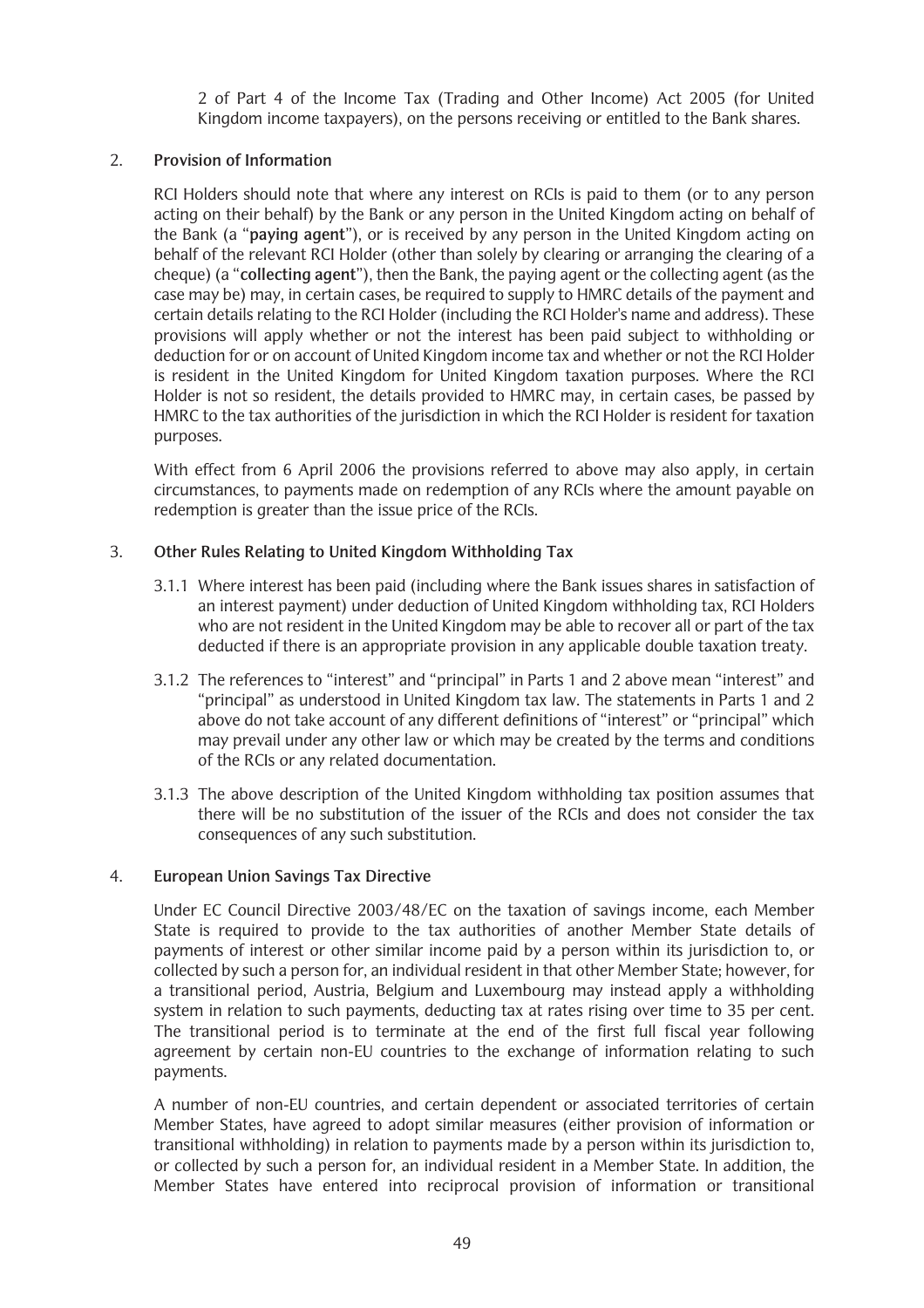withholding arrangements with certain of those dependent or associated territories in relation to payments made by a person in a Member State to, or collected by such a person for, an individual resident in one of those territories.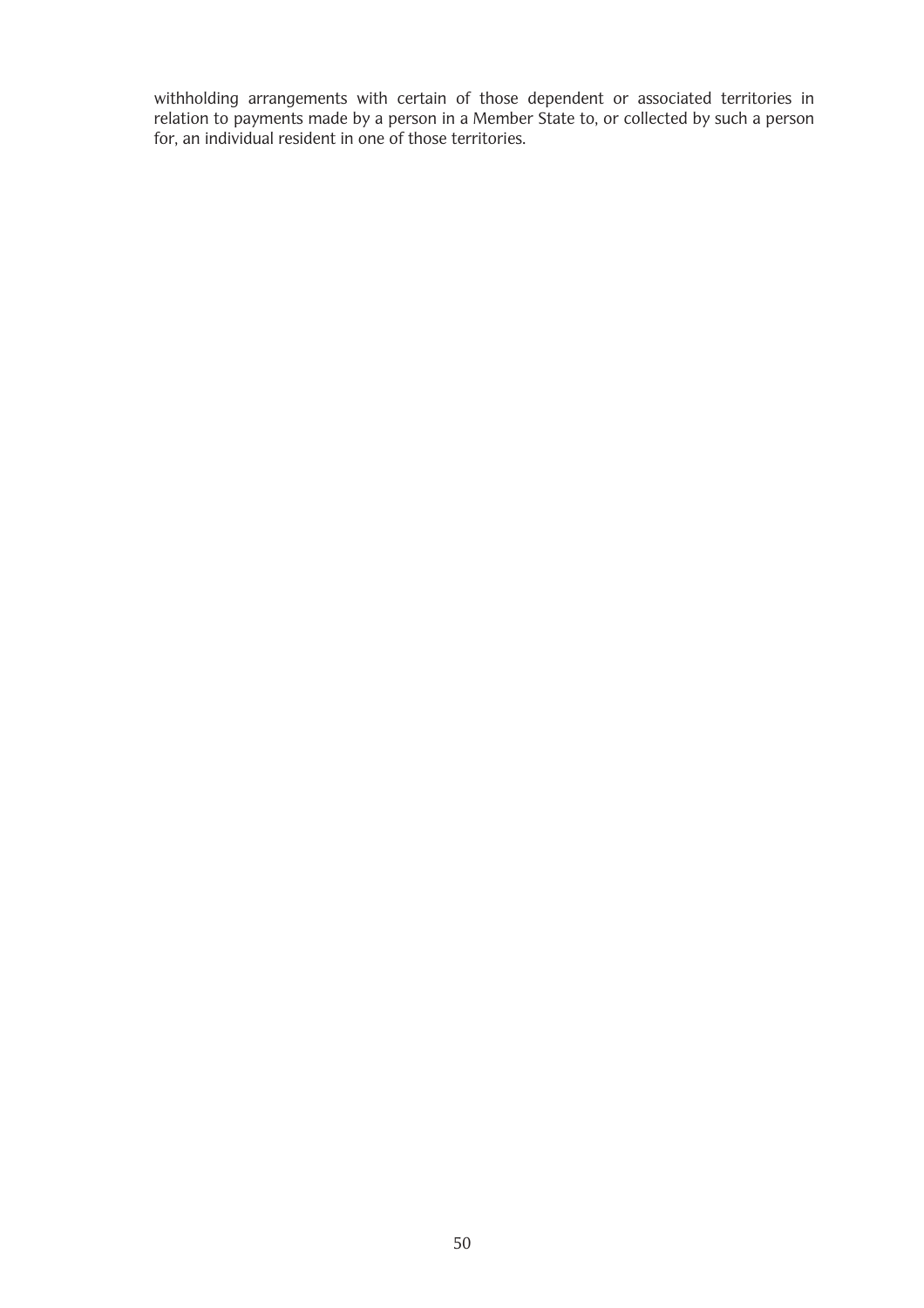### **SUBSCRIPTION AND SALE**

### **Subscription Agreement**

Under a Subscription Agreement entered into with the Issuer on 27 March 2006, Barclays Capital Securities Limited (the "**Lead Manager**") and the other managers named therein (each a "**Manager**" and together the "**Managers**") have agreed to subscribe for the RCIs at the issue price of 100 per cent. of their principal amount. The Bank has agreed to pay to the Managers a combined selling, management and underwriting commission of 0.875 per cent. of the principal amount of the RCIs. The Subscription Agreement is subject to termination in certain circumstances prior to payment to the Issuer.

### **Selling Restrictions**

### *United States of America*

The RCIs have not been and will not be registered under the U.S. Securities Act of 1933, as amended (the "**Securities Act**"), and may not be offered or sold within the United States or to, or for the account or benefit of, U.S. persons except in certain transactions exempt from the registration requirements of the Securities Act. Terms used in this paragraph have the meanings given to them by Regulation S under the Securities Act.

RCIs are subject to U.S. tax law requirements and may not be offered, sold or delivered within the United States or its possessions or to a U.S. person, except in certain transactions permitted by U.S. tax regulations. Terms used in this paragraph have the meanings given to them by the U.S. Internal Revenue Code and regulations thereunder.

Each Manager has agreed that, except as permitted by the Subscription Agreement, it will not offer, sell or deliver RCIs (i) as part of their distribution at any time, or (ii) otherwise until 40 days after the later of the commencement of the Offering and the Closing Date (as defined in the Subscription Agreement), within the United States or to, or for the account or benefit of, U.S. persons, and it will have sent to each dealer to which it sells RCIs during the distribution compliance period a confirmation or other notice setting forth the restrictions on offers and sales of RCIs within the United States or to, or for the account or benefit of, U.S. persons.

In addition, until 40 days after the commencement of the Offering, an offer or sale of RCIs within the United States by a dealer that is not participating in the Offering may violate the registration requirements of the Securities Act.

## *United Kingdom*

Each Manager has represented, warranted and agreed that:

- (1) it has only communicated or caused to be communicated, and will only communicate or cause to be communicated, an invitation or inducement to engage in investment activity (within the meaning of Section 21 of the Financial Services and Markets Act 2000 ("**FSMA**")) received by it in connection with the issue or sale of any RCIs in circumstances in which Section 21(1) of the FSMA would not, if the Issuer was not an authorised person, apply to the Issuer; and
- (2) it has complied and will comply with all applicable provisions of the FSMA with respect to anything done by it in relation to the RCIs in, from or otherwise involving the United Kingdom.

### *General*

With the exception of the approval by the United Kingdom Financial Services Authority of this Prospectus as a prospectus issued in compliance with the Prospectus Directive and relevant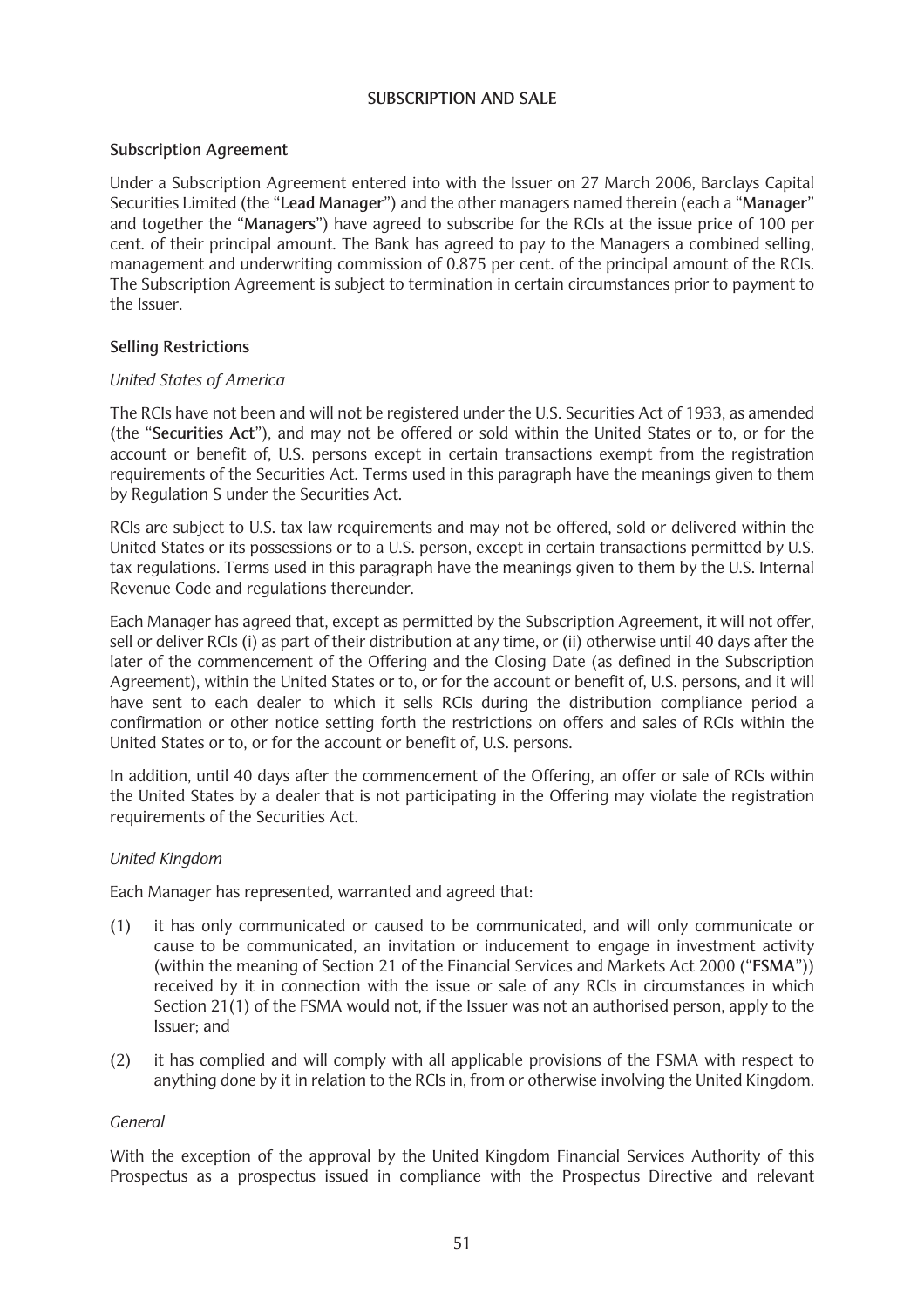implementing measures in the United Kingdom, no action has been or will be taken in any jurisdiction by the Issuer or the Managers that would, or is intended to, permit a public offering of the RCIs, or possession or distribution of this Prospectus or any other offering material, in any country or jurisdiction where action for that purpose is required. Persons into whose hands this Prospectus, or any other offering material relating to the RCIs, comes are required by the Issuer and the Managers to comply with all applicable laws and regulations in each country or jurisdiction in which they purchase, offer, sell or deliver RCIs, or any other offering material relating to the RCIs, or have in their possession, distribute or publish this Prospectus or any other offering material relating to the RCIs, in all cases at their own expense.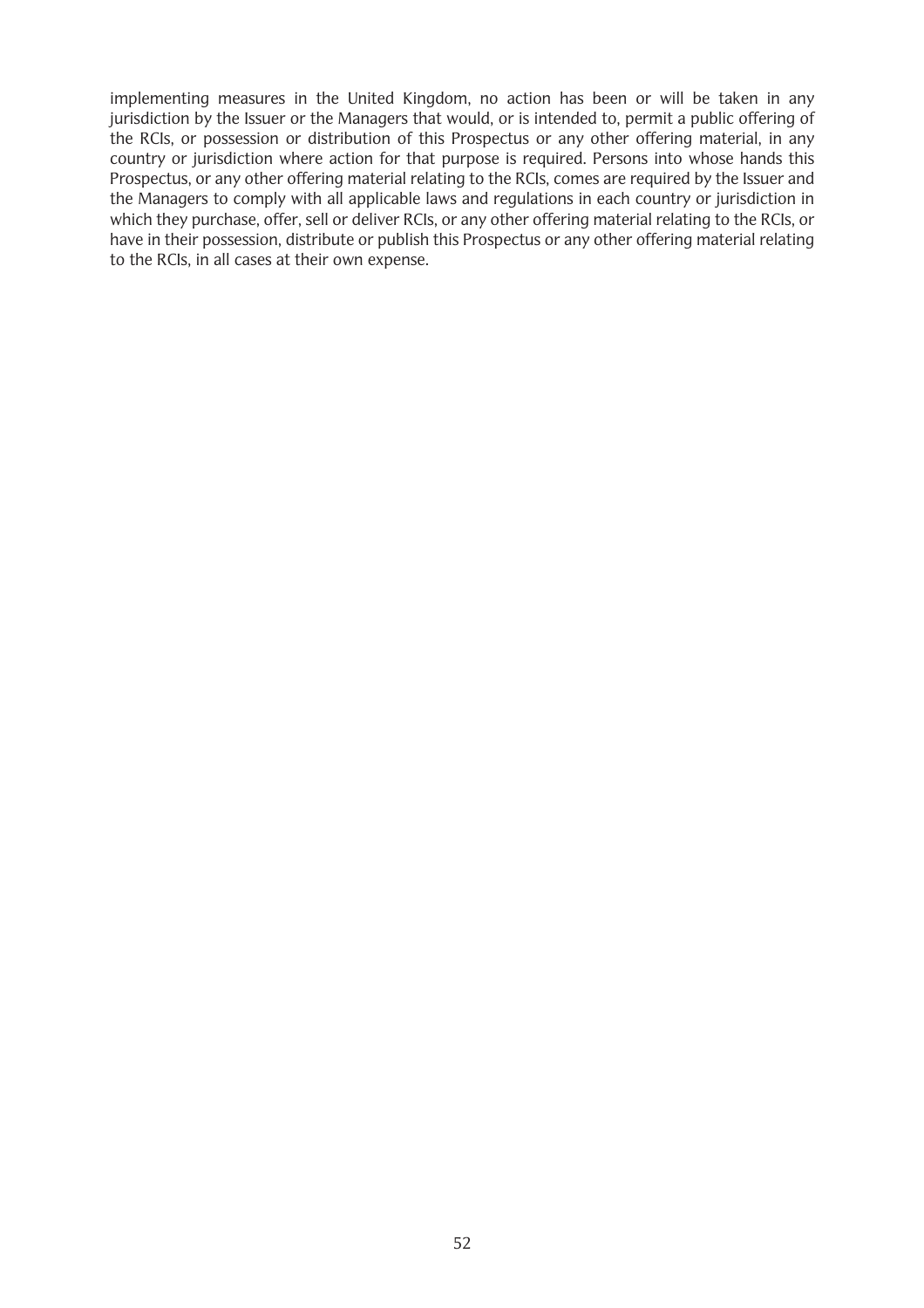### **GENERAL INFORMATION**

- 1. The Issuer has obtained all necessary consents, approvals and authorisations in connection with the issue and performance of the RCIs. The issue of the RCIs has been authorised pursuant to resolutions passed by the Fund Raising Committee of the Board of Directors of the Issuer on 23 March 2006.
- 2. Applications have been made for the RCIs to be admitted to listing on the Official List of the UK Listing Authority and to trading on the London Stock Exchange's Gilt-Edged and Fixed Interest Market. It is expected that the RCIs will be so admitted and listed as and when issued, subject only to the execution of the Temporary Global RCI. The total expenses relating to the admission to trading of the RCIs are estimated to be £2,725.
- 3. The RCIs have been accepted for clearance through the Euroclear and Clearstream, Luxembourg systems. The ISIN code for the RCIs is XS0248675364. The Common Code for the RCIs is 024867536. The address of Euroclear is 1 Boulevard du Roi Albert II, B-1210 Brussels, Belgium and the address of Clearstream, Luxembourg is 42 Avenue JF Kennedy, L-1855 Luxembourg.
- 4. Proceedings, including a class action, have been brought in the United States against a number of defendants, including the Issuer, following the collapse of Enron. In each case, the claims are against groups of defendants. The Issuer considers that the claims against it are without merit and is defending them vigorously. The trial of the class action claims relating to Enron is currently scheduled to begin in October 2006. A court-ordered mediation commenced in September 2003 but no material progress has been made towards a resolution of the litigation, although certain other defendants have reached settlements. In addition, in respect of investigations relating to Enron, the Issuer is continuing to provide information in response to enquiries by regulatory and governmental authorities in the United States and elsewhere. It is not possible to estimate the Issuer's possible loss in relation to these matters, nor the effect that it might have upon operating results in any particular financial period.

The Issuer has been in negotiations with the staff of the US Securities and Exchange Commission with respect to a settlement of the Commission's investigation of transactions between the Issuer and Enron. The Issuer has also been in negotiations in the Enron bankruptcy proceedings. The Issuer does not expect that the amount of any settlement with the Commission or in the bankruptcy proceedings would have a significant adverse effect on its financial position or operating results.

The Issuer is engaged in various other litigation proceedings both in the United Kingdom and a number of overseas jurisdictions, including the United States, involving claims by and against it, which arise in the ordinary course of business. The Issuer does not expect the ultimate resolution of any of the proceedings to which it is party to have a significant adverse effect on the financial position of the Group and the Issuer has not disclosed the contingent liabilities associated with these claims either because they cannot reasonably be estimated or because such disclosure could be prejudicial to the conduct of the claims.

Save as disclosed in the foregoing three paragraphs of this section 4, no member of the Group is or has been involved in any governmental, legal or arbitration proceedings (including any such proceedings which are pending or threatened of which the Issuer is aware) which may have, or have had during the 12 months preceding the date of this Prospectus, a significant effect on the Issuer's and/or the Group's financial position or profitability.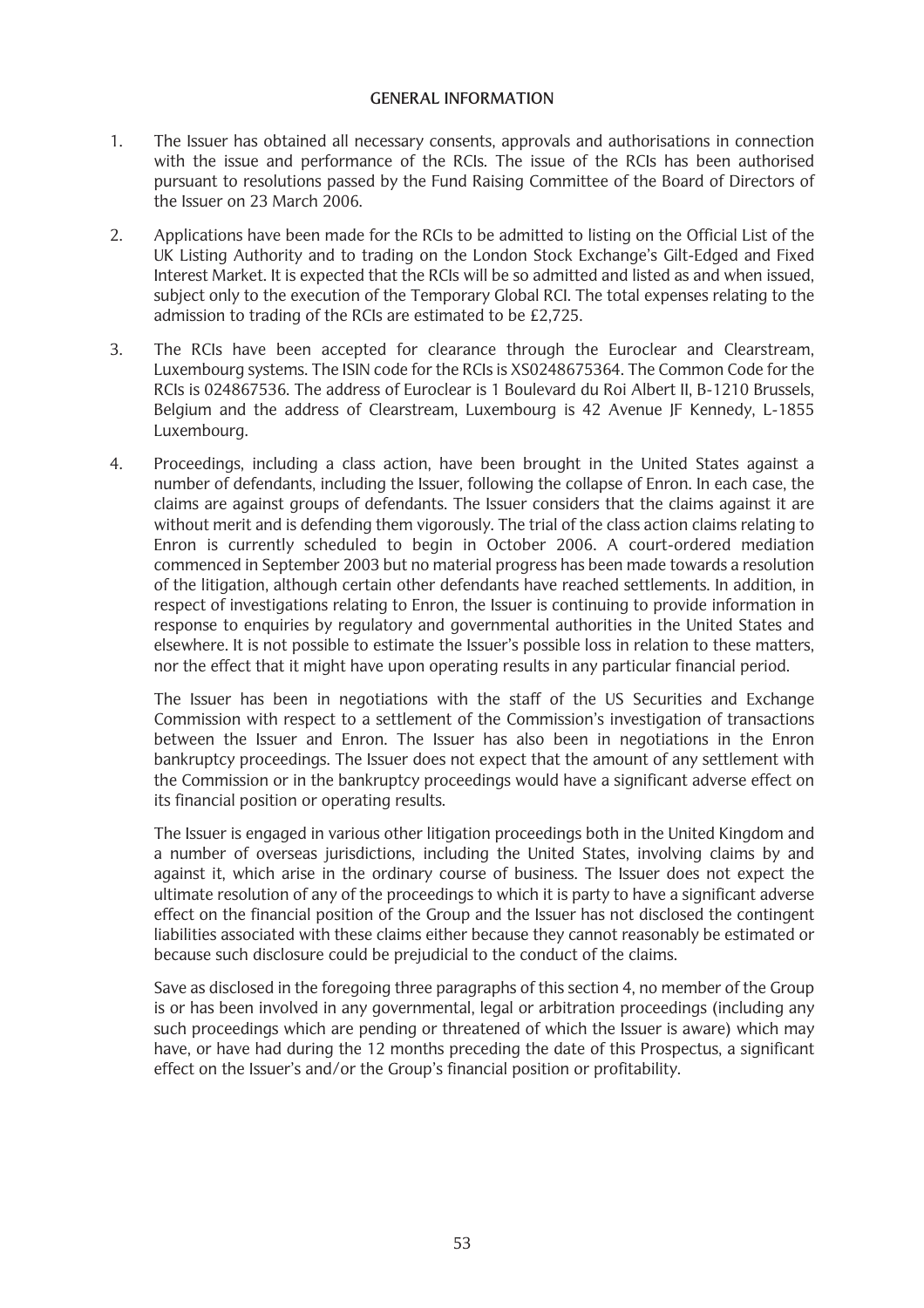- 5. There has been no significant change in the financial or trading position of the Issuer or the Group since 31 December 2005 and there has been no material adverse change in the prospects of the Issuer or the Group since 31 December 2005.
- 6. No optional redemption or purchase by the Issuer or any of its subsidiaries for cancellation of the RCIs will be made by the Issuer without the prior consent of the FSA (if required).
- 7. For so long as any of the RCIs are admitted to listing on the Official List of the UK Listing Authority and to trading on the London Stock Exchange's Gilt-Edged and Fixed Interest Market and the prospectus rules of the FSA so require, for the life of this Prospectus, copies of the following documents may be inspected during usual business hours on any weekday (Saturdays and public holidays excepted) at Barclays Treasury, 1 Churchill Place, London E14 5HP and at the specified office of the Principal Paying Agent, currently located at One Canada Square, London El4 5AL:
	- (i) the Memorandum and Articles of Association of the Issuer;
	- (ii) the audited joint Annual Report of Barclays PLC and the Issuer, as filed with the SEC on Form 20-F, in respect of the year ended 31 December 2004 and the Annual Report of the Issuer containing the audited consolidated accounts of the Issuer for the financial year ended 31 December 2004;
	- (iii) the amendment to the joint 2004 Annual Report of Barclays PLC and the Issuer, as filed with the SEC on Form 20-F/A on 6 May 2005;
	- (iv) the Annual Report containing the audited consolidated accounts of Barclays PLC for the year ended 31 December 2005;
	- (v) the Annual Report containing the audited consolidated accounts of the Issuer for the year ended 31 December 2005;
	- (vi) the Trust Deed;
	- (vii) the Paying Agency Agreement; and
	- (viii) any supplementary prospectus published since the most recent prospectus was published and any documents incorporated therein by reference.
- 8. This Prospectus will be published on the website of the Regulatory News Service operated by the London Stock Exchange at www.londonstockexchange.com.
- 9. The following legend will appear on all Global RCIs and Definitive RCIs:

"Any United States Person who holds this obligation will be subject to limitations under the United States income tax laws, including the limitations provided in sections 165(j) and 1287(a) of the Internal Revenue Code".

10. The auditors of the Issuer are PricewaterhouseCoopers LLP, Chartered Accountants and Registered Auditors of Southwark Towers, 32 London Bridge Street, London SE1 9SY, who have audited the Issuer's accounts, without qualification, for each of the two financial years ended on 31 December 2004 and 31 December 2005. The auditors of the Issuer have no material interest in the Issuer. By Regulation, the European Union agreed that virtually all listed companies must use International Financial Reporting Standards ("**IFRS**") adopted for use in the European Union in the preparation of their 2005 consolidated accounts. The audited Annual Report of the Issuer for 2004 was prepared in accordance with UK Generally Accepted Accounting Principles ("**UK GAAP**"). Barclays PLC and the Issuer have applied IFRS from 1 January 2004, with the exception of the standards relating to financial instruments (IAS 32 and IAS 39) and insurance contracts (IFRS 4) which were applied only with effect from 1 January 2005. Therefore, in the 2005 Barclays PLC Annual Report and the 2005 Issuer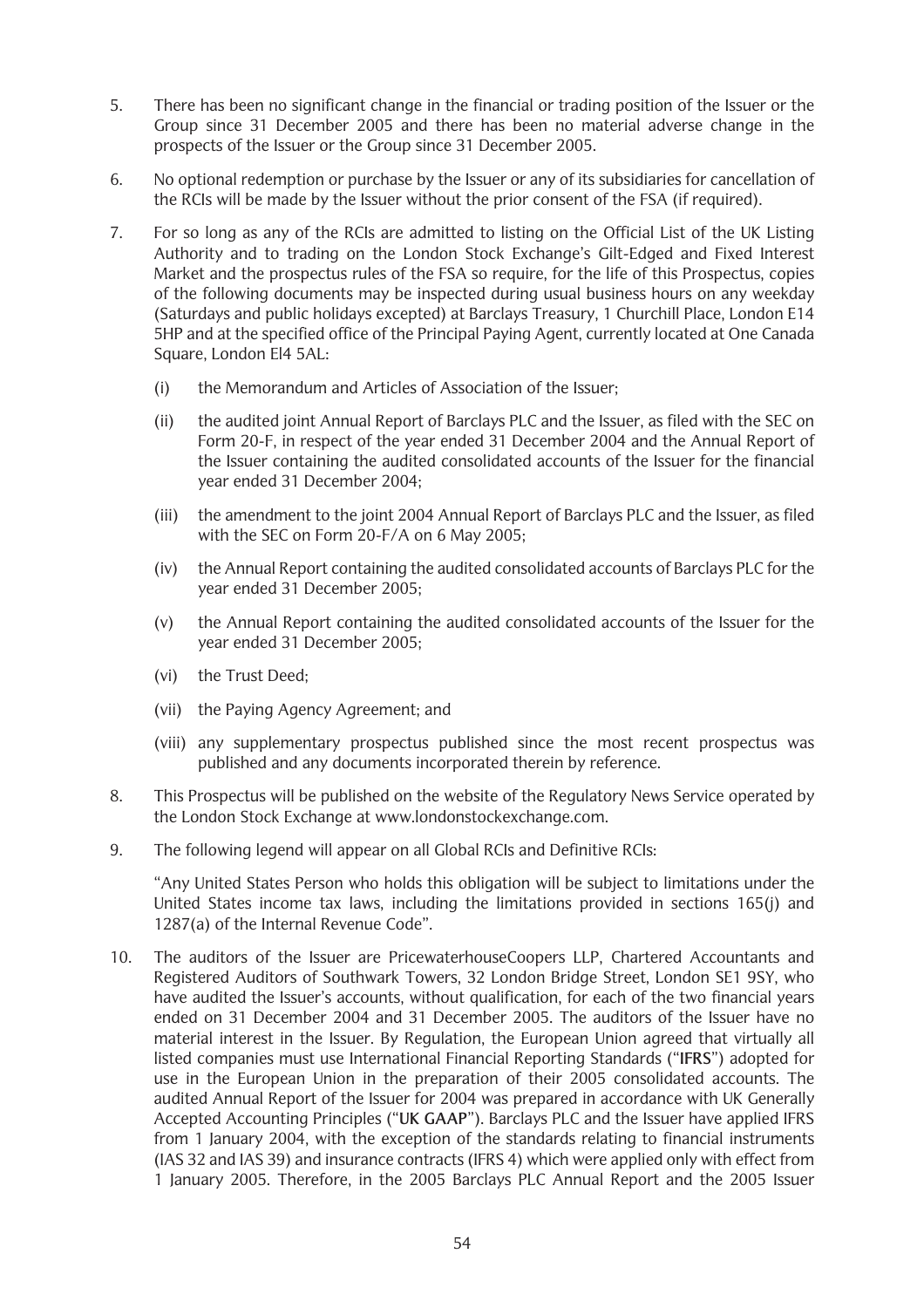Annual Report, the impacts of adopting IAS 32, IAS 39 and IFRS 4 are not included in the 2004 comparatives in accordance with First-time Adoption of International Financial Reporting Standards (IFRS 1). The results for 2005 are therefore not entirely comparable to those for 2004 in affected areas. A summary of the significant accounting policies for Barclays PLC and the Issuer is included in the 2005 Annual Reports for Barclays PLC and the Issuer.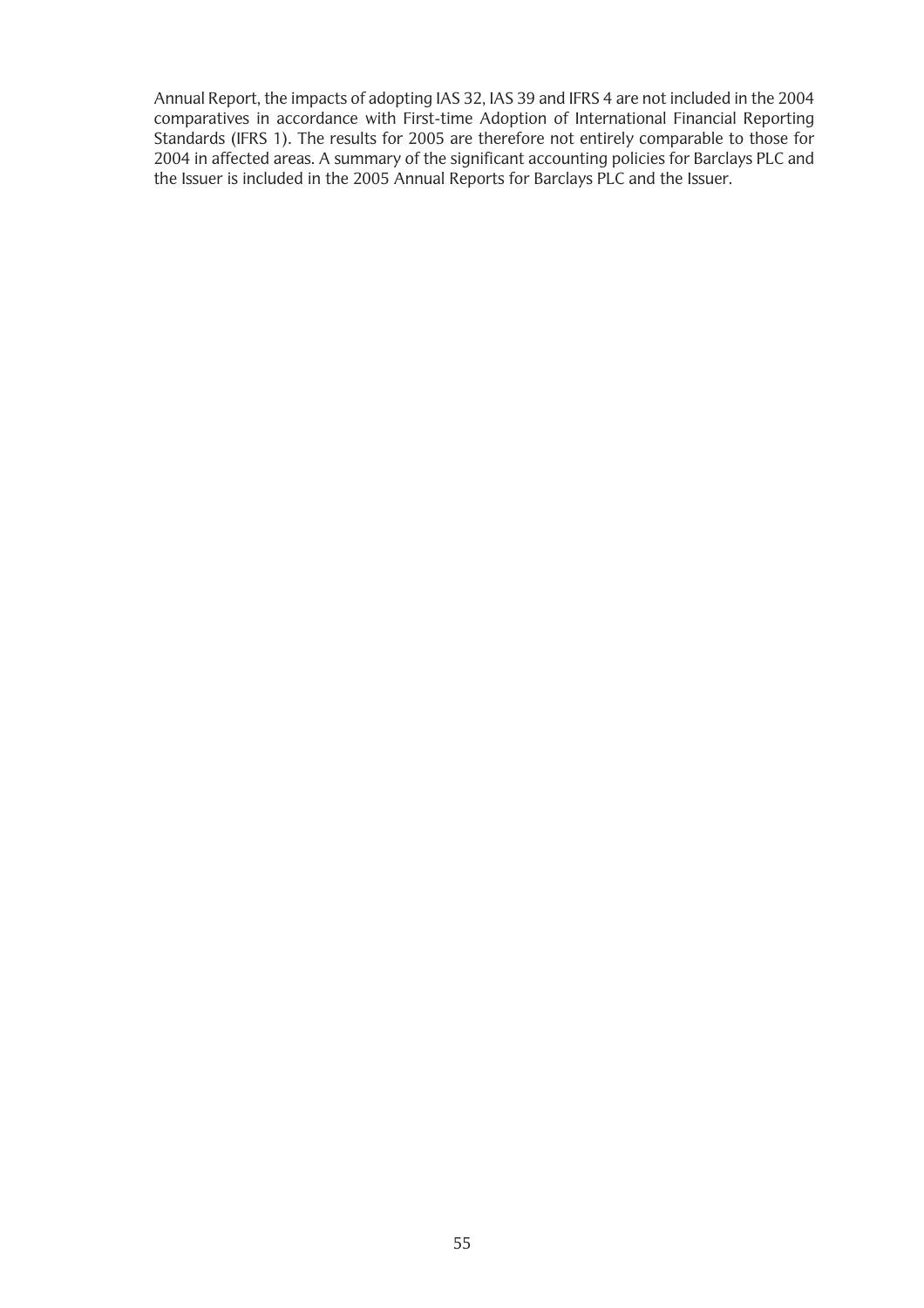### **JOINT SECRETARIES AND REGISTERED OFFICE OF THE ISSUER**

L. C. Dickinson and P. A. Gonsalves 1 Churchill Place London E14 5HP England

### **TRUSTEE FOR THE RCI HOLDERS**

**The Bank of New York** 101 Barclay Street New York, NY 10286 United States of America

#### **AUDITORS**

**PricewaterhouseCoopers LLP** Chartered Accountants and Registered Auditors Southwark Towers 32 London Bridge Street London SE1 9SY England

### **LEGAL ADVISERS**

**Clifford Chance** Linklaters<br> **Computer Computer Computer Computer Computer Computer Computer Computer Computer Computer Computer Computer Computer Computer Computer Computer Computer Computer Computer Computer Computer Co Limited Liability Partnership** 10 Upper Bank Street London EC2Y 8HQ London E14 5JJ England England

To the Issuer To the Managers and to the Trustee

### **PRINCIPAL PAYING AGENT**

**The Bank of New York** One Canada Square London E14 5AL England